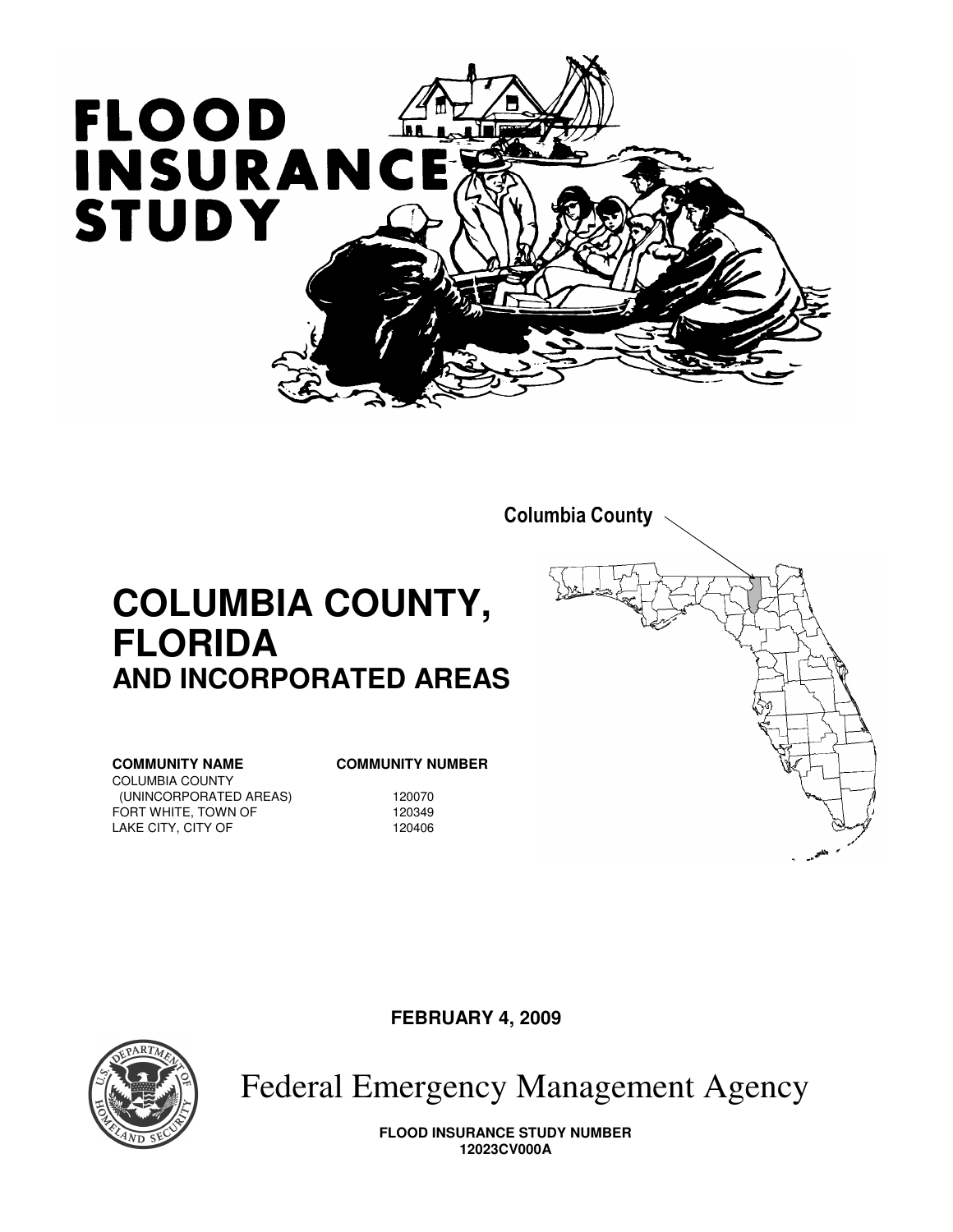#### NOTICE TO FLOOD INSURANCE STUDY USERS

Communities participating in the National Flood Insurance Program have established repositories of flood hazard data for floodplain management and flood insurance purposes. This Flood Insurance Study (FIS) may not contain all data available within the repository. It is advisable to contact the community repository for any additional data.

Part or all of this FIS may be revised and republished at any time. In addition, part of this FIS may be revised by the Letter of Map Revision process, which does not involve republication or redistribution of the FIS. It is, therefore, the responsibility of the user to consult with community officials and to check the community repository to obtain the most current FIS components.

Initial Countywide FIS Effective Date: February 4, 2009

Revised Countywide FIS Date: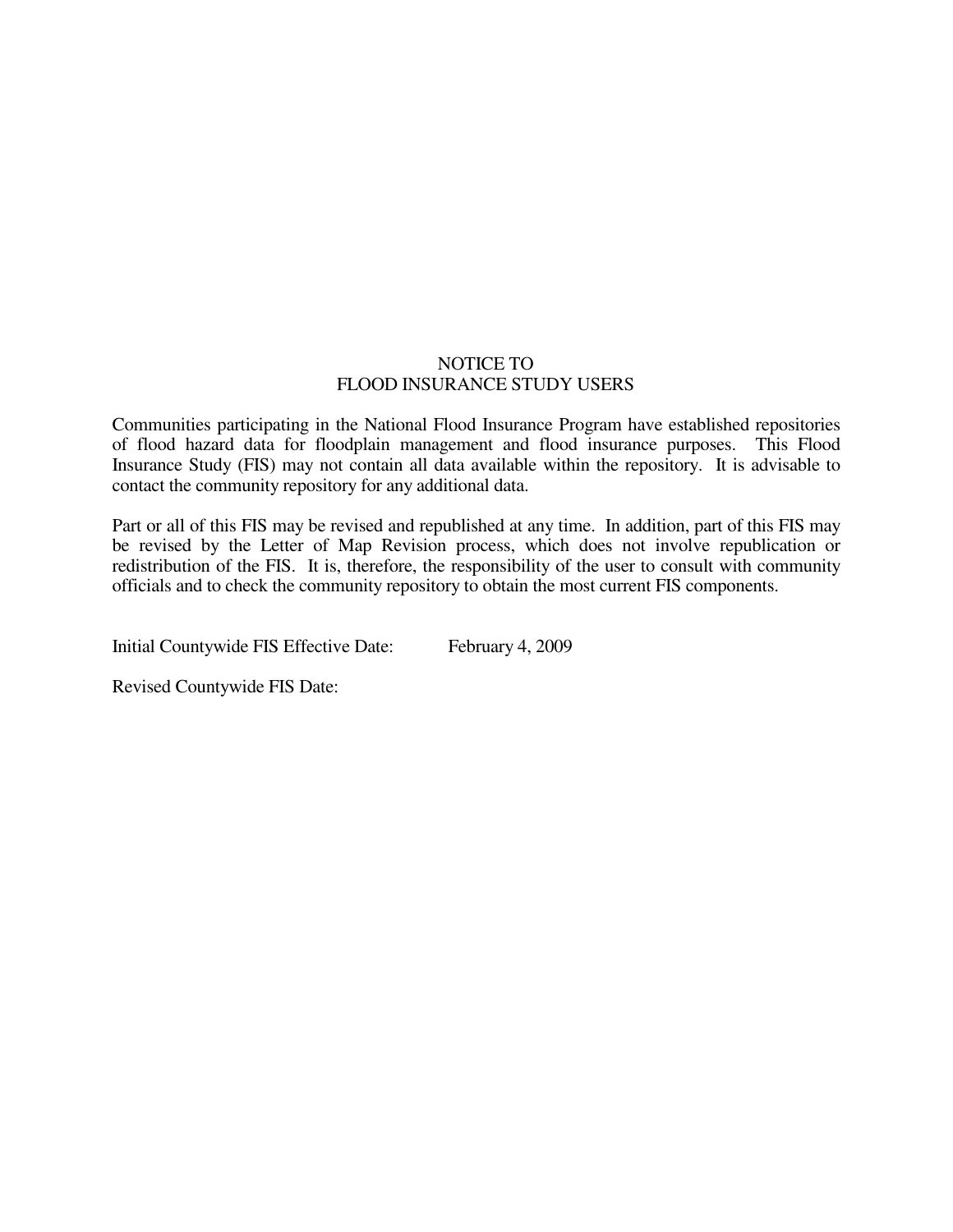## TABLE OF CONTENTS

## Page

| 1.0 |     | <b>INTRODUCTION</b>                | $\mathbf{1}$   |
|-----|-----|------------------------------------|----------------|
|     | 1.1 | Purpose of Study                   | $\mathbf{1}$   |
|     | 1.2 | Authority and Acknowledgments      | $\mathbf{1}$   |
|     | 1.3 | Coordination                       | $\mathbf{2}$   |
| 2.0 |     | <b>AREA STUDIED</b>                | 3              |
|     | 2.1 | Scope of Study                     | 3              |
|     | 2.2 | <b>Community Description</b>       | 3              |
|     | 2.3 | Principal Flood Problems           | $\overline{4}$ |
|     | 2.4 | <b>Flood Protection Measures</b>   | $\overline{4}$ |
| 3.0 |     | <b>ENGINEERING METHODS</b>         | $\overline{4}$ |
|     | 3.1 | Hydrologic Analyses                | 5              |
|     | 3.2 | <b>Hydraulic Analyses</b>          | 8              |
|     | 3.3 | <b>Vertical Datum</b>              | 111            |
| 4.0 |     | FLOODPLAIN MANAGEMENT APPLICATIONS | 12             |
|     | 4.1 | Floodplain Boundaries              | 13             |
|     | 4.2 | Floodways                          | 13             |
| 5.0 |     | <b>INSURANCE APPLICATIONS</b>      | 21             |
| 6.0 |     | FLOOD INSURANCE RATE MAP           | 22             |
| 7.0 |     | <b>OTHER STUDIES</b>               | 24             |
| 8.0 |     | <b>LOCATION OF DATA</b>            | 24             |
| 9.0 |     | <b>BIBLIOGRAPHY AND REFERENCES</b> | 24             |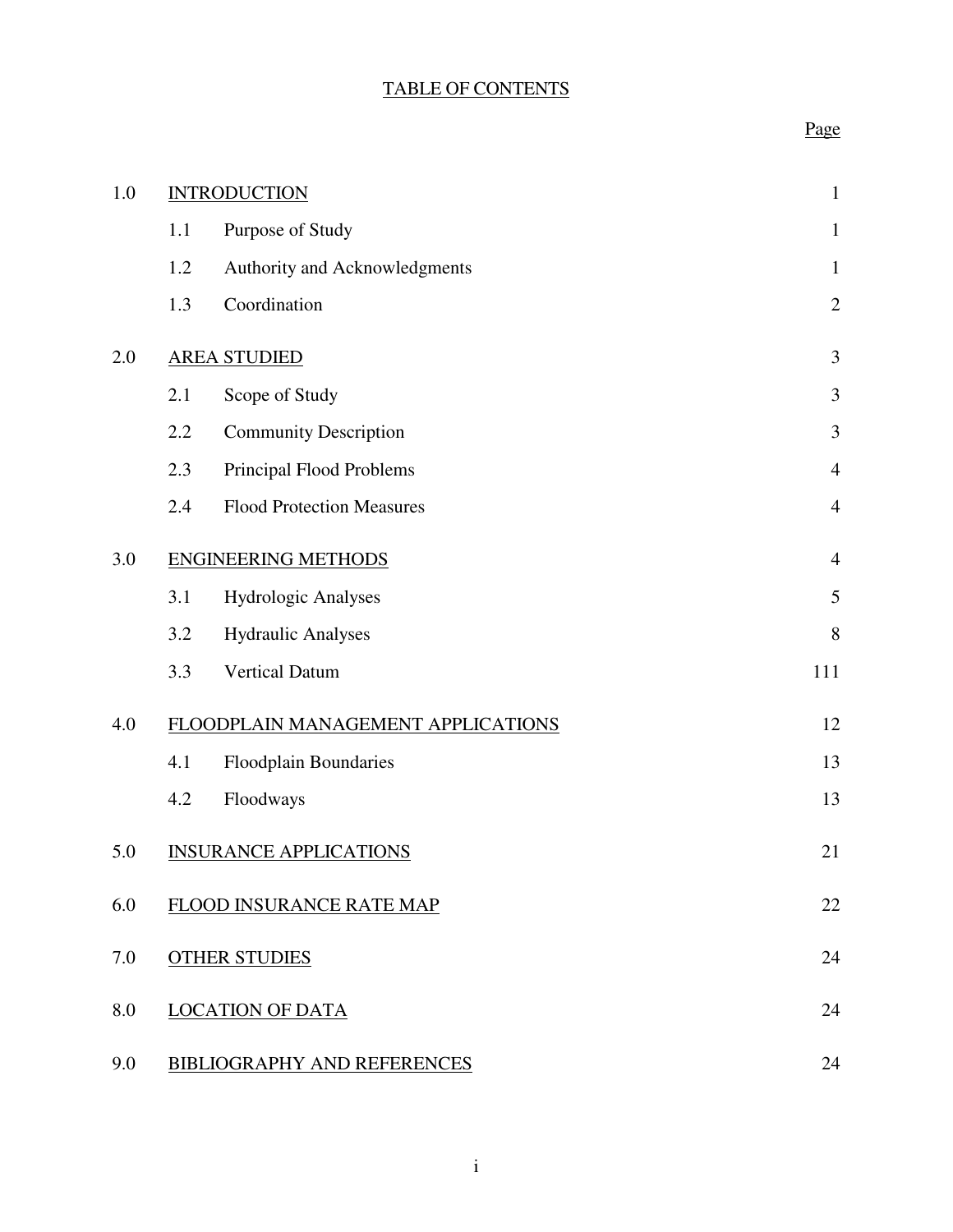## TABLE OF CONTENTS – continued

#### **FIGURES**

| Figure 1 – Datum Conversion Schematic |  |
|---------------------------------------|--|
| Figure 2 - Floodway Schematic         |  |

## **TABLES**

| Table 1 - Summary of Discharges            |         |
|--------------------------------------------|---------|
| Table 2 - Summary of Stillwater Elevations | 8       |
| Table 3 - Floodway Data                    | $16-20$ |
| Table 4 - Community Map History            |         |

## **EXHIBITS**

| Exhibit 1 - Flood Profiles      |                |
|---------------------------------|----------------|
| Cannon Creek                    | Panels 01P-04P |
| <b>Montgomery Outlet Stream</b> | Panels 05P-06P |
| Rose Creek                      | Panels 07P-10P |
| Santa Fe River                  | Panels 11P-13P |
| <b>Suwannee River</b>           | Panels 14P-15P |

Exhibit 2 - Flood Insurance Rate Map Index Flood Insurance Rate Map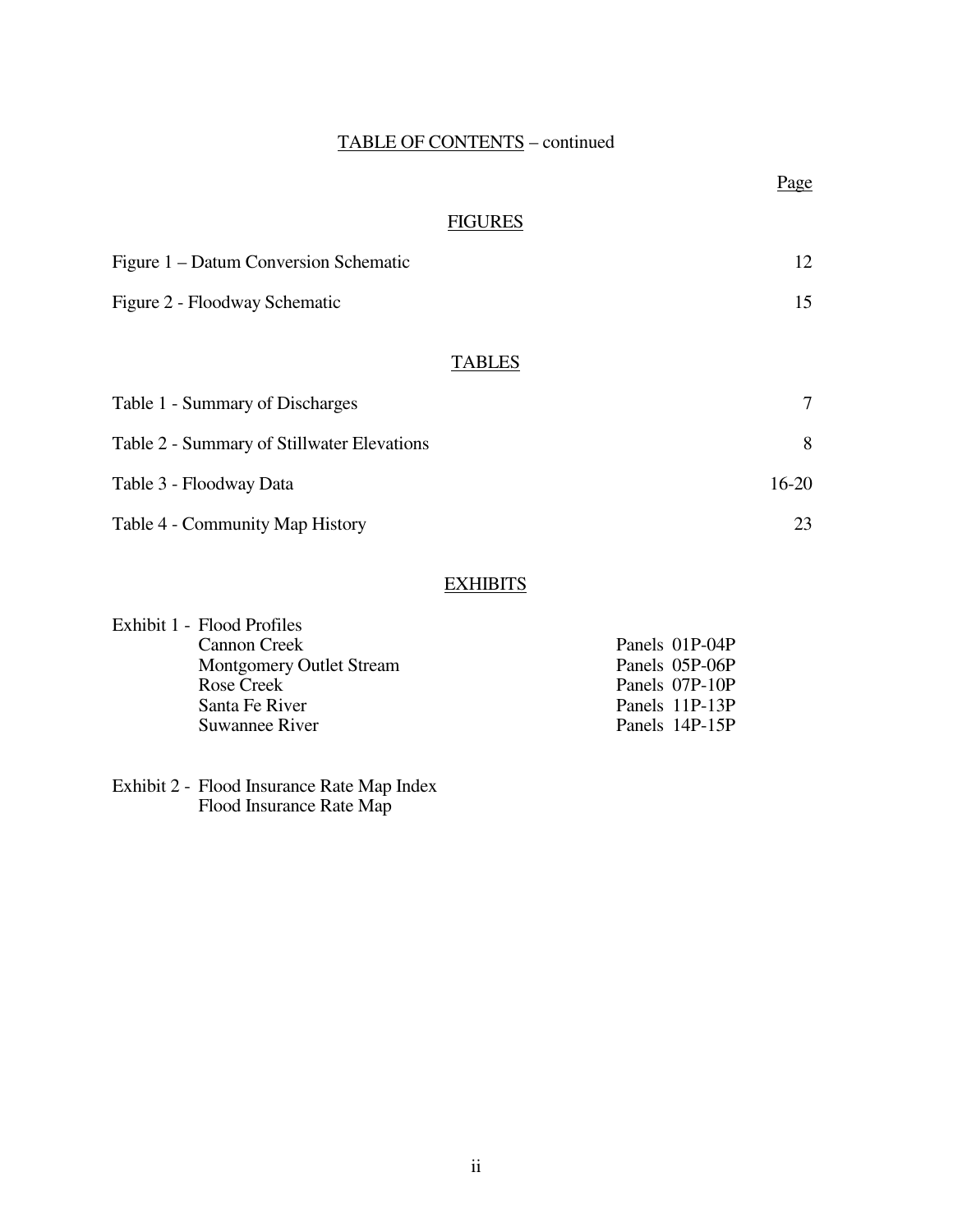#### FLOOD INSURANCE STUDY COLUMBIA COUNTY, FLORIDA AND INCORPORATED AREAS

#### 1.0 INTRODUCTION

#### 1.1 Purpose of Study

 This countywide Flood Insurance Study (FIS) investigates the existence and severity of flood hazards in, or revises and updates previous FISs / Flood Insurance Rate Maps (FIRMs) for the geographic area of Columbia County, Florida, including: the City of Lake City and the unincorporated areas of Columbia County (hereinafter referred to collectively as Columbia County). The Town of Fort White is not a floodprone community.

 This FIS aids in the administration of the National Flood Insurance Act of 1968 and the Flood Disaster Protection Act of 1973. This FIS has developed flood risk data for various areas of the county that will be used to establish actuarial flood insurance rates. This information will also be used by Columbia County to update existing floodplain regulations as part of the Regular Phase of the National Flood Insurance Program (NFIP), and will also be used by local and regional planners to further promote sound land use and floodplain development. Minimum floodplain management requirements for participation in the NFIP are set forth in the Code of Federal Regulations at 44 CFR, 60.3.

 In some States or communities, floodplain management criteria or regulations may exist that are more restrictive or comprehensive than the minimum Federal requirements. In such cases, the more restrictive criteria take precedence and the State (or other jurisdictional agency) will be able to explain them.

#### 1.2 Authority and Acknowledgments

 The sources of authority for this FIS are the National Flood Insurance Act of 1968 and the Flood Disaster Protection Act of 1973.

 This FIS was prepared to include the unincorporated areas of, and incorporated communities within, Columbia County in a countywide format. Information on the authority and acknowledgments for each jurisdiction included in this countywide FIS, as compiled from their previously printed FIS reports, is shown below.

| Columbia County         | the hydrologic and hydraulic analyses from the       |
|-------------------------|------------------------------------------------------|
| (Unincorporated Areas): | FIS report dated January 6, 1988, were performed     |
|                         | by the U.S. Army Corps of Engineers (USACE),         |
|                         | Jacksonville District (the study contractor) for the |
|                         | Federal Emergency Management Agency                  |
|                         | (FEMA), under Inter-Agency Agreement No.             |
|                         | EMW-E-1153, Project Order No. 1. That study          |
|                         | was completed in March 1985. Information for         |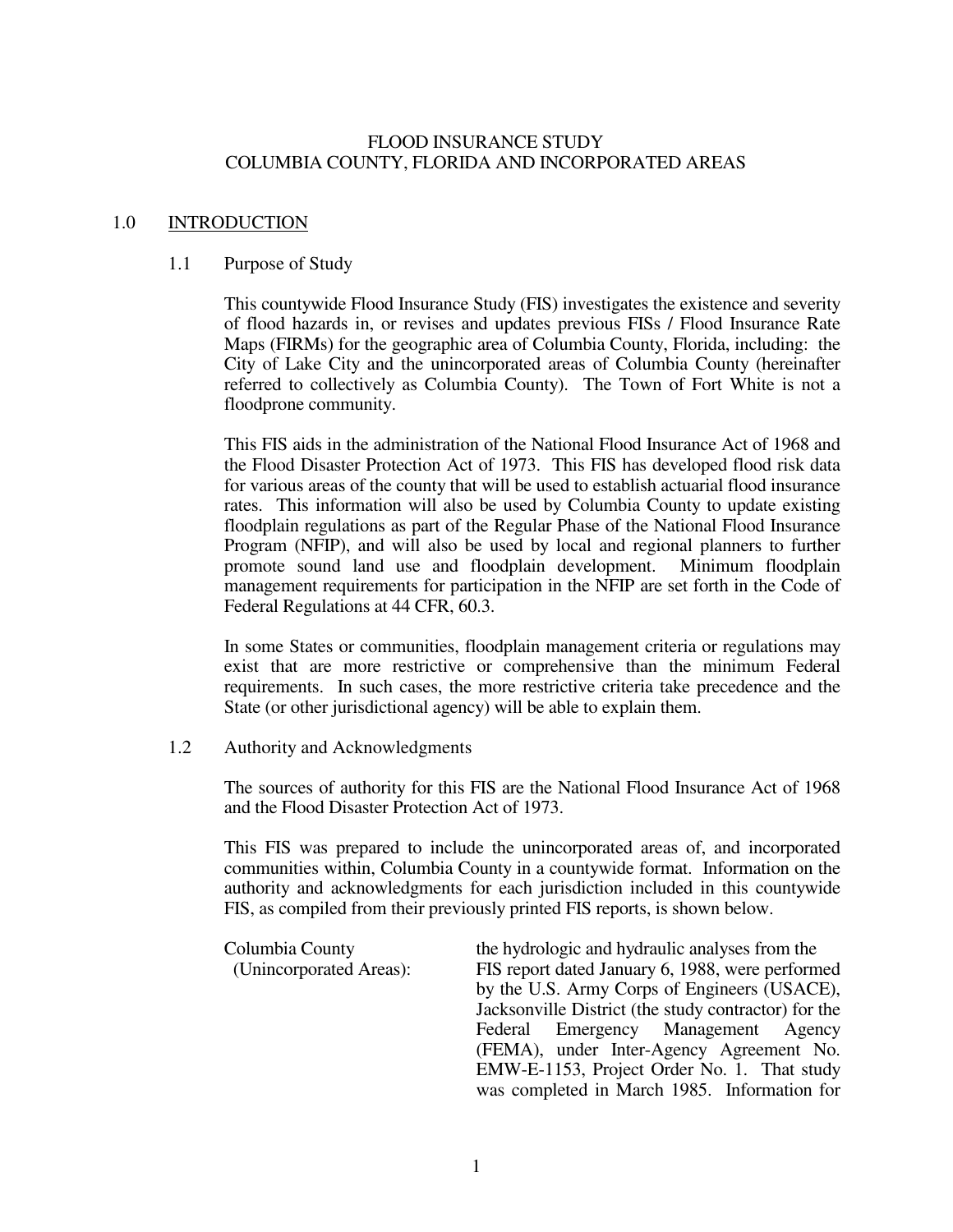Alligator Lake was taken from the FIS for the City of Lake City (FEMA, 1988).

Lake City, City of: the hydrologic and hydraulic analyses from the FIS report dated January 6, 1988, were performed by the U.S. Department of the Interior, Geological Survey, Water Resources Division (the study contractor) for FEMA, under Inter-Agency Agreement No. EMW-85-E-1823. That study was completed in June 1986.

For this countywide FIS, revised hydrologic and hydraulic analyses were prepared for FEMA by Dewberry & Davis LLC, as a subcontractor to URS Corporation, under contract with the Suwannee River Water Management District (SRWMD), a FEMA Cooperating Technical Partner (CTP). All work was completed in August 2006.

Base map information shown on this FIRM was derived from Florida Department of Transportation aerials produced at a scale of 1:200 from photography dated 2006.

The coordinate system used for the production of the digital FIRM is State Plane in the Florida North projection zone 0903, referenced to the North American Datum of 1983.

#### 1.3 Coordination

 Consultation Coordination Officer's (CCO) meetings may be held for each jurisdiction in this countywide FIS. An initial CCO meeting is held typically with representatives of FEMA, the community, and the study contractor to explain the nature and purpose of a FIS, and to identify the streams to be studied by detailed methods. A final CCO meeting is held typically with representatives of FEMA, the community, and the study contractor to review the results of the study.

For the precountywide FISs, a final CCO meeting was held on February 18, 1987, and was attended by representatives of the USACE, the U.S. Department of the Interior, Columbia County, the City of Lake City, and FEMA.

For this countywide FIS, an initial CCO meeting was held on December 21, 2005, and a final CCO meeting was held on November 30, 2006. These meetings were attended by representatives of the study contractors, the communities, FEMA and the Suwannee River Water Management District.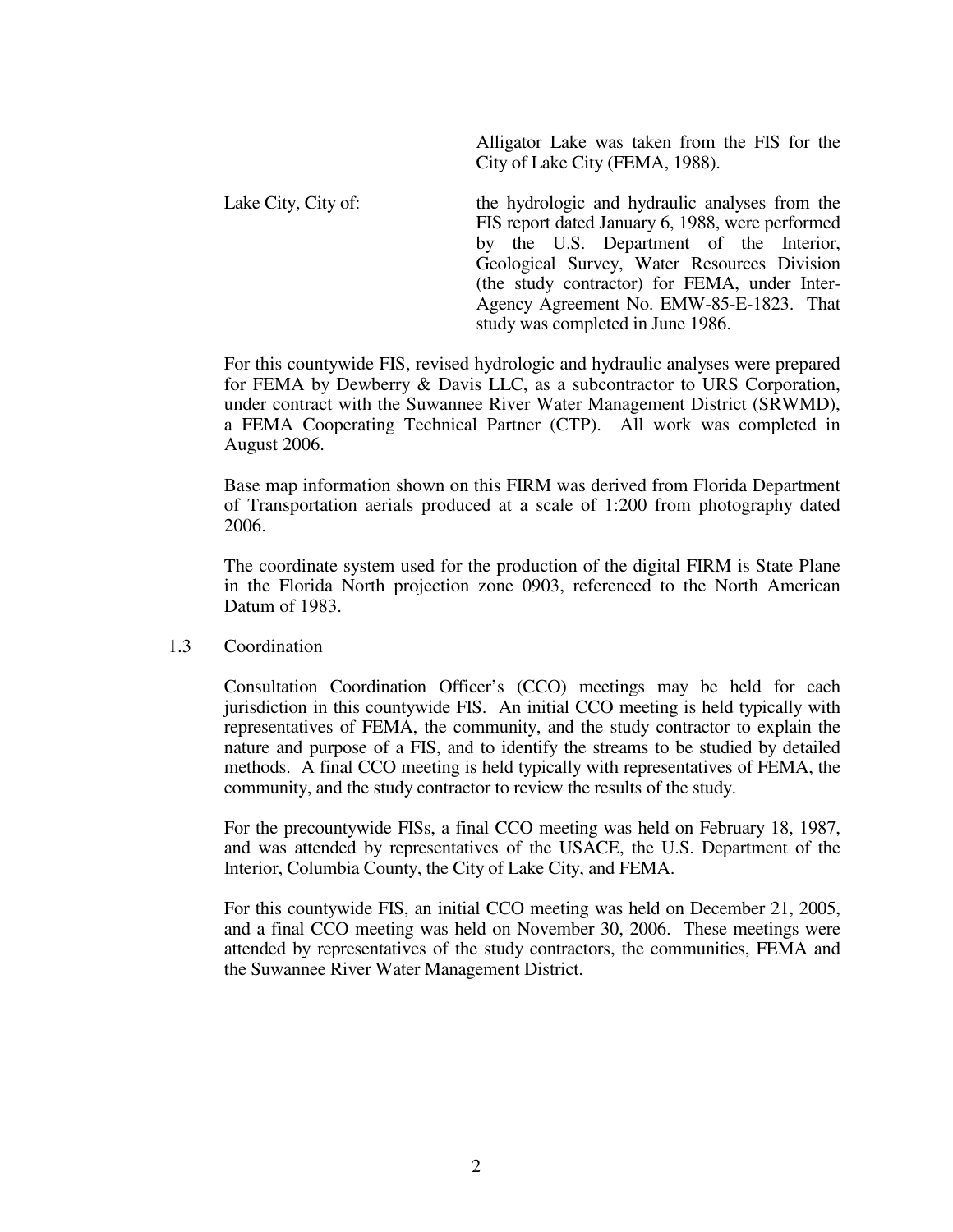#### 2.0 AREA STUDIED

#### 2.1 Scope of Study

This FIS covers the geographic area of Columbia County, Florida.

As part of this countywide FIS, flooding caused by overflow of Alligator Lake, Lake Montgomery, Montgomery Outlet Stream, the Suwannee River, and the Santa Fe River were studied in detail. Cannon Creek, Rose Creek and Ponding Areas 1, 2 and 3a-3e were also studied in detail. Limits of the detailed study are indicated on the Flood Profiles (Exhibit 1) and on the FIRM (Exhibit 2).

 The areas studied by detailed methods were selected with priority given to all known flood hazard areas and areas of projected development and proposed construction.

 Approximate analyses were used to study those areas having a low development potential or minimal flood hazards. The scope and methods of study were proposed to, and agreed upon by, FEMA and Columbia County.

#### 2.2 Community Description

 Columbia County is located in north-central Florida. It is bordered on the north by Clinch and Echols Counties, Georgia; on the south by Alachua and Gilchrist Counties, Florida; on the east by Baker and Union Counties, Florida; and on the west by Suwannee and Hamilton Counties, Florida. The county is served by Interstates 10 and 75, CSX Transportation and Norfolk Southern Railway. The 2000 population of Columbia County was reported to be 56,513, an increase of 32.6 percent over the 1990 population of 38,090 (U.S. Department of Commerce, 2000).

 Columbia County is located in the Gulf Coastal Lowlands physiographic area with topography ranging from 10 feet to about 120 feet above North American Vertical Datum of 1988 (NAVD 88). There are two soil associations abutting the Suwannee River. The Surrency-Portsmouth Association, which is adjacent to the river except in the vicinity of Robinson Creek, consists of nearly level, very poorly drained sandy soils with loamy subsoils and very poorly drained loamy soils, underlain by sand. The next association landward (and adjacent to the river at Robinson Creek) is the Chipley-Albany-Rutledge. This consists of nearly level to gently sloping, moderately well-drained sandy soils and poorly drained sandy soils over loamy subsoil, and very poorly drained sandy soils (Florida Bureau of Comprehensive Planning, 1975).

 The climate of Columbia County is semi-tropical, characterized by long, hot summers and mild winters. The average annual rainfall is 53.7 inches, while the average temperature varies from 55.6 degrees Fahrenheit (°F) in January to 81.1°F in August.

 The drainage area of the Suwannee River at the mouth is 9,950 square miles, of which 4,230 square miles are in north-central Florida, and 5,720 square miles are in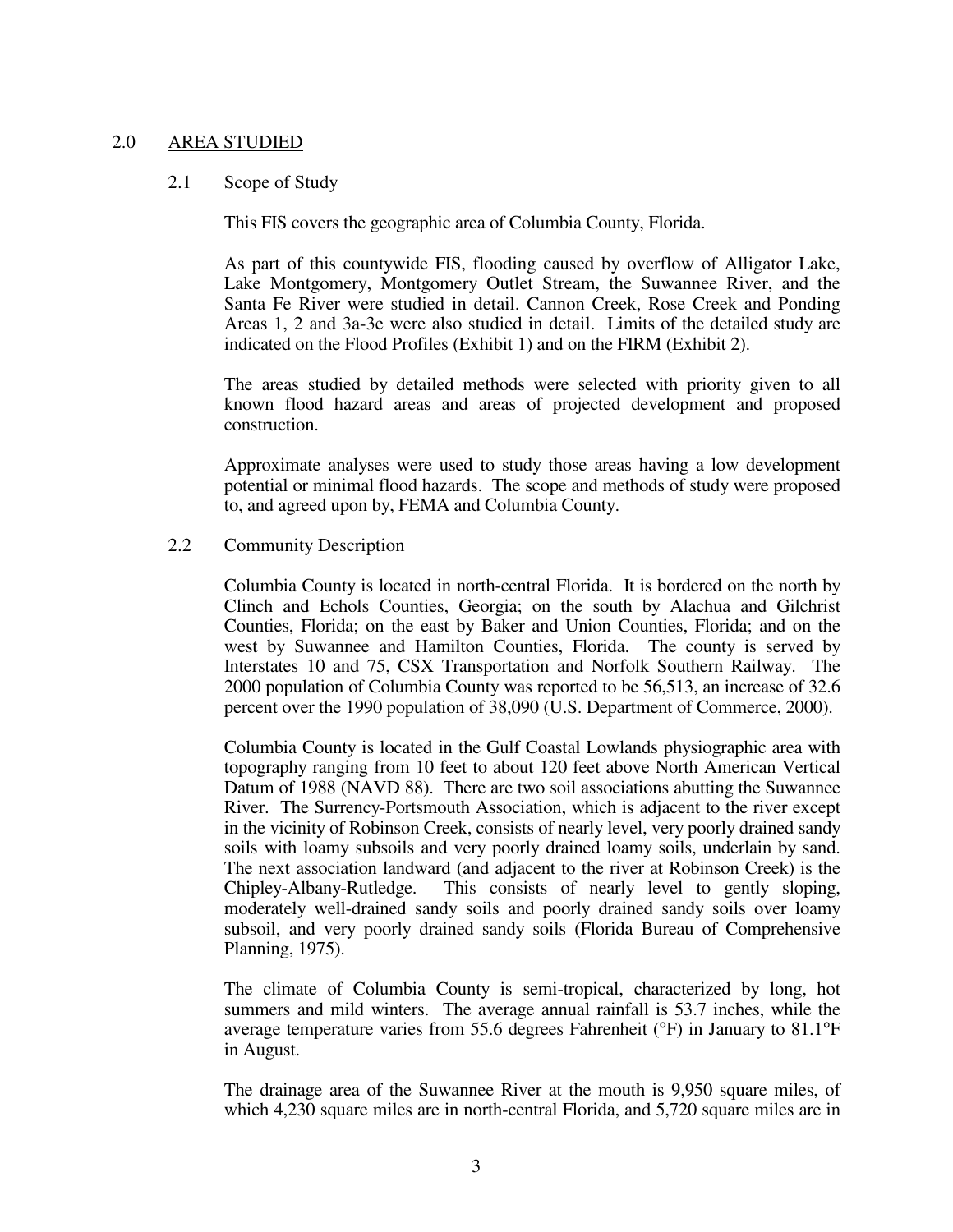south-central Georgia. The drainage area of the Santa Fe River, at the mouth, is 1,380 square miles.

#### 2.3 Principal Flood Problems

A number of major floods have occurred on the Suwannee River during the  $20<sup>th</sup>$ century. The four largest floods at White Springs occurred in October 1947, April 1948, April 1973, and April 1984. The respective discharges associated with these floods are 23,700 cubic feet per second (cfs), 28,5000 cfs, 38,100 cfs, and 26,100 cfs. The estimated return period for floods of these magnitudes are 30, 50, 150, and 40 years, respectively.

The April 1973 flood was the largest flood at the Town of White Springs since 1862 and exceeded the 1948 flood by 3 feet at the White Springs gage. Floodwaters remained over the lowland for 30 days, and for a time several major highways (Interstate 75, U.S. Route 41, and U.S. Route 129) were closed. Many people were forced to evacuate their homes, and Columbia County was included in the "major disaster area" declared by the President.

During peak stages of the 1948 flood, the Suwannee River was out of its banks from the Gulf of Mexico to north of the Georgia-Florida state line and its width varied from 0.5 to 6 miles. The flooded area comprised almost 500 square miles along the major rivers.

The largest flood known to have occurred on the Santa Fe River in Columbia County was the flood of September 1964. The peak discharge for this flood was 17,000 cfs at the USGS gage near the Town of Fort White and 20,000 cfs at the now non-existent USGS gage at the City of High Springs.

2.4 Flood Protection Measures

Flood protection measures do not exist within the study area.

#### 3.0 ENGINEERING METHODS

 For the flooding sources studied in detail in the county, standard hydrologic and hydraulic study methods were used to determine the flood hazard data required for this FIS. Flood events of a magnitude which are expected to be equaled or exceeded once on the average during any 10-, 50-, 100-, or 500-year period (recurrence interval) have been selected as having special significance for floodplain management and for flood insurance rates. These events, commonly termed the 10-, 50-, 100-, and 500-year floods, have a 10-, 2-, 1-, and 0.2-percent chance, respectively, of being equaled or exceeded during any year. Although the recurrence interval represents the long term average period between floods of a specific magnitude, rare floods could occur at short intervals or even within the same year. The risk of experiencing a rare flood increases when periods greater than 1 year are considered. For example, the risk of having a flood which equals or exceeds the 100-year flood (1-percent chance of annual exceedence) in any 50-year period is approximately 40 percent (4 in 10), and, for any 90-year period, the risk increases to approximately 60 percent (6 in 10). The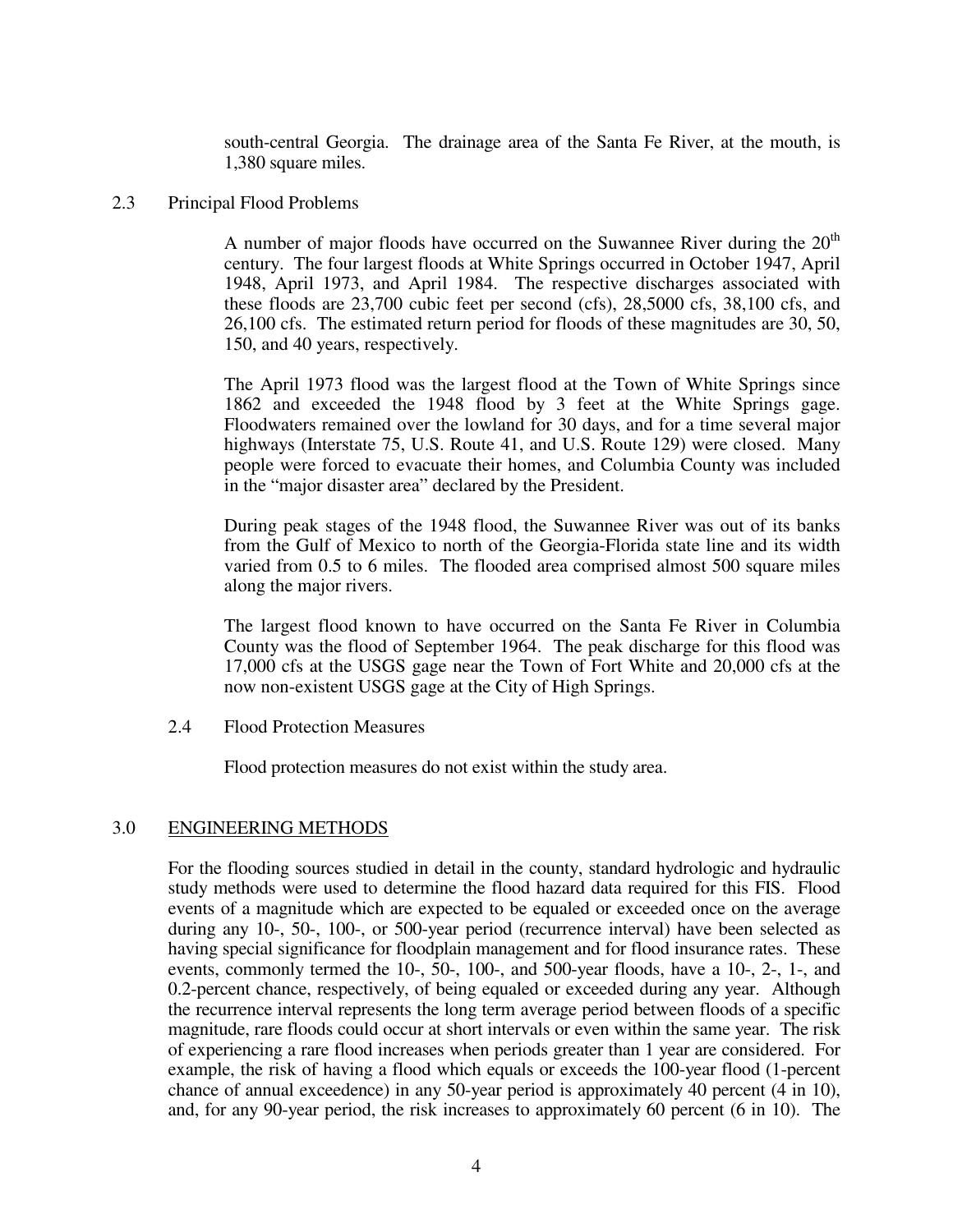analyses reported herein reflect flooding potentials based on conditions existing in the county at the time of completion of this FIS. Maps and flood elevations will be amended periodically to reflect future changes.

3.1 Hydrologic Analyses

 Hydrologic analyses were carried out to establish the peak discharge-frequency relationships for the flooding sources studied in detail affecting the county.

#### **Precountywide Analyses**

 The hydrologic analyses described in previously printed FIS reports have been compiled and are summarized below.

 Analyses of discharge records of all gaged locations on the Suwannee River were used to establish a peak discharge-frequency relationship throughout the river. Flood recurrence frequencies were determined by log-Pearson Type III statistical analysis in accordance with procedures recommended by the U.S. Water Resources Council (Interagency Advisory Committee on Water Data, 1981).

 Hydrologic analysis for the Santa Fe River was performed by standard engineering methods. Statistical data from five long-term discharge gages were used to calibrate a hydrologic runoff model. A rainfall-runoff model was developed for the Santa Fe River using the Soil Conservation Service (SCS) option in the HEC-1 computer program (USACE, 1973). Rainfall frequency was developed from U.S. Weather Bureau Technical Paper No. 40 (U.S. Department of Commerce, 1963) and runoff losses were accounted for by SCS curve number techniques. In the vicinity of O'leno State Park, the Santa Fe River flows underground for approximately 4.5 miles. For this portion of the river, the modeling was developed by computing the discharges to reflect the amount of storage available with the remainder considered as overland flow.

 Using 17 years of periodic stage observations on Alligator Lake, log-Pearson Type III analysis was performed to determine the peak elevation. The stage data were converted to volumes before the frequency analysis was performed. The 1-percent annual chance volume was then converted back to stage elevation. The maximum elevation observed in the period from 1964 to 1985 was 102.1 feet National Geodetic Vertical Datum of 1929 (NGVD) on September 12, 1964 (Suwannee River Water Management District).

 Equations have been developed by Franklin and Losey (USGS, 1984) for estimating the peak discharge frequency from urban streams in the City of Tallahassee, Florida. The area studied in Lake City is similar in soil type and topography to Tallahassee. The discharge computed using these equations is considered the best estimate for Lake City.

 A stage volume relation was established from topographic maps for Lake Montgomery. The elevation of the lake on June 5, 1985, was 129.75 feet NGVD. This reading is considered low since the rainfall was below normal for northern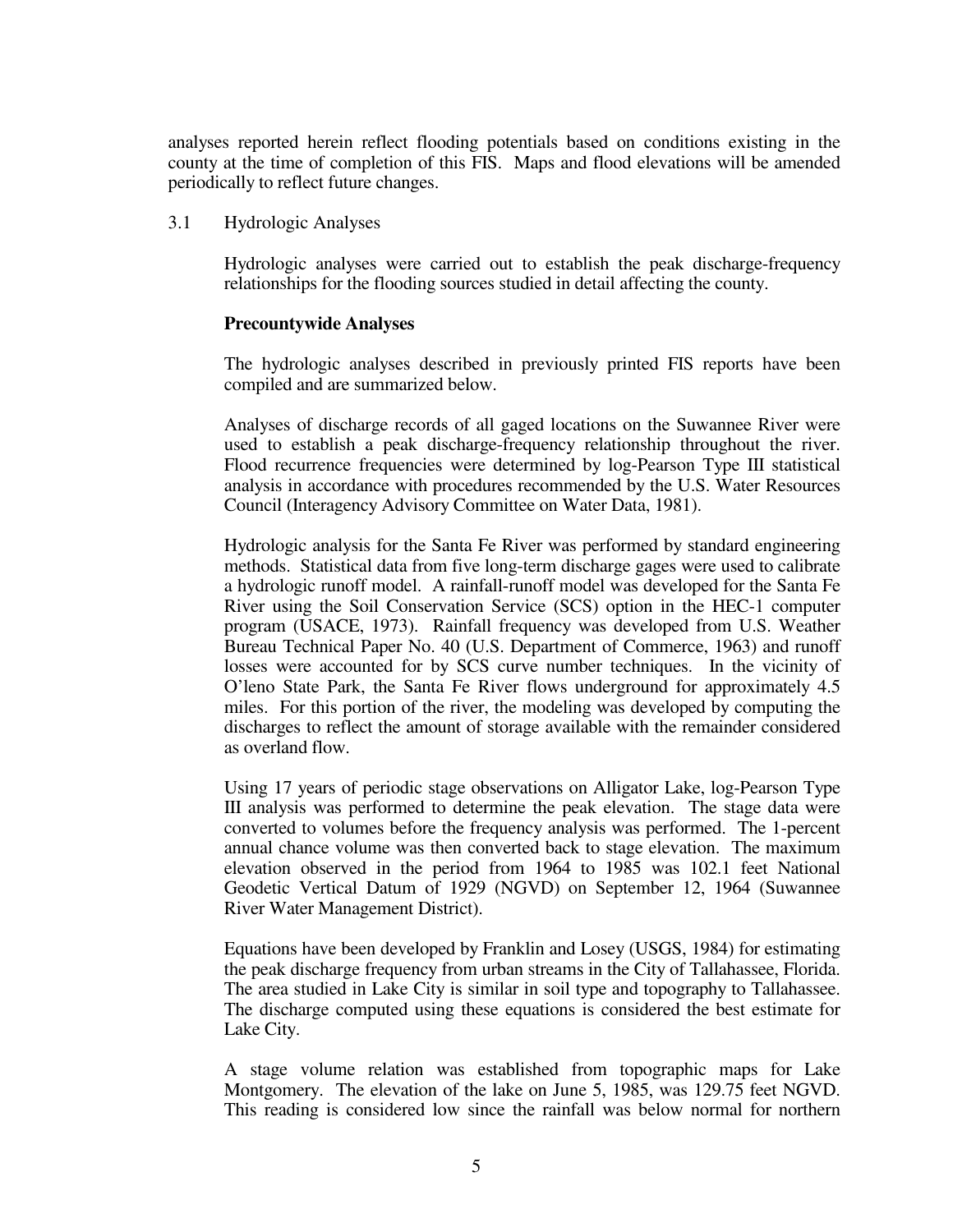Florida during this period; therefore, the average lake elevation was assumed to be 130 feet NGVD. The 1-percent annual chance runoff volume was added to determine the flood elevation of Lake Montgomery. Outflow from the lake begins at 130 feet NGVD; therefore, the peak was reduced to account for the volume lost. The final results indicated a 1-percent annual chance flood elevation for Lake Montgomery of 131.3 feet NGVD with a peak discharge of 60 cfs.

#### **Revised Analyses**

 Information on the methods used to determine peak discharge-frequency relationships for the streams restudied as part of this countywide FIS is shown below.

 A revised gage analysis was performed at all gage locations on the Santa Fe and Suwannee rivers. Analysis of the results determined that the results were not significantly different from the effective hydrology. In accordance with the Guidelines and Specifications for Flood Hazard Mapping Partners, the revised analysis did not justify revising the effective hydrology.

 Cannon Creek was studied in detail using the HEC-HMS hydrologic model (USACE, 2006) with the NRCS Curve Number and TR-55 methodologies. The watershed was divided into 13 subcatchments and flows were routed through the watershed using the Muskingum-Cunge method for channel routing and level pool routing for large backwaters behind structures.

 Lake Montgomery Outlet Stream was studied in detail using the HEC-HMS hydrologic model (USACE, 2006) with the NRCS Curve Number and TR-55 methodologies. The watershed was divided into 4 subcatchments and flows were routed through the watershed using the Muskingum-Cunge method for channel routing and level pool routing for large backwaters behind structures.

 Lake Montgomery was modeled using level pool routing and storage/elevation relationships were determined through ground survey of the lake area. The stage outflow relationship for the lake was determined using the HEC-RAS model (USACE, 2005) for the Montgomery Outlet Stream which extended as far as the spill crest of the lake.

 Rose Creek was studied using regional regression equations to determine the flood flows of this riverine system. Drainage areas were determined using topographic maps at a scale of 1:24,000 with a contour interval of 5 feet (USGS, 1962 and 1963).

 For Ponding Areas 1, 2 and 3a – 3e, detailed hydrologic analysis was performed using EPA-SWMM5 (EPA, 2005) and the Horton rainfall-runoff methodology. The Horton method was selected due to the extremely well drained nature of these watersheds. Drainage areas were determined from the 5-foot contour information provided on the USGS topographic maps (USGS, 1962 and 1963).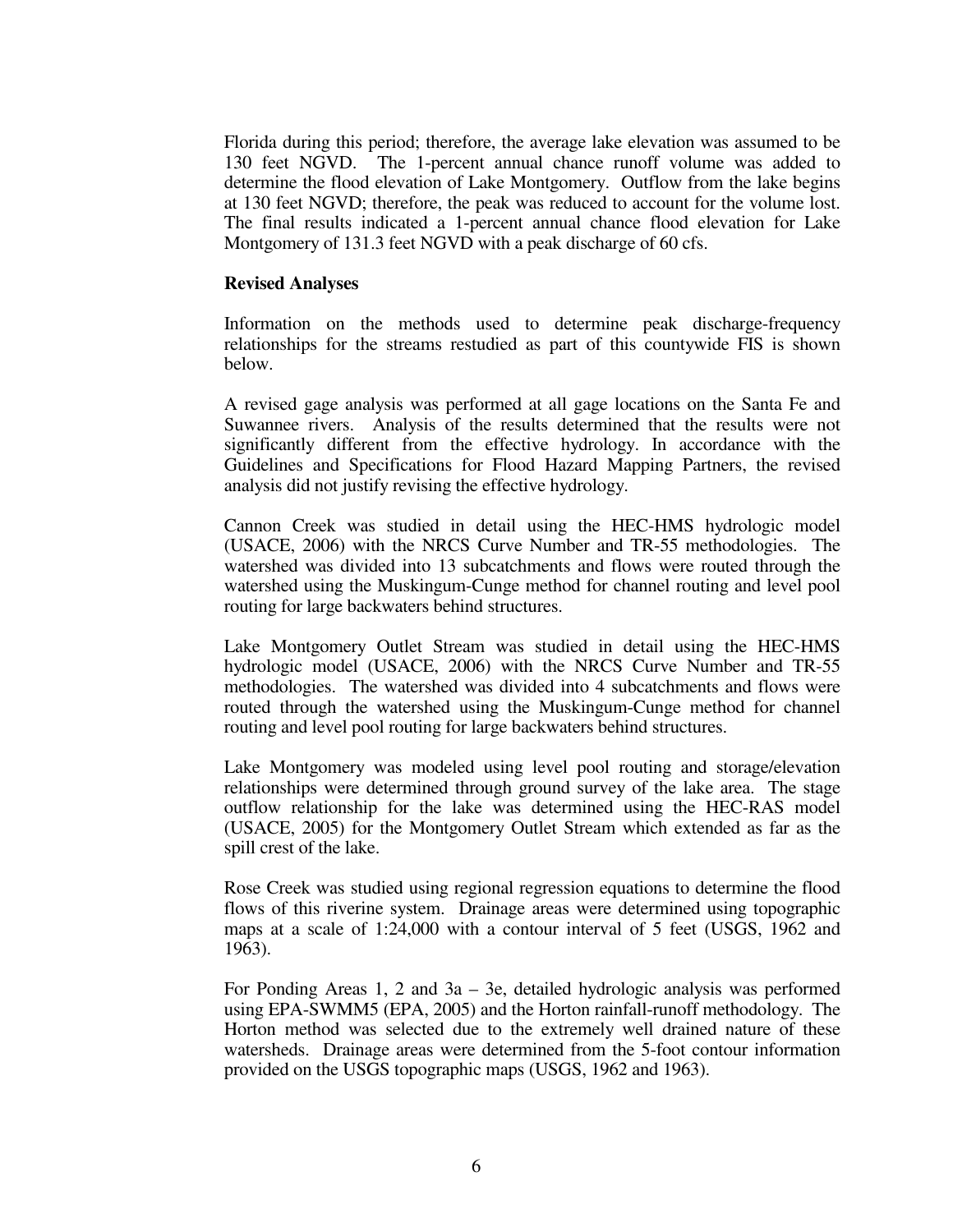A summary of the drainage area-peak discharge relationships for all the streams studied by detailed methods is shown in Table 1, "Summary of Discharges."

## TABLE 1 – SUMMARY OF DISCHARGES

|                                                             | <b>DRAINAGE</b> |            |           |                       |             |
|-------------------------------------------------------------|-----------------|------------|-----------|-----------------------|-------------|
| <b>FLOODING SOURCE</b>                                      | <b>AREA</b>     |            |           | PEAK DISCHARGES (cfs) |             |
| <b>AND LOCATION</b>                                         | (sq. miles)     | 10-PERCENT | 2-PERCENT | 1-PERCENT             | 0.2-PERCENT |
| <b>CANNON CREEK</b>                                         |                 |            |           |                       |             |
| At Mouth                                                    | 7.59            | 1,115      | 1,655     | 1,960                 | 2,745       |
| At Ward Road                                                | 6.64            | 1,330      | 2,100     | 2,420                 | 3,215       |
| At Cross Section D                                          | 4.78            | 1,235      | 1,870     | 2,165                 | 2,855       |
| At Cessna Boulevard                                         | 2.95            | 720        | 1,195     | 1,420                 | 2,230       |
| Downstream of<br>abandoned embankment<br>just downstream of |                 |            |           |                       |             |
| Route 341                                                   | 2.52            | 640        | 1,060     | 1,265                 | 2,005       |
| At Quail Heights                                            |                 |            |           |                       |             |
| Boulevard                                                   | 2.03            | 1,170      | 1,770     | 2,030                 | 2,620       |
| <b>MONTGOMERY</b><br><b>OUTLET STREAM</b>                   |                 |            |           |                       |             |
| At Inglewood Avenue                                         | 1.83            | 485        | 800       | 920                   | 1,210       |
| At St. Margaret Road                                        | 1.46            | 325        | 525       | 615                   | 825         |
| At Grandview Avenue                                         | 1.07            | 145        | 200       | 270                   | 505         |
| At Alamo Drive                                              | 0.58            | 20         | 35        | 40                    | 55          |
| <b>ROSE CREEK</b>                                           |                 |            |           |                       |             |
| At Mouth                                                    | 35.38           | 1,290      | 2,550     | 3,470                 | 5,140       |
| At Interstate 75                                            | 28.73           | 1,090      | 2,180     | 2,960                 | 4,410       |
| <b>SUWANNEE RIVER</b><br>At U.S. Route 41 near              |                 |            |           |                       |             |
| White Springs<br>At Georgia-Florida                         | 2,430           | 16,700     | 28,000    | 33,600                | 49,100      |
| State line                                                  | 1,872           | 13,200     | 21,400    | 25,300                | 35,500      |
| <b>SANTA FE RIVER</b>                                       |                 |            |           |                       |             |
| At mouth<br>At USGS gage<br>#02322500 near Ft.              | 1,380           | 8,500      | 13,400    | 16,400                | 22,200      |
| White<br>At USGS gage<br>#0232200 near High                 | 1,017           | 9,200      | 13,800    | 16,700                | 22,200      |
| Springs<br>Just downstream of<br>confluence of Olustee      | 950             | 9,300      | 15,800    | 19,600                | 29,700      |
| Creek                                                       | $\ast$          | 17,100     | 26,900    | 32,800                | 46,500      |

\*Data not available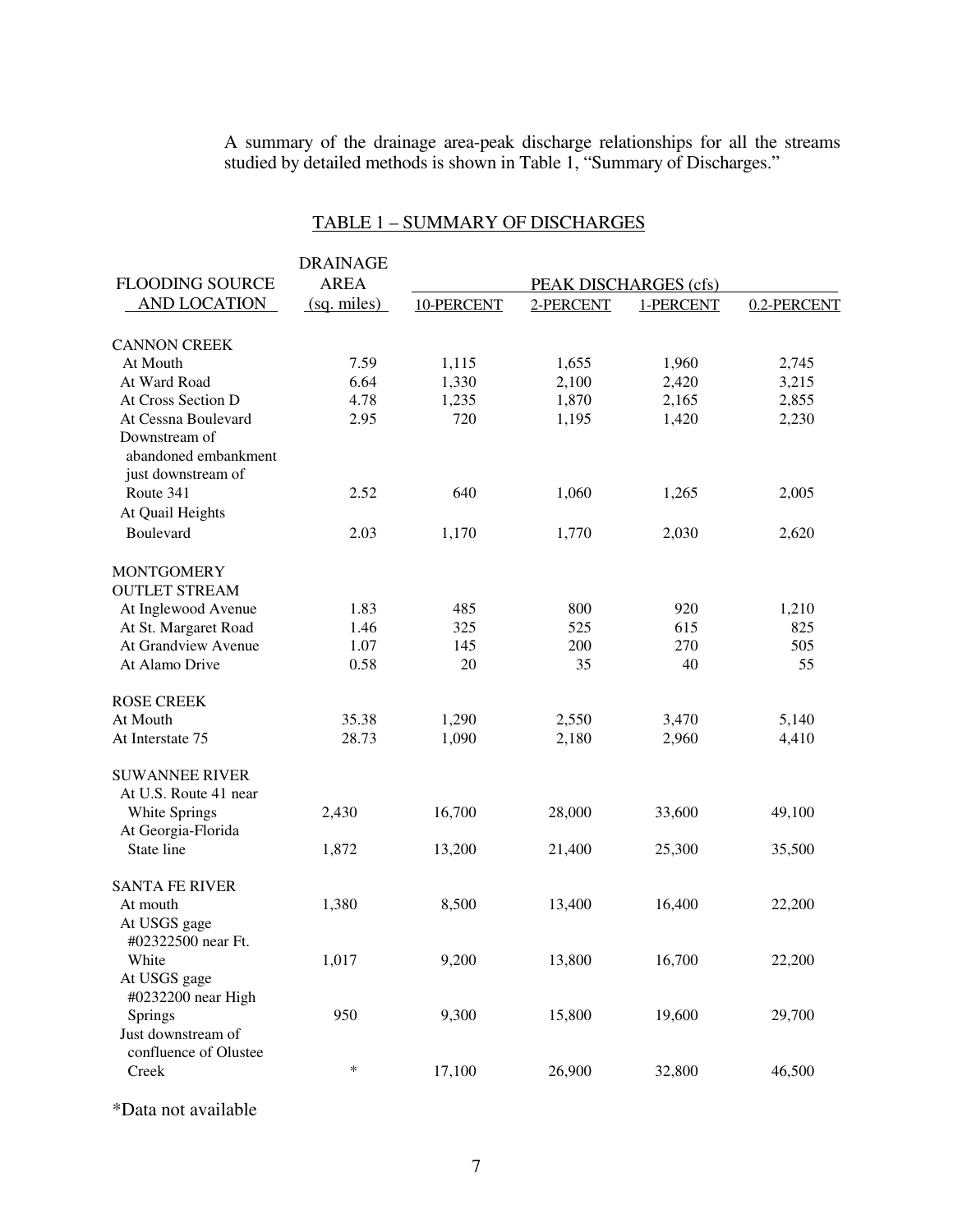The stillwater elevations have been determined for the 10-, 2-, 1-, and 0.2-percent annual chance floods for the flooding sources studied by detailed methods and are summarized in Table 2, "Summary of Stillwater Elevations."

| <b>FLOODING SOURCE</b>                          | ELEVATION (feet NAVD*) |           |           |             |  |  |  |  |
|-------------------------------------------------|------------------------|-----------|-----------|-------------|--|--|--|--|
| <b>AND LOCATION</b>                             | 10-PERCENT             | 2-PERCENT | 1-PERCENT | 0.2-PERCENT |  |  |  |  |
| <b>ALLIGATOR LAKE</b><br>Along entire shoreline | $***$                  | $***$     | 103.5     | $**$        |  |  |  |  |
| <b>LAKE MONTGOMERY</b>                          | 130.1                  | 130.6     | 130.8     | 131.3       |  |  |  |  |
| PONDING AREA 1                                  | 84.8                   | 89.6      | 91.3      | 94.3        |  |  |  |  |
| PONDING AREA 2                                  | 91.9                   | 93.1      | 93.6      | 94.7        |  |  |  |  |
| PONDING AREA 3a                                 | 103.2                  | 103.2     | 103.2     | 103.3       |  |  |  |  |
| PONDING AREA 3b                                 | 107.0                  | 107.5     | 107.7     | 108.1       |  |  |  |  |
| PONDING AREA 3c                                 | 104.1                  | 104.2     | 104.2     | 104.2       |  |  |  |  |
| PONDING AREA 3d                                 | 103.5                  | 104.2     | 104.5     | 105.0       |  |  |  |  |
| PONDING AREA 3e                                 | 104.1                  | 105.0     | 105.3     | 105.9       |  |  |  |  |

#### TABLE 2 – SUMMARY OF STILLWATER ELEVATIONS

\*North American Vertical Datum of 1988

\*\*Data not available

#### 3.2 Hydraulic Analyses

Analyses of the hydraulic characteristics of flooding from the sources studied were carried out to provide estimates of the elevations of floods of the selected recurrence intervals. Users should be aware that flood elevations shown on the FIRM represent rounded whole-foot elevations and may not exactly reflect the elevations shown on the Flood Profiles or in the Floodway Data tables in the FIS report. For construction and/or floodplain management purposes, users are encouraged to use the flood elevation data presented in this FIS in conjunction with the data shown on the FIRM.

 Cross sections were determined from topographic maps and field surveys. All bridges, dams, and culverts were field surveyed to obtain elevation data and structural geometry. All topographic mapping used to determine cross sections are referenced in Section 4.1.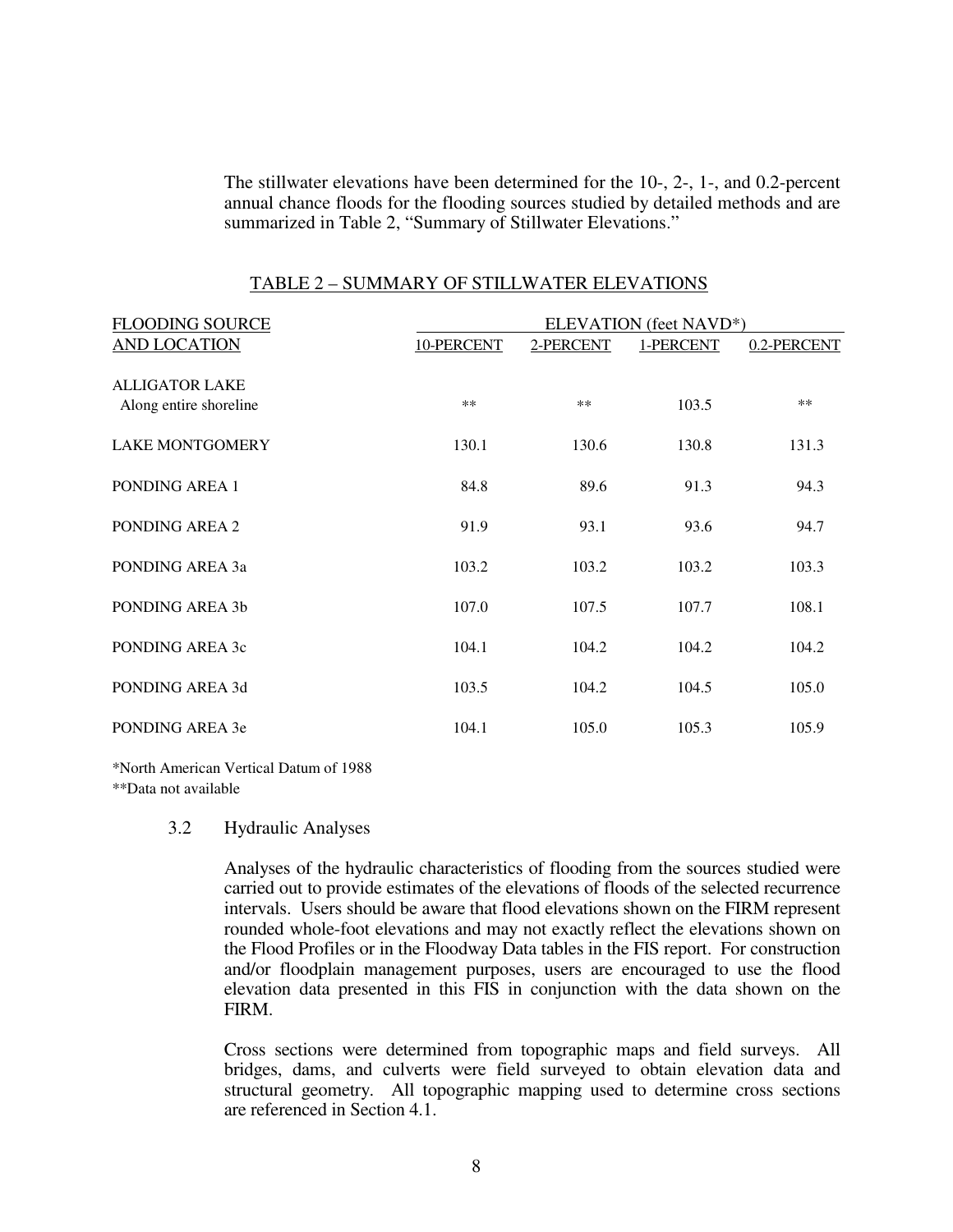Locations of selected cross sections used in the hydraulic analyses are shown on the Flood Profiles (Exhibit 1). For stream segments for which a floodway was computed (Section 4.2), selected cross section locations are also shown on the FIRM (Exhibit 2).

 The hydraulic analyses for this FIS were based on unobstructed flow. The flood elevations shown on the profiles are thus considered valid only if hydraulic structures remain unobstructed, operate properly, and do not fail.

All qualifying bench marks within a given jurisdiction that are cataloged by the National Geodetic Survey (NGS) and entered into the National Spatial Reference System (NSRS) as First or Second Order Vertical and have a vertical stability classification of A, B, or C are shown and labeled on the FIRM with their 6 character NSRS Permanent Identifier.

Bench marks cataloged by the NGS and entered into the NSRS vary widely in vertical stability classification. NSRS vertical stability classifications are as follows:

- Stability A: Monuments of the most reliable nature, expected to hold position/elevation well (e.g., mounted in bedrock)
- Stability B: Monuments which generally hold their position/elevation well (e.g., concrete bridge abutment)
- Stability C: Monuments which may be affected by surface ground movements (e.g., concrete monument below frost line)
- Stability D: Mark of questionable or unknown vertical stability (e.g., concrete monument above frost line, or steel witness post)

In addition to NSRS bench marks, the FIRM may also show vertical control monuments established by a local jurisdiction; these monuments will be shown on the FIRM with the appropriate designations. Local monuments will only be placed on the FIRM if the community has requested that they be included, and if the monuments meet the aforementioned NSRS inclusion criteria.

To obtain current elevation, description, and/or location information for bench marks shown on the FIRM for this jurisdiction, please contact the Information Services Branch of the NGS at (301) 713-3242, or visit their Web site at www.ngs.noaa.gov.

It is important to note that temporary vertical monuments are often established during the preparation of a flood hazard analysis for the purpose of establishing local vertical control. Although these monuments are not shown on the FIRM, they may be found in the Technical Support Data Notebook associated with this FIS and FIRM. Interested individuals may contact FEMA to access this data.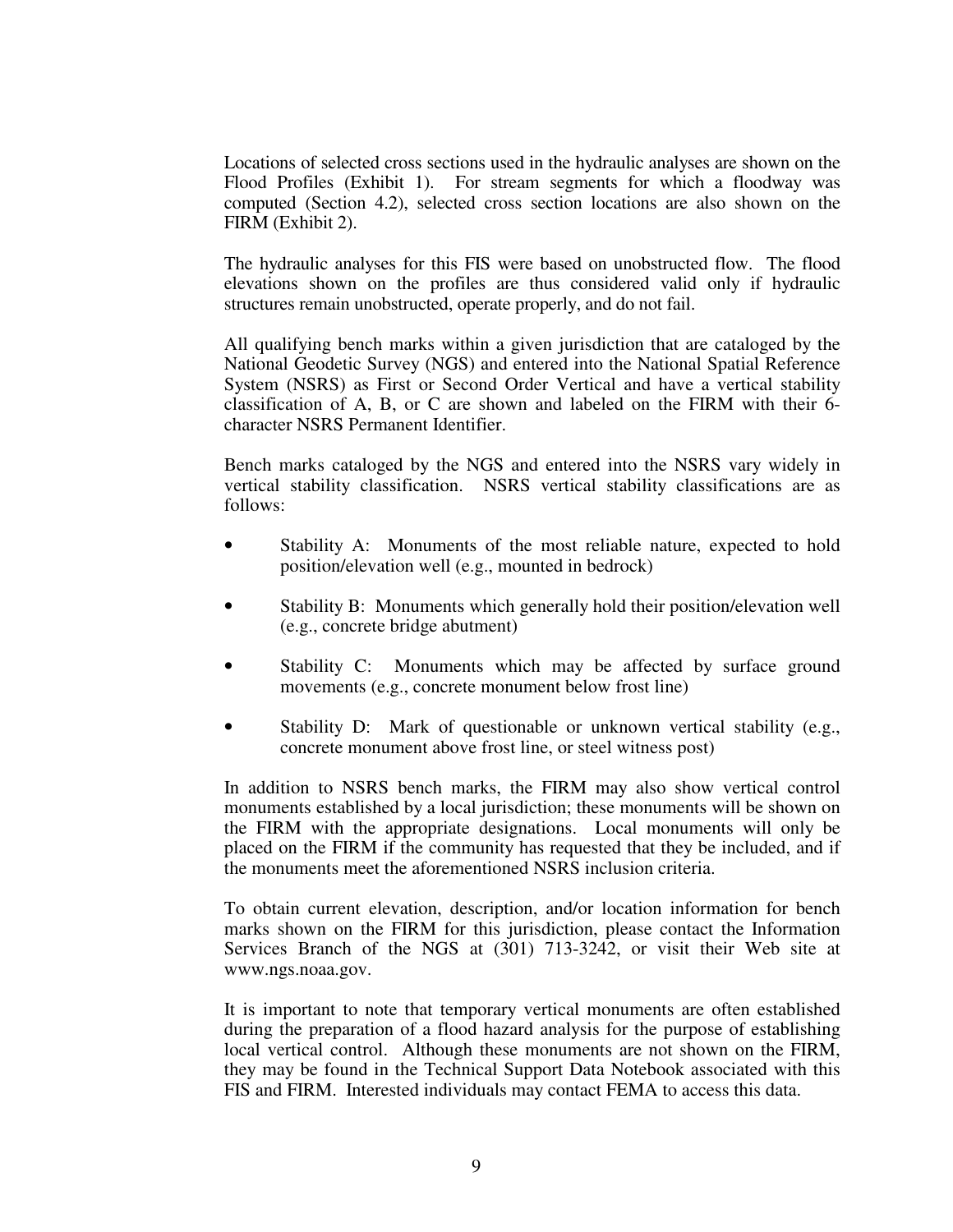#### **Precountywide Analyses**

 The hydraulic analyses described in previously printed FIS reports have been compiled and are summarized below.

 Cross-section data for the Suwannee River were obtained by aerial survey methods from photography flown for the floodplain areas and by field measurements for the main channel and immediate overbanks (USACE, Stream Cross Sections). All bridges were field surveyed to obtain elevation data and structural geometry. Stream cross sections and bridge geometries for the Santa Fe River were compiled by photogrammetric methods from aerial photography (Southern Resource Mapping, Suwannee River Basin Surveys).

 Roughness coefficients (Manning's "n") used in the hydraulic computations for the Suwannee River were determined by analyzing known flood events in the Columbia County reach of the river. The coefficients ranged from 0.045 to 0.050 for the main channel, and 0.2 to 0.48 for the overbanks. Roughness coefficients for the Santa Fe River were determined by analyzing a hydraulic model that was calibrated to reproduce the 1964 flood. The values ranged from 0.035 to 0.100 for the main channel and 0.20 to 0.28 for the overbank. Water-surface profiles of the floods of the selected recurrence intervals were computed using the USACE HEC-2 stepbackwater computer program (USACE, 1976). Starting water-surface elevations were computed using the slope/area method. Roughness values for Montgomery Outlet Stream range from 0.025 in the main channel to 0.125 in the floodplain.

 The USGS step-backwater computer program (U.S. Department of the Interior, 1976) was used to compute the water-surface elevation for the 1-percent annual chance flood on the Montgomery Outflow Stream. The elevation of Alligator Lake was used at the starting water-surface elevation. The step-backwater program cannot route through culverts, so at each road crossing the computer run was stopped at the downstream side of the road. The water-surface elevation was then transferred to the upstream side of the road using techniques described by Bodhaine and Hulsing (USGS, 1968; USGS, 1967).

#### **Revised Analyses**

 The HEC-2 computer files for the Suwannee River and Santa Fe River were converted to HEC-RAS by the SRWMD prior to this revised analysis. As part of this analysis, the structures in the HEC-RAS model were modified to conform to standard procedures outlined in the HEC-RAS Users Manual (USACE, 2002).

 New riverine hydraulic analysis was performed along Cannon Creek, Rose Creek and Montgomery Outlet Stream. Cannon Creek was studied from the confluence with Clay Hole Creek to a point approximately 650 feet upstream of Quail Heights Boulevard. Rose Creek was studied from the confluence with Clay Hole Creek to a point just downstream of Interstate 75, and Montgomery Outlet Stream was studied from Alligator Lake to Lake Montgomery. HEC-RAS version 3.1.3 (HEC, 2005) was used to model the hydraulic characteristics of these streams.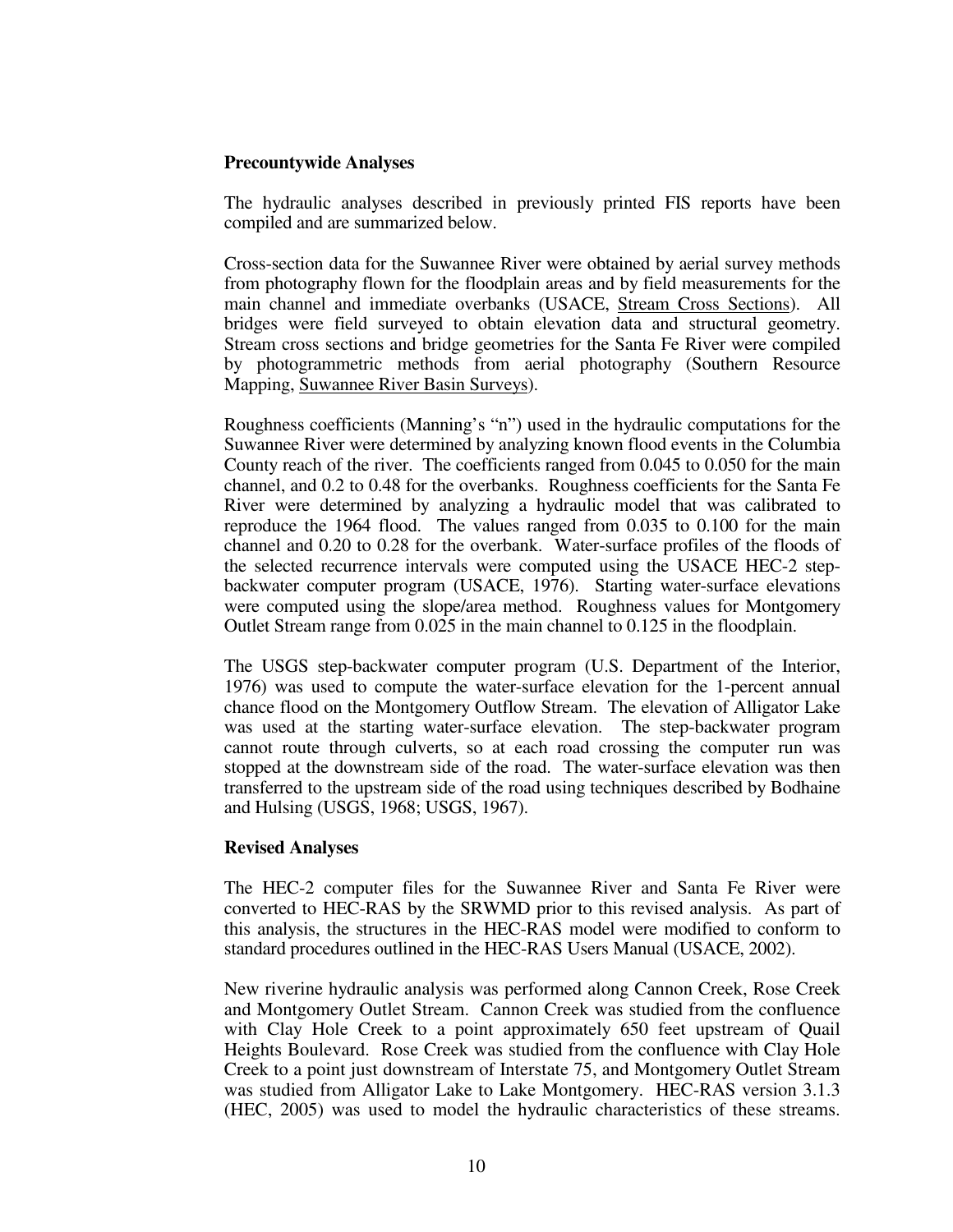Cross sections and hydraulic structures were ground surveyed and used to build the HEC-RAS models.

 New hydraulic analysis was performed for several ponding areas with known flooding problems. These are referred to as Ponding Areas 1, 2 and 3a – 3e. Both hydrologic and hydraulic analyses were performed using EPA-SWMM5 (EPA, 2005). Spills between ponding areas were modeled using weirs for overland spills and closed conduits for culvert structures.

All field surveys were established with vertical control in the NAVD 1988 datum. All of the NGVD 29 elevation data in the input HEC-RAS files for Columbia County from the SRWMD were converted to NAVD 88. Therefore, the input and output of the revised HEC-RAS files now reflect elevations in NAVD 88.

 Flood profiles were drawn showing computed water-surface elevations for floods of the selected recurrence intervals.

#### 3.3 Vertical Datum

All FISs and FIRMs are referenced to a specific vertical datum. The vertical datum provides a starting point against which flood, ground, and structure elevations can be referenced and compared. Until recently, the standard vertical datum in use for newly created or revised FISs and FIRMs was the National Geodetic Vertical Datum of 1929 (NGVD 29). With the finalization of the North American Vertical Datum of 1988 (NAVD 88), many FIS reports and FIRMs are being prepared using NAVD 88 as the referenced vertical datum.

All flood elevations shown in this FIS report and on the FIRM are referenced to NAVD 88. Structure and ground elevations in the community must, therefore, be referenced to NAVD 88. It is important to note that adjacent communities may be referenced to NGVD 29. This may results in differences in base flood elevations across corporate limits between the communities.

Prior versions of the FIS report and FIRM were referenced to NGVD 29. When a datum conversion is effected for an FIS report and FIRM, the Flood Profiles, base flood elevations (BFEs) and ERMs reflect new datum values. To compare structure and ground elevations to 1% annual chance flood elevations shown in the FIS and on the FIRM, the subject structure and ground elevation must be referenced to the new datum values.

As noted above, the elevations shown in the FIS report and on the FIRM for Dixie County and Incorporated Areas are referenced to NAVD 88. Ground, structure, and flood elevations may be compared and/or referenced to NGVD 29 by applying a standard conversion factor. The conversion factor to NGVD 29 is +0.84. The BFEs shown on the FIRM represent whole-foot rounded values. For example, a BFE of 102.4 will appear as 102 on the FIRM and 102.6 will appear as 103. Therefore, users that wish to convert the elevations in the FIS to NGVD 29 should apply the stated conversion factor to elevations shown on the Flood Profiles and supporting data tables in the FIS report, which are shown at a minimum to the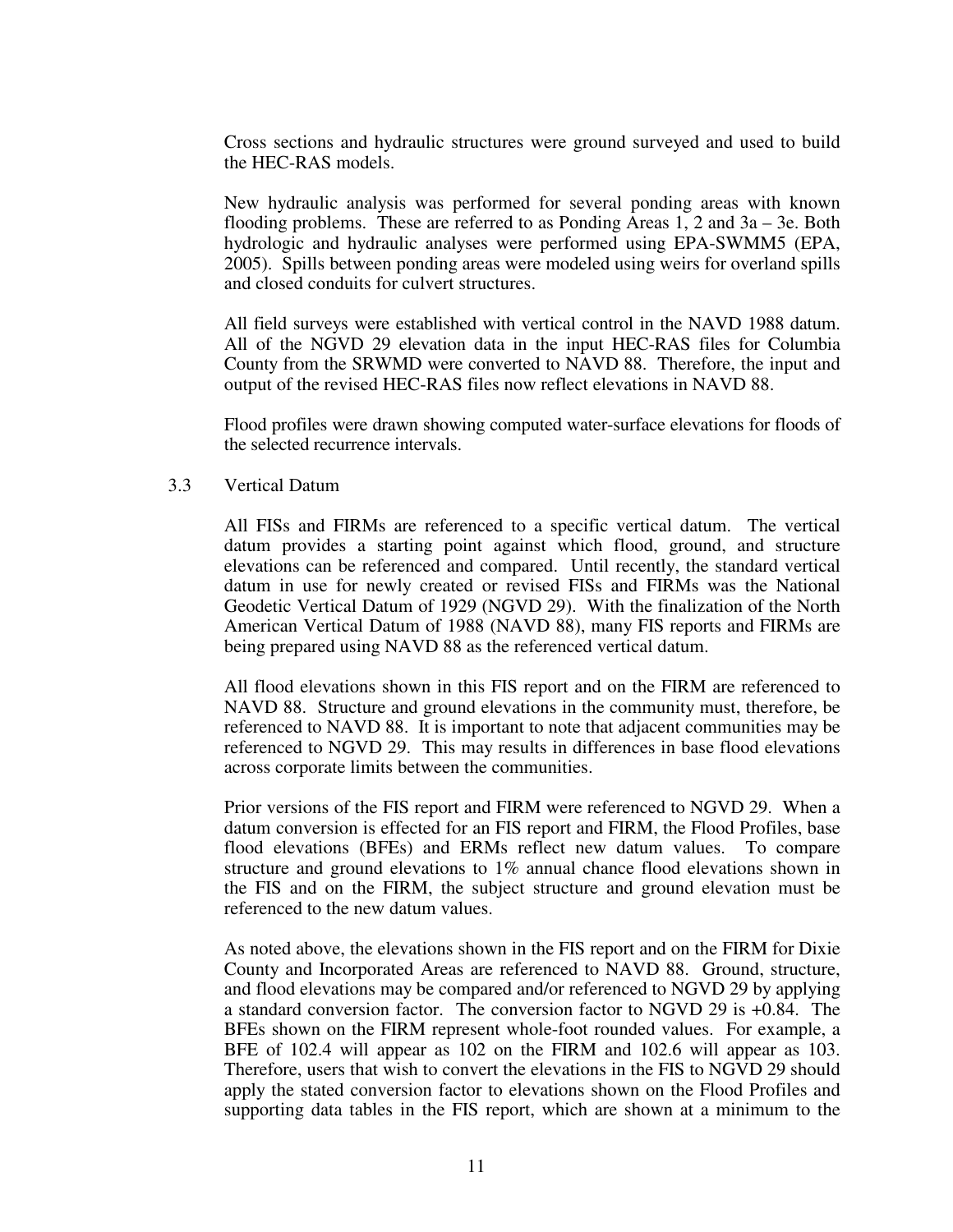

nearest 0.1 foot. Figure 1 illustrates the differences in BFEs due to the datum conversion.

Figure 1 – Datum Conversion Schematic

For more information on NAVD 88, see Converting the National Flood Insurance Program to the North American Vertical Datum of 1988, FEMA Publication FIA-20/June 1992, or contact the Vertical Network Branch, National Geodetic Survey, Coast and Geodetic Survey, National Oceanic and Atmospheric Administration, Rockville, Maryland 20910 (Internet address http://www.ngs.noaa.gov).

#### 4.0 FLOODPLAIN MANAGEMENT APPLICATIONS

 The NFIP encourages State and local governments to adopt sound floodplain management programs. To assist in this endeavor, each FIS provides 100-year floodplain data, which may include a combination of the following: 10-, 50-, 100-, and 500-year flood elevations; delineations of the 100-year and 500-year floodplains; and 100-year floodway. This information is presented on the FIRM and in many components of the FIS, including Flood Profiles, Floodway Data tables, and Summary of Stillwater Elevation tables. Users should reference the data presented in the FIS as well as additional information that may be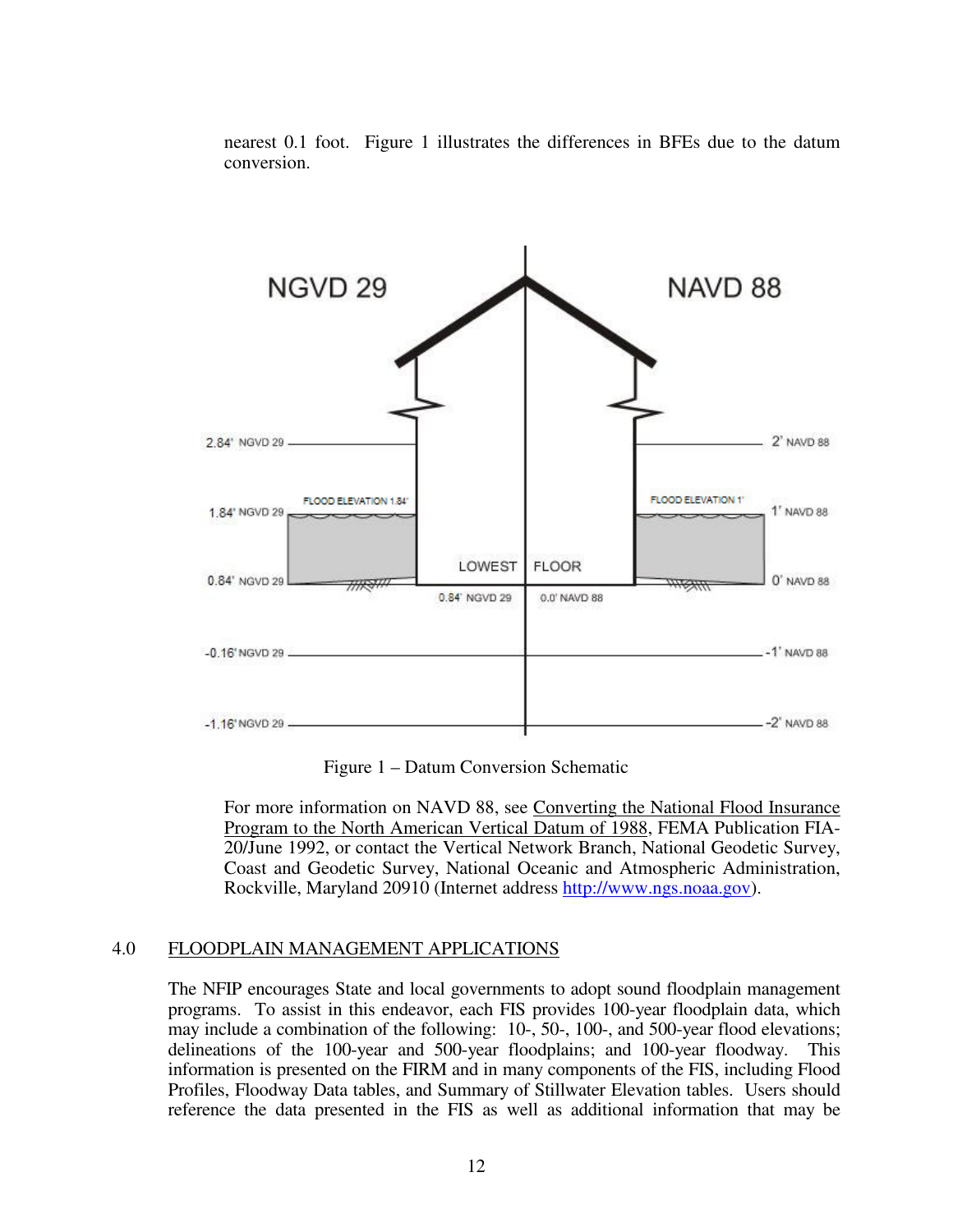available at the local community map repository before making flood elevation and/or floodplain boundary determinations.

#### 4.1 Floodplain Boundaries

 To provide a national standard without regional discrimination, the 1-percent annual chance (100-year) flood has been adopted by FEMA as the base flood for floodplain management purposes. The 0.2-percent annual chance (500-year) flood is employed to indicate additional areas of flood risk in the county. For the streams studied in detail, the 100- and 500-year floodplain boundaries have been delineated using the flood elevations determined at each cross section. Between cross sections, the boundaries were interpolated using topographic maps at a scale of 1:12,000 with a contour interval of 2 feet (USACE, Stream Cross Sections); and at a scale of 1:24,000, with a contour interval of 5 feet (USGS, 1962 and 1963).

 For this countywide FIS, between cross sections, the boundaries were interpolated using topographic maps at a scale of 1:24,000 with a contour interval of 5 feet (USGS, 1962 and 1963).

 For the flooding sources studied by approximate methods, the boundaries of the 1 percent annual chance floodplains were delineated using topographic maps taken from the previously printed FIS reports, FHBMs, and/or FIRMs for all of the incorporated and unincorporated jurisdictions within Columbia County.

 The 1- and 0.2-percent annual chance floodplain boundaries are shown on the FIRM (Exhibit 2). On this map, the 1-percent annual chance floodplain boundary corresponds to the boundary of the areas of special flood hazards (Zones A and AE), and the 0.2-percent annual chance floodplain boundary corresponds to the boundary of areas of moderate flood hazards. In cases where the 1- and 0.2-percent annual chance floodplain boundaries are close together, only the 1-percent annual chance floodplain boundary has been shown. Small areas within the floodplain boundaries may lie above the flood elevations but cannot be shown due to limitations of the map scale and/or lack of detailed topographic data.

#### 4.2 Floodways

 Encroachment on floodplains, such as structures and fill, reduces flood-carrying capacity, increases flood heights and velocities, and increases flood hazards in areas beyond the encroachment itself. One aspect of floodplain management involves balancing the economic gain from floodplain development against the resulting increase in flood hazard. For purposes of the NFIP, a floodway is used as a tool to assist local communities in this aspect of floodplain management. Under this concept, the area of the 100-year floodplain is divided into a floodway and a floodway fringe. The floodway is the channel of a stream, plus any adjacent floodplain areas, that must be kept free of encroachment so that the 1-percent annual chance flood can be carried without substantial increases in flood heights. Minimum federal standards limit such increases to 1.0 foot, provided that hazardous velocities are not produced. The floodways in this FIS are presented to local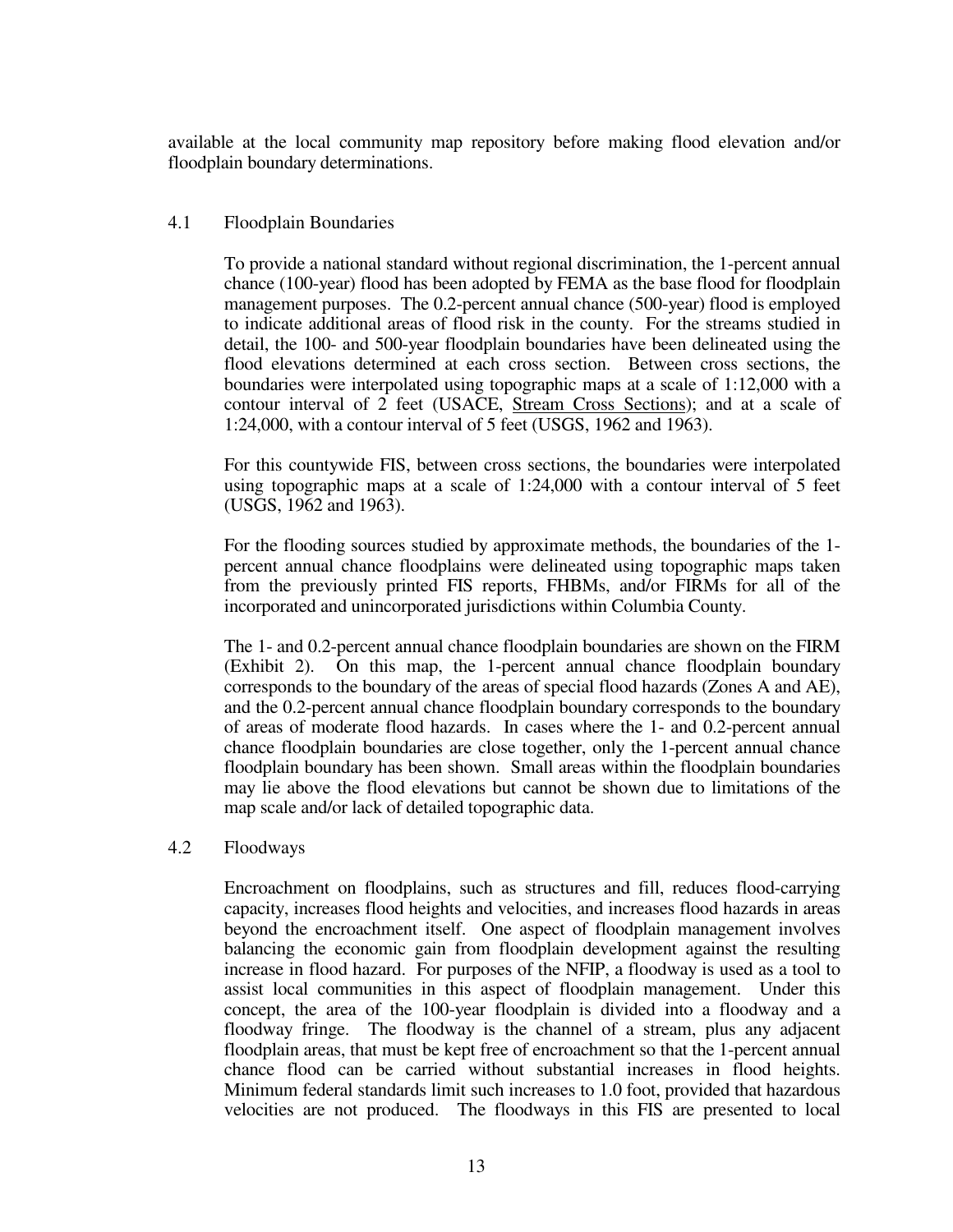agencies as minimum standards that can be adopted directly or that can be used as a basis for additional floodway studies.

 The floodways presented in this FIS were computed for certain stream segments on the basis of equal conveyance reduction from each side of the floodplain.

 Floodway widths were computed at cross sections. Between cross sections, the floodway boundaries were interpolated. The results of the floodway computations are tabulated for selected cross sections (Table 3). The computed floodways are shown on the FIRM (Exhibit 2). In cases where the floodway and 1-percent annual chance floodplain boundaries are either close together or collinear, only the floodway boundary is shown.

 Portions of the flood widths for the Santa Fe and Suwannee Rivers extend beyond the county boundary.

 Encroachment into areas subject to inundation by floodwaters having hazardous velocities aggravates the risk of flood damage, and heightens potential flood hazards by further increasing velocities. A listing of stream velocities at selected cross sections is provided in Table 3, "Floodway Data." In order to reduce the risk of property damage in areas where the stream velocities are high, the community may wish to restrict development in areas outside the floodway.

 The area between the floodway and 1-percent annual chance floodplain boundaries is termed the floodway fringe. The floodway fringe encompasses the portion of the floodplain that could be completely obstructed without increasing the water-surface elevation of the 1-percent annual chance flood by more than 1.0 foot at any point. Typical relationships between the floodway and the floodway fringe and their significance to floodplain development are shown in Figure 2.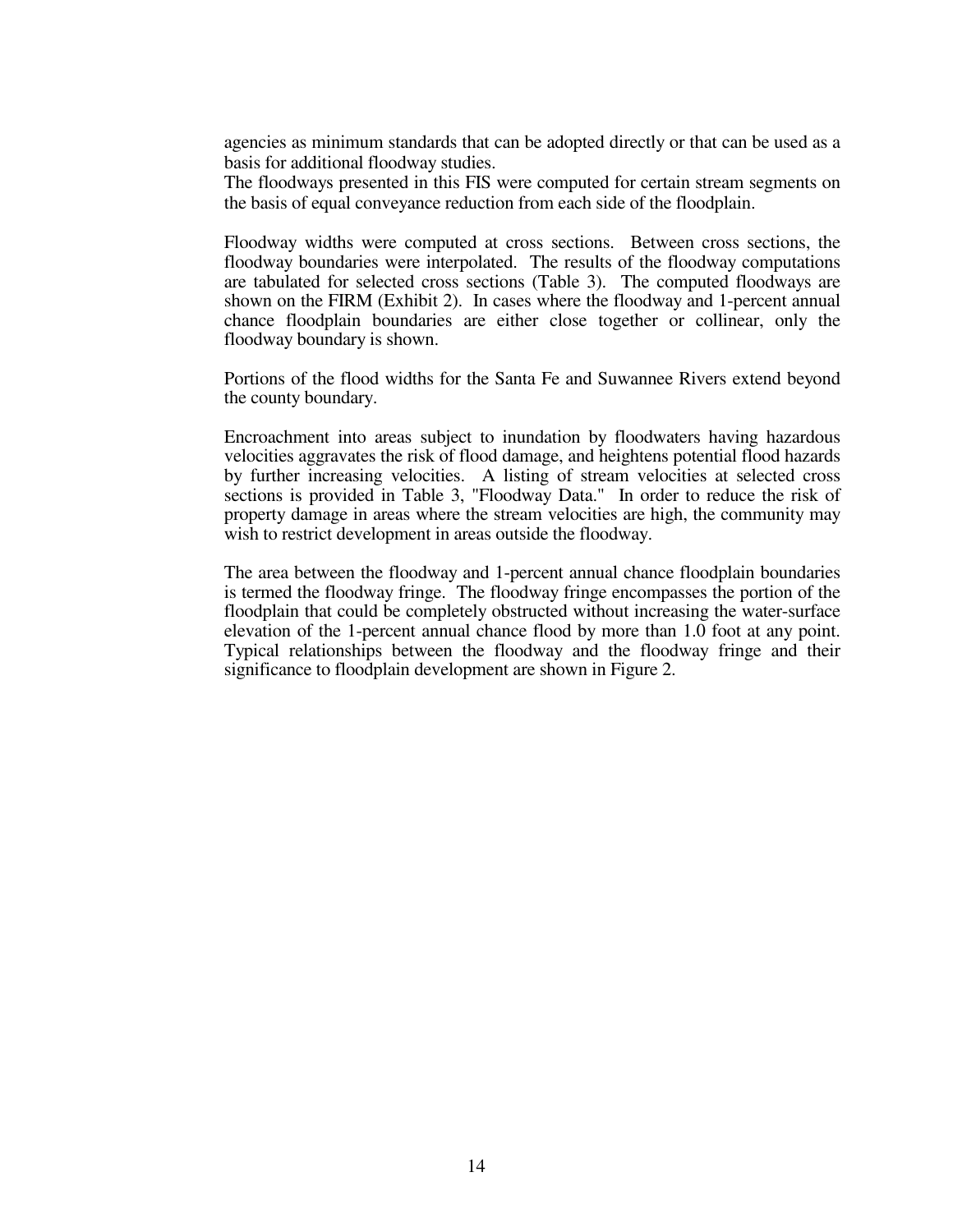

Figure 2 – Floodway Schematic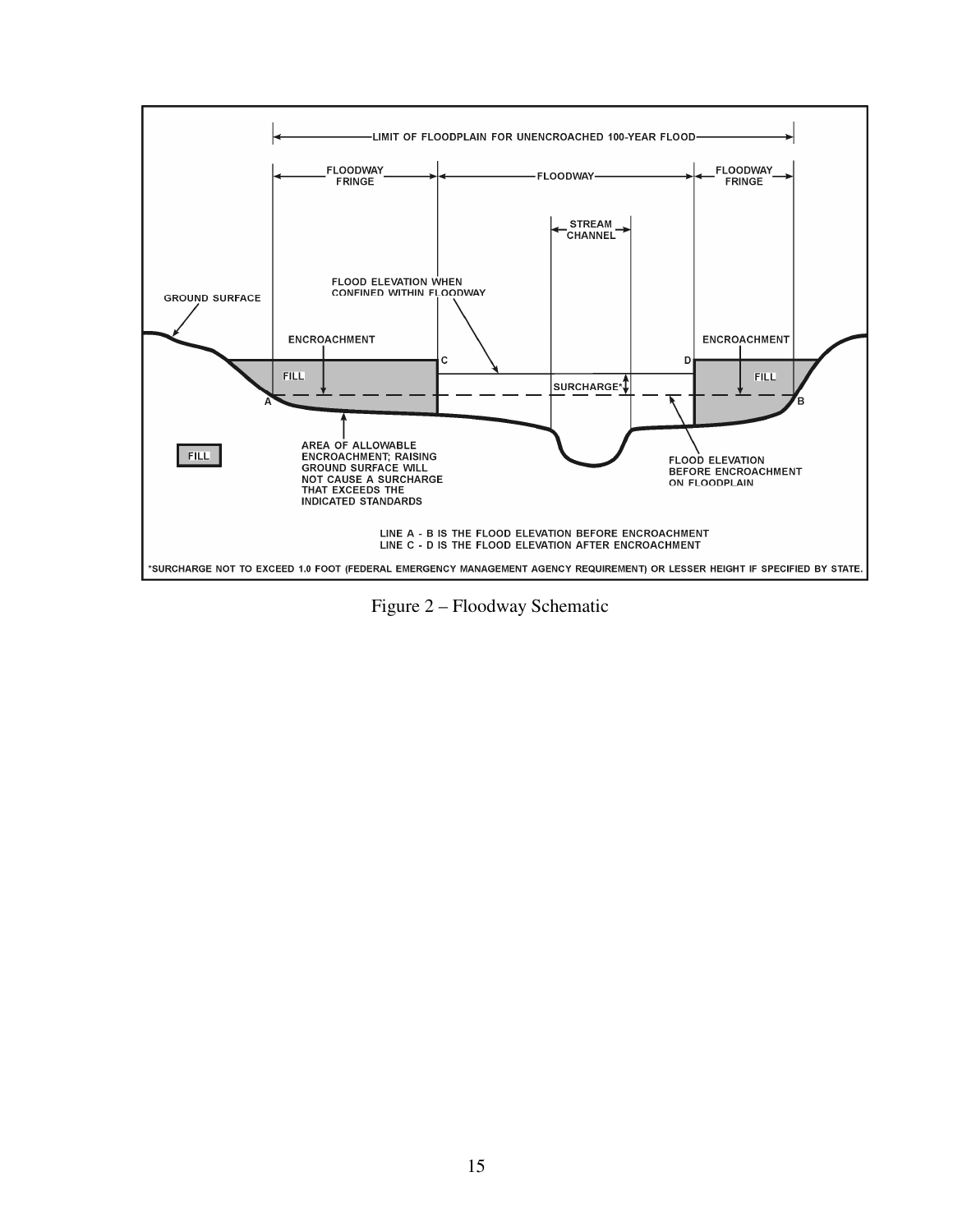| <b>FLOODING SOURCE</b>  | <b>FLOODWAY</b>       |                        |                                                   | <b>BASE FLOOD</b><br><b>WATER-SURFACE ELEVATION</b><br>(FEET NAVD) |                   |                                   |                                |                 |
|-------------------------|-----------------------|------------------------|---------------------------------------------------|--------------------------------------------------------------------|-------------------|-----------------------------------|--------------------------------|-----------------|
| <b>CROSS SECTION</b>    | DISTANCE <sup>1</sup> | <b>WIDTH</b><br>(FEET) | <b>SECTION</b><br><b>AREA</b><br>(SQUARE<br>FEET) | <b>MEAN</b><br><b>VELOCITY</b><br>(FEET PER<br>SECOND)             | <b>REGULATORY</b> | <b>WITHOUT</b><br><b>FLOODWAY</b> | <b>WITH</b><br><b>FLOODWAY</b> | <b>INCREASE</b> |
| <b>Cannon Creek</b>     |                       |                        |                                                   |                                                                    |                   |                                   |                                |                 |
| A                       | 443                   | 300                    | 956                                               | 2.1                                                                | 69.5              | 69.5                              | 70.4                           | 0.9             |
| $\sf B$                 | 898                   | 115                    | 369                                               | 5.3                                                                | 69.7              | 69.7                              | 70.6                           | 0.9             |
| $\mathsf C$             | 1,466                 | 317                    | 829                                               | 2.4                                                                | 70.7              | 70.7                              | 71.6                           | 0.9             |
| D                       | 1,831                 | 223                    | 707                                               | 2.8                                                                | 73.5              | 73.5                              | 73.8                           | 0.3             |
| E                       | 2,167                 | 260                    | 1,015                                             | 1.9                                                                | 73.8              | 73.8                              | 74.4                           | 0.6             |
| F                       | 3,005                 | 281                    | 1,358                                             | 1.5                                                                | 75.2              | 75.2                              | 76.0                           | 0.8             |
| G                       | 3,715                 | 240                    | 2,164                                             | 0.9                                                                | 75.3              | 75.3                              | 76.1                           | 0.8             |
| $\overline{H}$          | 6,012                 | 66                     | 628                                               | 3.1                                                                | 77.3              | 77.3                              | 77.9                           | 0.6             |
|                         | 7,446                 | 113                    | 446                                               | 5.4                                                                | 79.6              | 79.6                              | 80.0                           | 0.4             |
|                         | 9,794                 | 54                     | 372                                               | 6.5                                                                | 84.5              | 84.5                              | 84.6                           | 0.1             |
| Κ                       | 11,162                | 254                    | 665                                               | 3.6                                                                | 89.4              | 89.4                              | 89.9                           | 0.5             |
|                         | 12,292                | 194                    | 681                                               | 3.6                                                                | 92.9              | 92.9                              | 93.8                           | 0.9             |
| M                       | 13,470                | 126                    | 522                                               | 4.2                                                                | 96.3              | 96.3                              | 97.1                           | 0.8             |
| N                       | 14,507                | 137                    | 845                                               | 2.6                                                                | 98.4              | 98.4                              | 99.2                           | 0.8             |
| O                       | 16,365                | 150                    | 427                                               | 5.1                                                                | 103.2             | 103.2                             | 103.7                          | 0.5             |
| ${\sf P}$               | 17,328                | 244                    | 732                                               | 3.0                                                                | 108.0             | 108.0                             | 108.6                          | 0.6             |
| Q                       | 17,623                | 244                    | 541                                               | 4.0                                                                | 110.1             | 110.1                             | 110.3                          | 0.2             |
| $\overline{\mathsf{R}}$ | 19,046                | 199                    | 527                                               | 4.1                                                                | 113.5             | 113.5                             | 114.0                          | 0.5             |
| $\mathbf S$             | 20,867                | 207                    | 323                                               | 4.4                                                                | 120.1             | 120.1                             | 120.4                          | 0.3             |
| T                       | 21,298                | 127                    | 595                                               | 2.4                                                                | 126.2             | 126.2                             | 127                            | 0.8             |
| U                       | 21,614                | 1,366                  | 5,974                                             | 0.2                                                                | 131.2             | 131.2                             | 131.3                          | 0.1             |
| $\vee$                  | 22,266                | 667                    | 1,714                                             | 0.9                                                                | 131.2             | 131.2                             | 131.3                          | 0.1             |
| W                       | 24,496                | 200                    | 672                                               | 3.0                                                                | 134.3             | 134.3                             | 135.0                          | 0.7             |
| X                       | 25,153                | 200                    | 729                                               | 2.8                                                                | 135.9             | 135.9                             | 136.3                          | 0.4             |
|                         |                       |                        |                                                   |                                                                    |                   |                                   |                                |                 |

<sup>1</sup>Feet above confluence with Clay Hole Creek

**TABLE 3** 

**FEDERAL EMERGENCY MANAGEMENT AGENCY** 

# **FLOODWAY DATA**

# **COLUMBIA COUNTY, FL AND INCORPORATED AREAS**

# **CANNON CREEK**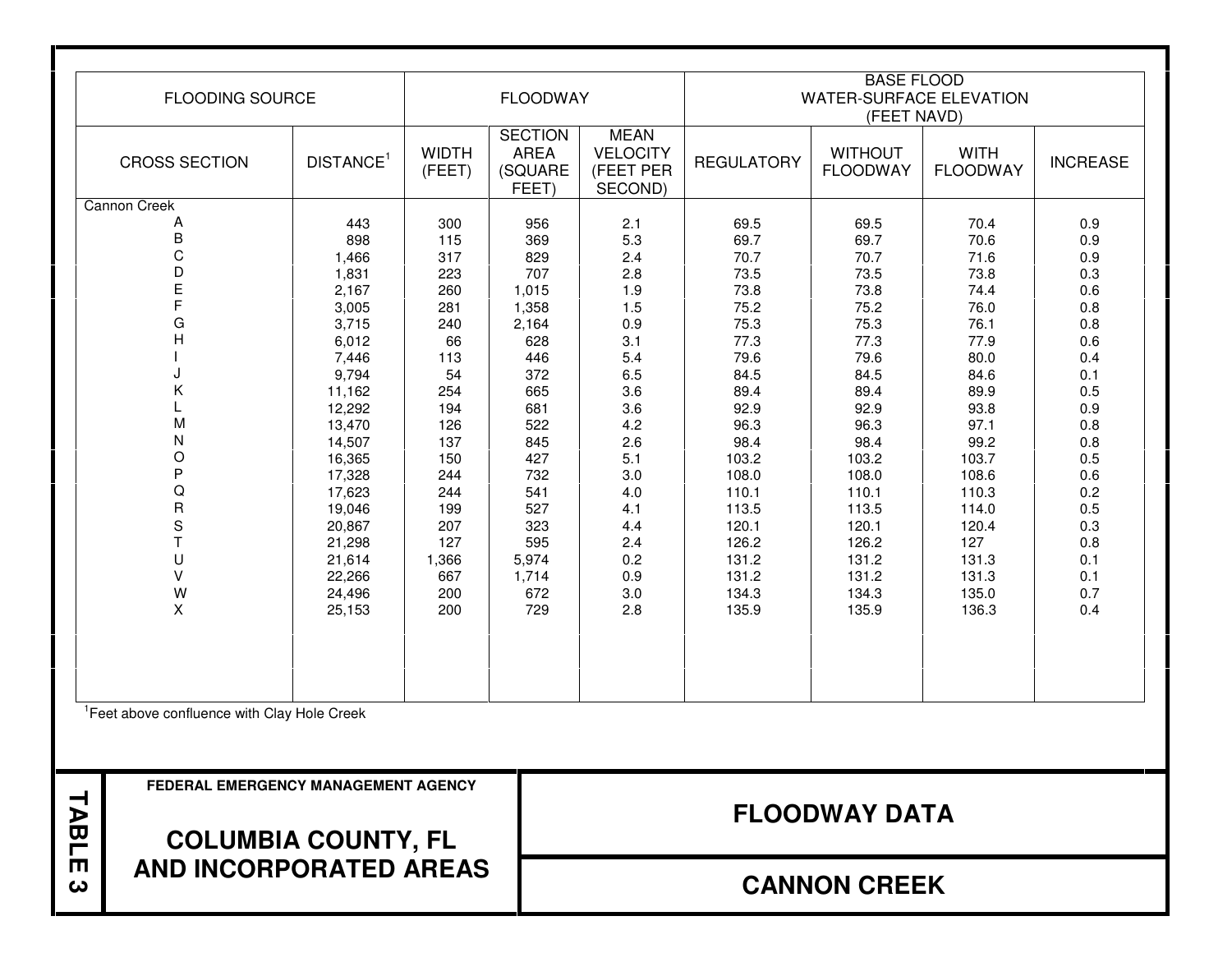| <b>FLOODING SOURCE</b>   |                      | <b>FLOODWAY</b>        |                                                   | <b>BASE FLOOD</b><br><b>WATER-SURFACE ELEVATION</b><br>(FEET NAVD) |                   |                                   |                                |                 |
|--------------------------|----------------------|------------------------|---------------------------------------------------|--------------------------------------------------------------------|-------------------|-----------------------------------|--------------------------------|-----------------|
| <b>CROSS SECTION</b>     | <b>DISTANCE</b>      | <b>WIDTH</b><br>(FEET) | <b>SECTION</b><br><b>AREA</b><br>(SQUARE<br>FEET) | <b>MEAN</b><br><b>VELOCITY</b><br>(FEET PER<br>SECOND)             | <b>REGULATORY</b> | <b>WITHOUT</b><br><b>FLOODWAY</b> | <b>WITH</b><br><b>FLOODWAY</b> | <b>INCREASE</b> |
| Montgomery Outlet Stream |                      |                        |                                                   |                                                                    |                   |                                   |                                |                 |
| Α                        | 907 <sup>1</sup>     | 75                     | 221                                               | 4.2                                                                | 103.5             | 100.1                             | 100.9                          | 0.8             |
| $\overline{B}$           | $1,667^1$            | 90                     | 276                                               | 3.3                                                                | 104.5             | 104.5                             | 105.2                          | 0.7             |
| $\mathsf C$              | 1,817 <sup>1</sup>   | 91                     | 420                                               | 2.2                                                                | 109.7             | 109.7                             | 109.7                          | 0.0             |
| D                        | $2,692^1$            | 60                     | 233                                               | 4.4                                                                | 110.9             | 110.9                             | 111.5                          | 0.6             |
| $\mathsf{E}$             | $3,591$ <sup>1</sup> | 100                    | 348                                               | 1.8                                                                | 116.0             | 116.0                             | 116.6                          | 0.6             |
| F                        | $3,877^1$            | 121                    | 366                                               | 1.7                                                                | 116.1             | 116.1                             | 116.8                          | 0.7             |
| G                        | $4,396^1$            | 24                     | 118                                               | 5.2                                                                | 117.2             | 117.2                             | 117.9                          | 0.7             |
| $\overline{H}$           | $5,146^1$            | 45                     | 158                                               | 3.9                                                                | 121.1             | 121.1                             | 121.7                          | 0.6             |
|                          | $5,576$ <sup>1</sup> | 17                     | 89                                                | 3.0                                                                | 123.1             | 123.1                             | 123.4                          | 0.3             |
|                          | $6,165^1$            | 723                    | 3,164                                             | 0.0                                                                | 124.7             | 124.7                             | 124.8                          | 0.1             |
| Κ                        | $6,986^1$            | 20                     | 32                                                | 1.4                                                                | 124.8             | 124.8                             | 124.8                          | 0.0             |
|                          | 7,447 <sup>1</sup>   | 15                     | 17                                                | 2.5                                                                | 127.7             | 127.7                             | 127.7                          | 0.0             |
| M                        | $8,143^1$            | 65                     | 58                                                | 0.7                                                                | 130.6             | 130.6                             | 130.6                          | 0.0             |
| <b>Rose Creek</b>        |                      |                        |                                                   |                                                                    |                   |                                   |                                |                 |
| A                        | $1,344^2$            | 333                    | 1,511                                             | 2.3                                                                | 49.9              | 49.9                              | 50.8                           | 0.9             |
| B                        | $4,377^2$            | 308                    | 1,649                                             | 2.1                                                                | 57.5              | 57.5                              | 58.3                           | 0.8             |
| $\mathsf C$              | $4,842^2$            | 233                    | 1,502                                             | 2.3                                                                | 59.0              | 59.0                              | 59.5                           | 0.5             |
| D                        | 8,070 <sup>2</sup>   | 199                    | 1,117                                             | 3.1                                                                | 64.9              | 64.9                              | 65.5                           | 0.6             |
| E                        | $10,291^2$           | 264                    | 1,507                                             | 2.0                                                                | 69.2              | 69.2                              | 70.1                           | 0.9             |
| $\overline{F}$           | $10,590^2$           | 293                    | 1,797                                             | 1.7                                                                | 69.5              | 69.5                              | 70.5                           | 1.0             |
| G                        | $14,159^2$           | 328                    | 1,489                                             | 2.0                                                                | 73.7              | 73.7                              | 74.5                           | 0.8             |
| H                        | $14,412^2$           | 328                    | 1,531                                             | 1.9                                                                | 74.3              | 74.3                              | 74.6                           | 0.3             |
|                          | $15,681^2$           | 271                    | 1,240                                             | 2.4                                                                | 76.1              | 76.1                              | 76.9                           | 0.8             |
|                          | $16,993^2$           | 234                    | 1,206                                             | 2.5                                                                | 79.0              | 79.0                              | 79.9                           | 0.9             |
| Κ                        | $17,497^2$           | 240                    | 1,259                                             | 2.4                                                                | 79.1              | 79.1                              | 80.0                           | 0.9             |
|                          | $18.631^{2}$         | 133                    | 882                                               | 3.4                                                                | 81.7              | 81.7                              | 82.6                           | 0.9             |

<sup>1</sup>Feet above confluence with Alligator Lake

**TABLE 3** 

 $2$ Feet above confluence with Clay Hole Creek

**FEDERAL EMERGENCY MANAGEMENT AGENCY** 

**FLOODWAY DATA** 

**COLUMBIA COUNTY, FL AND INCORPORATED AREAS** 

**MONTGOMERY OUTLET STREAM - ROSE CREEK**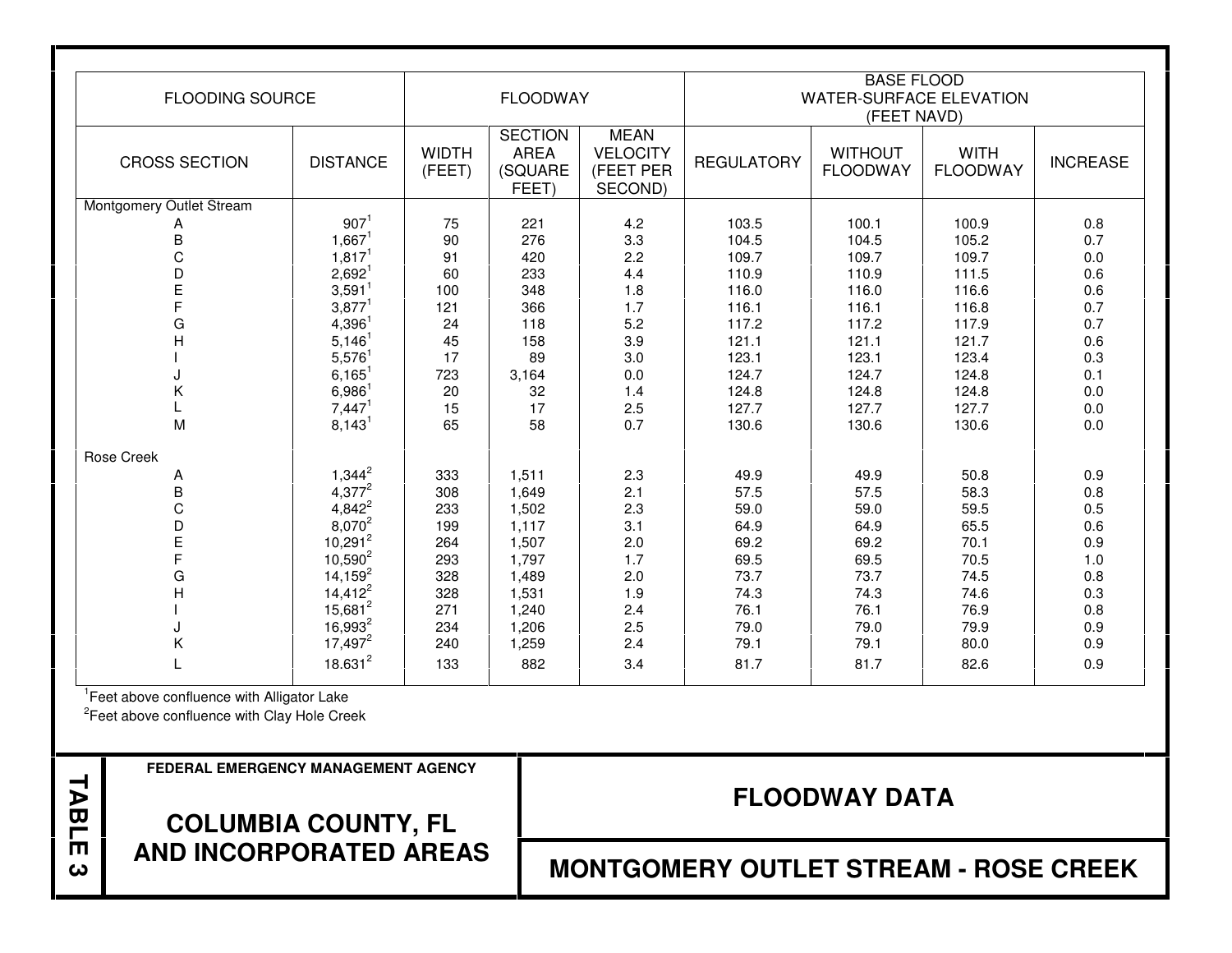| <b>FLOODING SOURCE</b> |                       | <b>FLOODWAY</b>          |                                                   | <b>BASE FLOOD</b><br><b>WATER-SURFACE ELEVATION</b><br>(FEET NGVD) |                   |                                   |                                |                 |
|------------------------|-----------------------|--------------------------|---------------------------------------------------|--------------------------------------------------------------------|-------------------|-----------------------------------|--------------------------------|-----------------|
| <b>CROSS SECTION</b>   | <b>DISTANCE</b>       | <b>WIDTH</b><br>(FEET)   | <b>SECTION</b><br><b>AREA</b><br>(SQUARE<br>FEET) | <b>MEAN</b><br><b>VELOCITY</b><br>(FEET PER<br>SECOND)             | <b>REGULATORY</b> | <b>WITHOUT</b><br><b>FLOODWAY</b> | <b>WITH</b><br><b>FLOODWAY</b> | <b>INCREASE</b> |
| Rose Creek (continued) |                       |                          |                                                   |                                                                    |                   |                                   |                                |                 |
| м                      | $20,750^1$            | 274                      | 2,037                                             | 1.5                                                                | 84.7              | 84.7                              | 85.7                           | 1.0             |
| $\mathsf{N}$           | $21,179$ <sup>1</sup> | 158                      | 1,283                                             | 2.3                                                                | 85.2              | 85.2                              | 86.1                           | $0.9\,$         |
| $\circ$                | $21,397$ <sup>1</sup> | 158                      | 1,538                                             | 1.9                                                                | 88.2              | 88.2                              | 88.9                           | 0.7             |
| $\mathsf{P}$           | $21,896^1$            | 159                      | 1,670                                             | 1.8                                                                | 88.2              | 88.2                              | 89.0                           | 0.8             |
| Santa Fe River         |                       |                          |                                                   |                                                                    |                   |                                   |                                |                 |
| Α                      | $7.64^2$              | 1,694/728 <sup>3</sup>   | 23,965                                            | 0.7                                                                | 33.8              | 33.8                              | 34.8                           | 1.0             |
| $\mathsf B$            | $8.43^{2}$            | 2,099/1,260 <sup>3</sup> | 25,132                                            | 0.7                                                                | 34.0              | 34.0                              | 35.0                           | $1.0$           |
| $\mathsf C$            | $10.06^2$             | $1,217/550^{3}$          | 17,908                                            | 0.9                                                                | 34.5              | 34.5                              | 35.5                           | 1.0             |
| D                      | $11.30^2$             | 1,615/604 <sup>3</sup>   | 28,519                                            | 0.6                                                                | 34.8              | 34.8                              | 35.8                           | $1.0$           |
| E                      | $13.03^{2}$           | 1,832/864 <sup>3</sup>   | 28,188                                            | 0.6                                                                | 35.2              | 35.2                              | 36.2                           | $1.0$           |
| F                      | $14.08^2$             | 1,883/642 <sup>3</sup>   | 25,502                                            | 0.6                                                                | 35.5              | 35.5                              | 36.5                           | $1.0$           |
| G                      | $15.08^{2}$           | 1,643/3613               | 22,407                                            | 0.7                                                                | 35.9              | 35.9                              | 36.8                           | $0.9\,$         |
| H                      | $16.53^{2}$           | 1,668/965 <sup>3</sup>   | 23,330                                            | 0.7                                                                | 36.6              | 36.6                              | 37.5                           | $0.9\,$         |
|                        | $17.78^{2}$           | 1,615/1,122 <sup>3</sup> | 21,455                                            | 0.8                                                                | 37.2              | 37.2                              | 38.2                           | $1.0$           |
|                        | $18.49^{2}$           | 1,587/1,179 <sup>3</sup> | 18,323                                            | 0.9                                                                | 37.6              | 37.6                              | 38.6                           | 1.0             |
| Κ                      | $19.62^2$             | 1,224/3233               | 18,240                                            | 0.9                                                                | 38.2              | 38.2                              | 39.2                           | $1.0$           |
|                        | $20.44^{2}$           | 1,368/302 <sup>3</sup>   | 19,267                                            | 1.0                                                                | 38.6              | 38.6                              | 39.6                           | 1.0             |
| M                      | $21.59^{2}$           | 541/367 <sup>3</sup>     | 7,946                                             | 2.5                                                                | 39.6              | 39.6                              | 40.5                           | $0.9\,$         |
| $\mathsf{N}$           | $22.24^2$             | 524/348 <sup>3</sup>     | 6,489                                             | 3.0                                                                | 40.6              | 40.6                              | 41.5                           | 0.9             |
| $\circ$                | $23.14^{2}$           | 741/639 <sup>3</sup>     | 7,772                                             | 2.5                                                                | 42.0              | 42.0                              | 42.9                           | 0.9             |
| $\mathsf{P}$           | $23.82^2$             | 491/1723                 | 7,448                                             | 2.6                                                                | 43.4              | 43.4                              | 44.4                           | $1.0$           |
| $\mathsf Q$            | $24.15^2$             | 539/195 <sup>3</sup>     | 5,980                                             | 3.3                                                                | 43.8              | 43.8                              | 44.8                           | 1.0             |
| $\mathsf{R}$           | $25.19^{2}$           | 550/1613                 | 6,796                                             | 2.9                                                                | 46.5              | 46.5                              | 47.3                           | 0.8             |
| $\mathbf S$            | $26.52^2$             | $3,100/156^3$            | 30,598                                            | 0.7                                                                | 47.3              | 47.3                              | 48.3                           | 1.0             |
| $\mathsf{T}$           | $27.68^2$             | 2,448/2,173 <sup>3</sup> | 27,617                                            | 0.8                                                                | 47.9              | 47.9                              | 48.8                           | 0.9             |
| U                      | $28.94^2$             | 4,740/4,2943             | 29,891                                            | 0.8                                                                | 49.0              | 49.0                              | 49.9                           | $0.9\,$         |
| $\vee$                 | $30.42^2$             | $6,705/2,154^3$          | 37,442                                            | 0.7                                                                | 50.7              | 50.7                              | 51.4                           | 0.7             |

<sup>1</sup>Feet above confluence with Alligator Lake

<sup>2</sup>Miles above confluence with Suwannee River

<sup>3</sup>Width/ Width within county boundary

**TABLE 3** 

**FEDERAL EMERGENCY MANAGEMENT AGENCY** 

# **COLUMBIA COUNTY, FL AND INCORPORATED AREAS**

# **FLOODWAY DATA**

**ROSE CREEK - SANTA FE RIVER**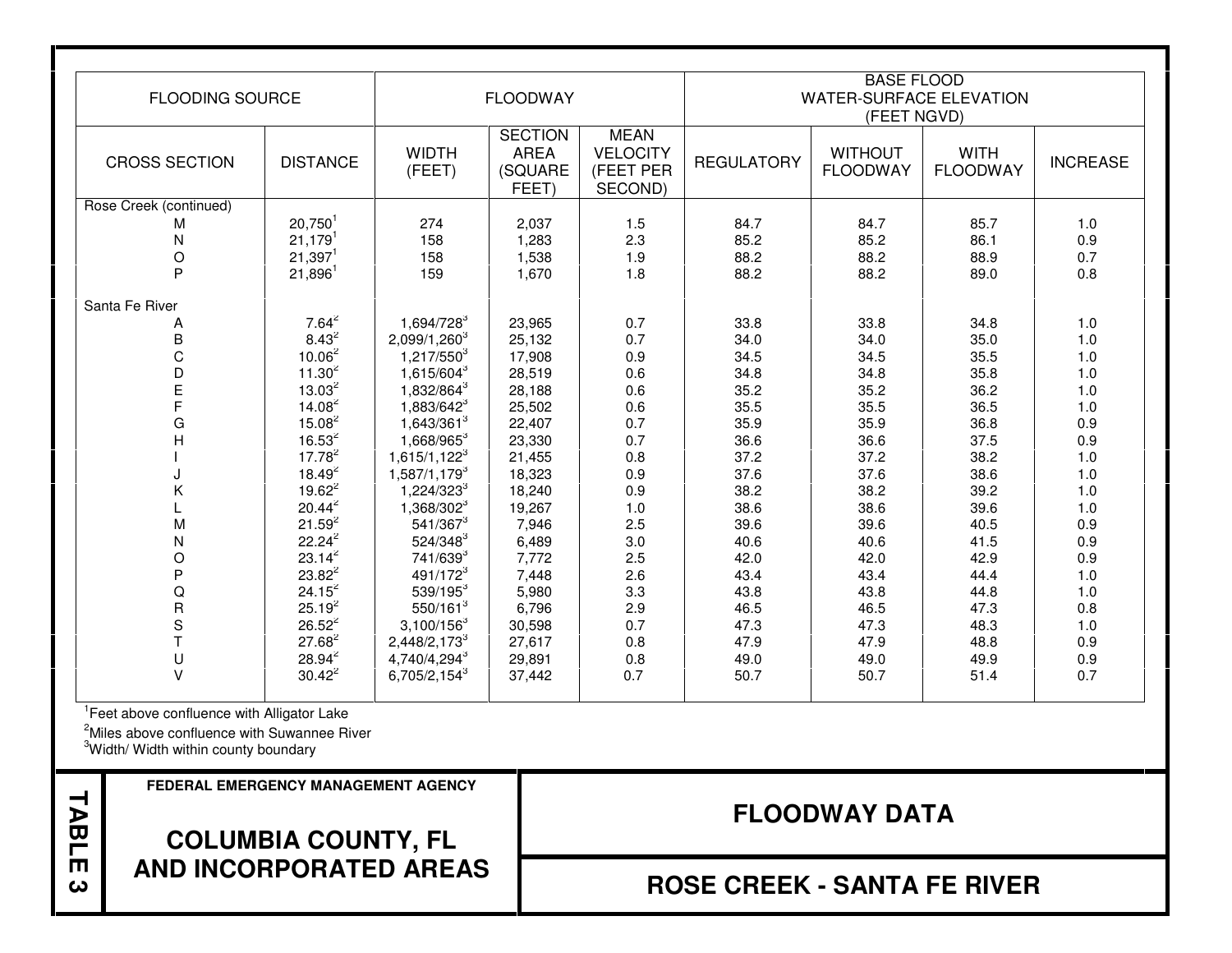| <b>FLOODING SOURCE</b>   |                      | <b>FLOODWAY</b>              |                                                   | <b>BASE FLOOD</b><br><b>WATER-SURFACE ELEVATION</b><br>(FEET NGVD) |                   |                                   |                                |                 |
|--------------------------|----------------------|------------------------------|---------------------------------------------------|--------------------------------------------------------------------|-------------------|-----------------------------------|--------------------------------|-----------------|
| <b>CROSS SECTION</b>     | <b>DISTANCE</b>      | WIDTH <sup>3</sup><br>(FEET) | <b>SECTION</b><br><b>AREA</b><br>(SQUARE<br>FEET) | <b>MEAN</b><br><b>VELOCITY</b><br>(FEET PER<br>SECOND)             | <b>REGULATORY</b> | <b>WITHOUT</b><br><b>FLOODWAY</b> | <b>WITH</b><br><b>FLOODWAY</b> | <b>INCREASE</b> |
| Santa Fe River(Continue) |                      |                              |                                                   |                                                                    |                   |                                   |                                |                 |
| W                        | 32.18 <sup>1</sup>   | 2,115/1,129                  | 27,858                                            | 0.9                                                                | 52.2              | 52.2                              | 53.0                           | 0.8             |
| X                        | 33.09 <sup>1</sup>   | 2,322/1,743                  | 30,800                                            | 0.8                                                                | 53.1              | 53.1                              | 54.1                           | 1.0             |
| Y                        | $33.85$ <sup>1</sup> | 4,222/1,303                  | 50,494                                            | 0.5                                                                | 53.7              | 53.7                              | 54.7                           | 1.0             |
| Z                        | $35.57$ <sup>1</sup> | 5,589/255                    | 43,347                                            | 0.8                                                                | 54.6              | 54.6                              | 55.5                           | 0.9             |
| AA                       | $37.98$ <sup>1</sup> | 2,490/2,341                  | 36,149                                            | 0.9                                                                | 55.9              | 55.9                              | 56.7                           | 0.8             |
| AB                       | 39.02 <sup>1</sup>   | 622/538                      | 9,525                                             | 3.4                                                                | 56.4              | 56.4                              | 57.3                           | 0.9             |
| <b>AC</b>                | $39.81$ <sup>1</sup> | 1,753/121                    | 28,891                                            | 1.1                                                                | 57.7              | 57.7                              | 58.6                           | 0.9             |
| Suwannee River           |                      |                              |                                                   |                                                                    |                   |                                   |                                |                 |
| A                        | $166.34^2$           | 4,173/177                    | 58,902                                            | 0.6                                                                | 85.8              | 85.8                              | 86.8                           | 1.0             |
| B                        | $166.93^{2}$         | 4,916/161                    | 82,272                                            | 0.4                                                                | 86.0              | 86.0                              | 87.0                           | 1.0             |
| C                        | $158.15^2$           | 7,174/6,736                  | 118,621                                           | 0.3                                                                | 86.2              | 86.2                              | 87.2                           | 1.0             |
| D                        | $169.35^2$           | 4,392/2,918                  | 65,101                                            | 0.5                                                                | 86.6              | 86.6                              | 87.6                           | 1.0             |
| E                        | $169.80^{2}$         | 2,528/47                     | 34,603                                            | 1.0                                                                | 86.8              | 86.8                              | 87.8                           | 1.0             |
|                          | $170.11^2$           | 3,334/1,861                  | 40,196                                            | 0.8                                                                | 87.2              | 87.2                              | 88.2                           | 1.0             |
| G                        | 171.09 <sup>2</sup>  | 3,463/2,976                  | 45,834                                            | 0.7                                                                | 88.0              | 88.0                              | 89.0                           | 1.0             |
| $\overline{H}$           | $172.42^2$           | 4,596/3,575                  | 52,773                                            | 0.6                                                                | 89.0              | 89.0                              | 89.9                           | 0.9             |
|                          | $173.89^{2}$         | 3,379/3,143                  | 53,982                                            | 0.6                                                                | 89.9              | 89.9                              | 90.9                           | 1.0             |
|                          | 174.74 <sup>2</sup>  | 2,274/1,399                  | 31,981                                            | 1.0                                                                | 90.5              | 90.5                              | 91.5                           | 1.0             |
| Κ                        | $176.17^{2}$         | 3,098/1,327                  | 36,929                                            | 0.9                                                                | 91.3              | 91.3                              | 92.3                           | 1.0             |
|                          | $177.71^2$           | 1,540/540                    | 27,258                                            | 1.2                                                                | 92.7              | 92.7                              | 93.7                           | 1.0             |
| M                        | $178.85^2$           | 3,313/46                     | 47,537                                            | 0.7                                                                | 93.5              | 93.5                              | 94.5                           | 1.0             |
| N                        | $180.47^2$           | 2,934/1,823                  | 39,890                                            | 0.8                                                                | 94.2              | 94.2                              | 95.2                           | 1.0             |
| $\circ$                  | $182.10^2$           | 3,259/578                    | 39,912                                            | 0.8                                                                | 95.3              | 95.3                              | 96.3                           | 1.0             |
| P                        | $183.61^2$           | 2,314/1,243                  | 33,602                                            | 0.9                                                                | 96.2              | 96.2                              | 97.2                           | 1.0             |
| Q                        | $184.53^2$           | 3,732/2,211                  | 50,181                                            | 0.6                                                                | 96.7              | 96.7                              | 97.7                           | 1.0             |

<sup>1</sup>Miles above confluence with Suwannee River

<sup>2</sup>Miles above mouth

**TABLE 3** 

<sup>3</sup>Width/ Width within county boundary

**FEDERAL EMERGENCY MANAGEMENT AGENCY** 

**FLOODWAY DATA** 

# **COLUMBIA COUNTY, FL AND INCORPORATED AREAS**

# **SANTA FE RIVER - SUWANNEE RIVER**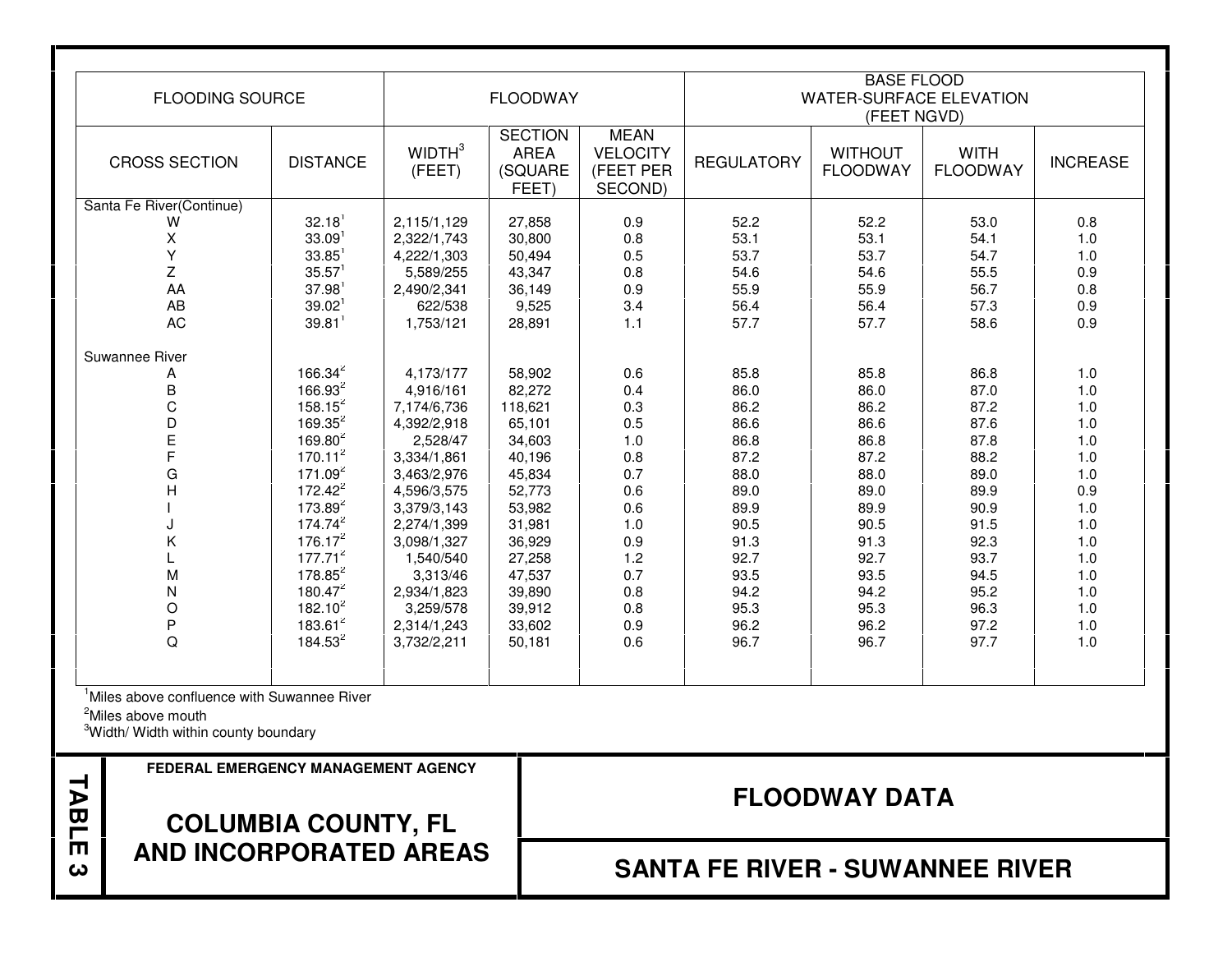| TABLE<br>ω | <b>AND INCORPORATED AREAS</b>                                                     | <b>COLUMBIA COUNTY, FL</b> |                                         |                                                   |                                                        |                         | <b>SUWANNEE RIVER</b>                         |                                |                   |  |  |
|------------|-----------------------------------------------------------------------------------|----------------------------|-----------------------------------------|---------------------------------------------------|--------------------------------------------------------|-------------------------|-----------------------------------------------|--------------------------------|-------------------|--|--|
|            | FEDERAL EMERGENCY MANAGEMENT AGENCY                                               |                            |                                         |                                                   | <b>FLOODWAY DATA</b>                                   |                         |                                               |                                |                   |  |  |
|            | <sup>1</sup> Miles above mouth<br><sup>2</sup> Width/Width within county boundary |                            |                                         |                                                   |                                                        |                         |                                               |                                |                   |  |  |
|            |                                                                                   |                            |                                         |                                                   |                                                        |                         |                                               |                                |                   |  |  |
|            |                                                                                   |                            |                                         |                                                   |                                                        |                         |                                               |                                |                   |  |  |
|            |                                                                                   |                            |                                         |                                                   |                                                        |                         |                                               |                                |                   |  |  |
|            |                                                                                   |                            |                                         |                                                   |                                                        |                         |                                               |                                |                   |  |  |
|            |                                                                                   |                            |                                         |                                                   |                                                        |                         |                                               |                                |                   |  |  |
|            | AC<br>AD<br>AE                                                                    | 203.96<br>205.26<br>206.35 | 4,020/129<br>2,339/987<br>2,667/815     | 46,730<br>33,875<br>40,568                        | 0.6<br>0.8<br>0.7                                      | 106.7<br>107.7<br>108.2 | 106.7<br>107.7<br>108.2                       | 107.7<br>108.6<br>109.1        | 1.0<br>0.9<br>0.9 |  |  |
|            | AA<br>AB                                                                          | 200.74<br>202.58           | 2,966/771<br>3,077/85                   | 47,233<br>41,632                                  | 0.6<br>0.6                                             | 105.5<br>106.1          | 105.5<br>106.1                                | 106.4<br>107.1                 | 0.9<br>1.0        |  |  |
|            | X<br>Υ<br>Z                                                                       | 196.44<br>198.1<br>199.45  | 2,384/147<br>3,239/3,035<br>2,175/1,458 | 31,375<br>31,117<br>26,476                        | 0.9<br>0.9<br>1.0                                      | 103.0<br>103.9<br>105.0 | 103.0<br>103.9<br>105.0                       | 104.0<br>104.9<br>105.9        | 1.0<br>1.0<br>0.9 |  |  |
|            | $\vee$<br>W                                                                       | 193.92<br>195.67           | 4,176/3,109<br>2,932/1,973              | 53,317<br>36,170                                  | 0.5<br>0.8                                             | 101.6<br>102.4          | 101.6<br>102.4                                | 102.6<br>103.4                 | 1.0<br>1.0        |  |  |
|            | T<br>U                                                                            | 190.41<br>192.44           | 3,335/1,139<br>3,755/3,080              | 41,215<br>48,854                                  | 0.7<br>0.6                                             | 99.8<br>100.9           | 99.8<br>100.9                                 | 100.8<br>101.9                 | 1.0<br>1.0        |  |  |
|            | Suwannee River(continued)<br>R<br>$\mathbf S$                                     | 186.50<br>188.25           | 3,853/3,822<br>4,555/1,638              | 47,863<br>53,300                                  | 0.6<br>0.6                                             | 97.9<br>98.4            | 97.9<br>98.4                                  | 98.9<br>99.4                   | 1.0<br>1.0        |  |  |
|            | <b>CROSS SECTION</b>                                                              | DISTANCE <sup>1</sup>      | WIDTH <sup>2</sup><br>(FEET)            | <b>SECTION</b><br><b>AREA</b><br>(SQUARE<br>FEET) | <b>MEAN</b><br><b>VELOCITY</b><br>(FEET PER<br>SECOND) | <b>REGULATORY</b>       | <b>WITHOUT</b><br><b>FLOODWAY</b>             | <b>WITH</b><br><b>FLOODWAY</b> | <b>INCREASE</b>   |  |  |
|            | <b>FLOODING SOURCE</b>                                                            |                            |                                         | <b>FLOODWAY</b>                                   |                                                        |                         | <b>WATER-SURFACE ELEVATION</b><br>(FEET NGVD) |                                |                   |  |  |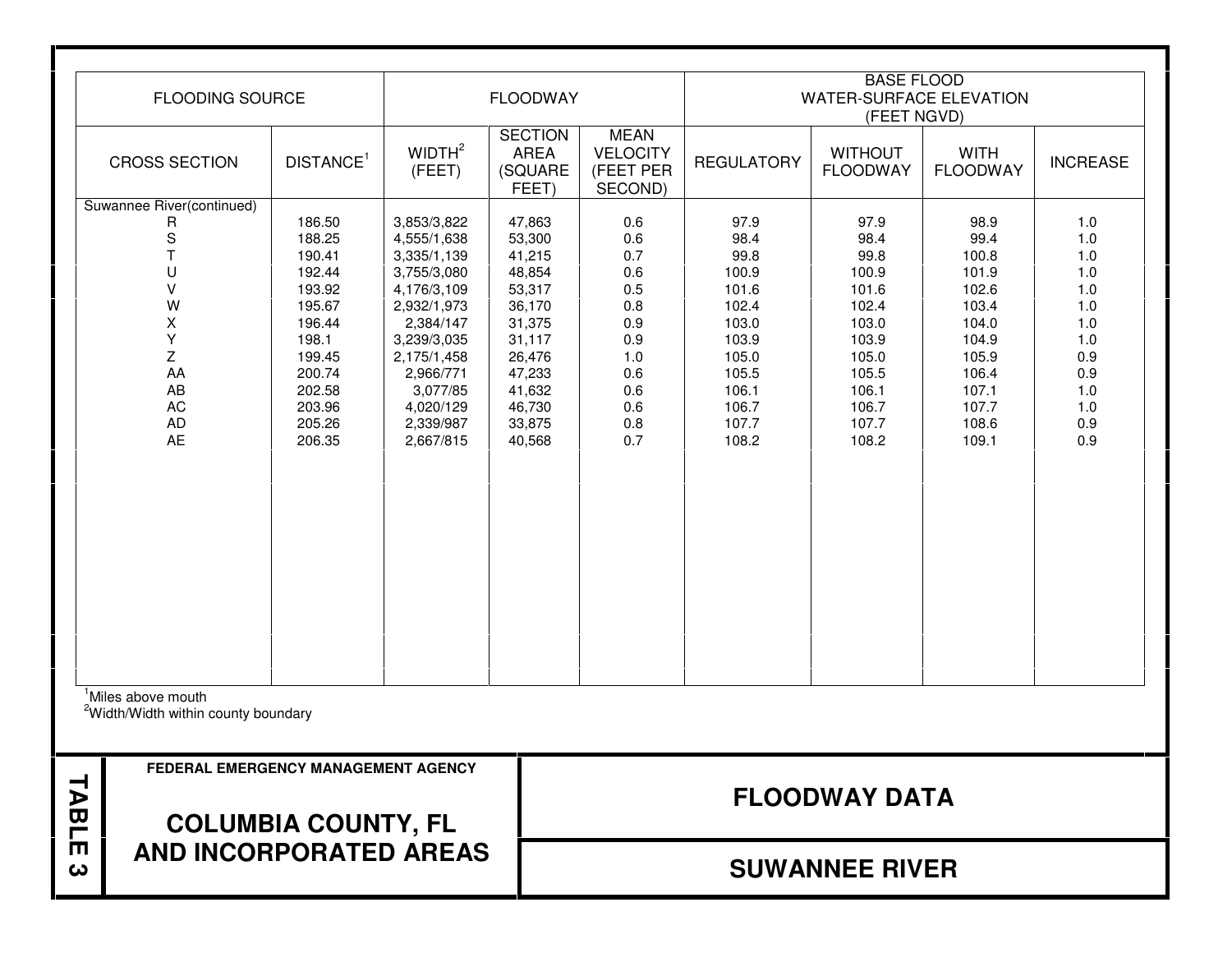#### 5.0 INSURANCE APPLICATIONS

 For flood insurance rating purposes, flood insurance zone designations are assigned to a community based on the results of the engineering analyses. The zones are as follows:

#### Zone A

 Zone A is the flood insurance rate zone that corresponds to the 100-year floodplains that are determined in the FIS by approximate methods. Because detailed hydraulic analyses are not performed for such areas, no base flood elevations or depths are shown within this zone.

#### Zone AE

 Zone AE is the flood insurance rate zone that corresponds to the 100-year floodplains that are determined in the FIS by detailed methods. In most instances, whole-foot base flood elevations derived from the detailed hydraulic analyses are shown at selected intervals within this zone.

#### Zone AH

 Zone AH is the flood insurance rate zone that corresponds to the areas of 100-year shallow flooding (usually areas of ponding) where average depths are between 1 and 3 feet. Whole-foot base flood elevations derived from the detailed hydraulic analyses are shown at selected intervals within this zone.

#### Zone AO

 Zone AO is the flood insurance rate zone that corresponds to the areas of 100-year shallow flooding (usually sheet flow on sloping terrain) where average depths are between 1 and 3 feet. Average whole-foot depths derived from the detailed hydraulic analyses are shown within this zone.

#### Zone AR

Area of special flood hazard formerly protected from the 1% annual chance flood event by a flood control system that was subsequently decertified. Zone AR indicates that the former flood control system is being restored to provide protection from the 1% annual chance or greater flood event.

#### Zone A99

 Zone A99 is the flood insurance rate zone that corresponds to areas of the 100-year floodplain that will be protected by a Federal flood protection system where construction has reached specified statutory milestones. No base flood elevations or depths are shown within this zone.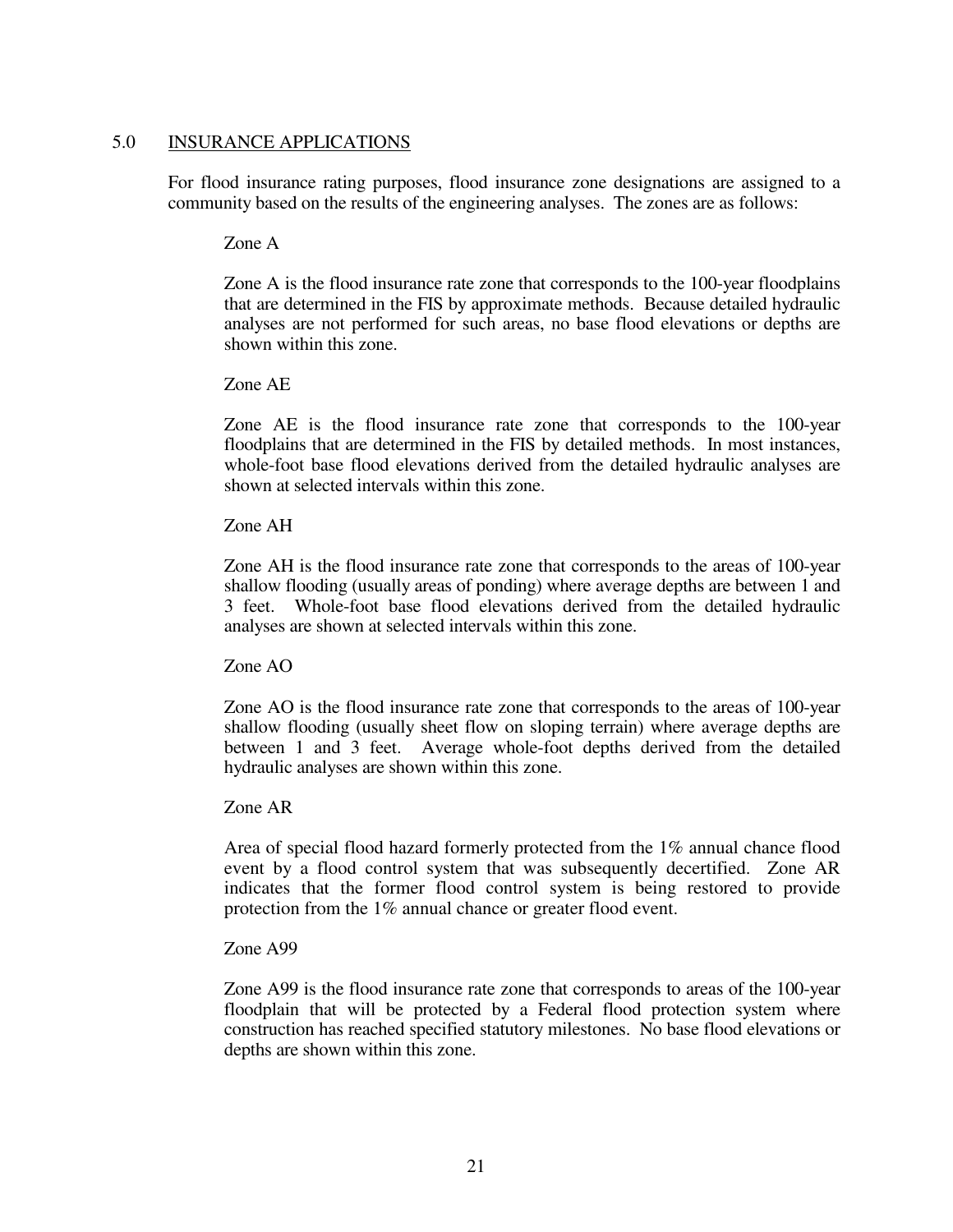#### Zone V

 Zone V is the flood insurance rate zone that corresponds to the 100-year coastal floodplains that have additional hazards associated with storm waves. Because approximate hydraulic analyses are performed for such areas, no base flood elevations are shown within this zone.

Zone VE

 Zone VE is the flood insurance rate zone that corresponds to the 100-year coastal floodplains that have additional hazards associated with storm waves. Whole-foot base flood elevations derived from the detailed hydraulic analyses are shown at selected intervals within this zone.

Zone X

 Zone X is the flood insurance rate zone that corresponds to areas outside the 500-year floodplain, areas within the 500-year floodplain, and to areas of 100-year flooding where average depths are less than 1 foot, areas of 100-year flooding where the contributing drainage area is less than 1 square mile, and areas protected from the 100-year flood by levees. No base flood elevations or depths are shown within this zone.

Zone D

 Zone D is the flood insurance rate zone that corresponds to unstudied areas where flood hazards are undetermined, but possible.

#### 6.0 FLOOD INSURANCE RATE MAP

The FIRM is designed for flood insurance and floodplain management applications.

 For flood insurance applications, the map designates flood insurance rate zones as described in Section 5.0 and, in the 100-year floodplains that were studied by detailed methods, shows selected whole-foot base flood elevations or average depths. Insurance agents use the zones and base flood elevations in conjunction with information on structures and their contents to assign premium rates for flood insurance policies.

 For floodplain management applications, the map shows by tints, screens, and symbols, the 100- and 500-year floodplains. Floodways and the locations of selected cross sections used in the hydraulic analyses and floodway computations are shown where applicable.

 The current FIRM presents flooding information for the entire geographic area of Columbia County. Previously, separate Flood Hazard Boundary Maps and/or FIRMs were prepared for each identified flood-prone incorporated community and the unincorporated areas of the county. This countywide FIRM also includes flood hazard information that was presented separately on Flood Boundary and Floodway Maps (FBFMs), where applicable. Historical data relating to the maps prepared for each community, up to and including this countywide FIS, are presented in Table 4, "Community Map History."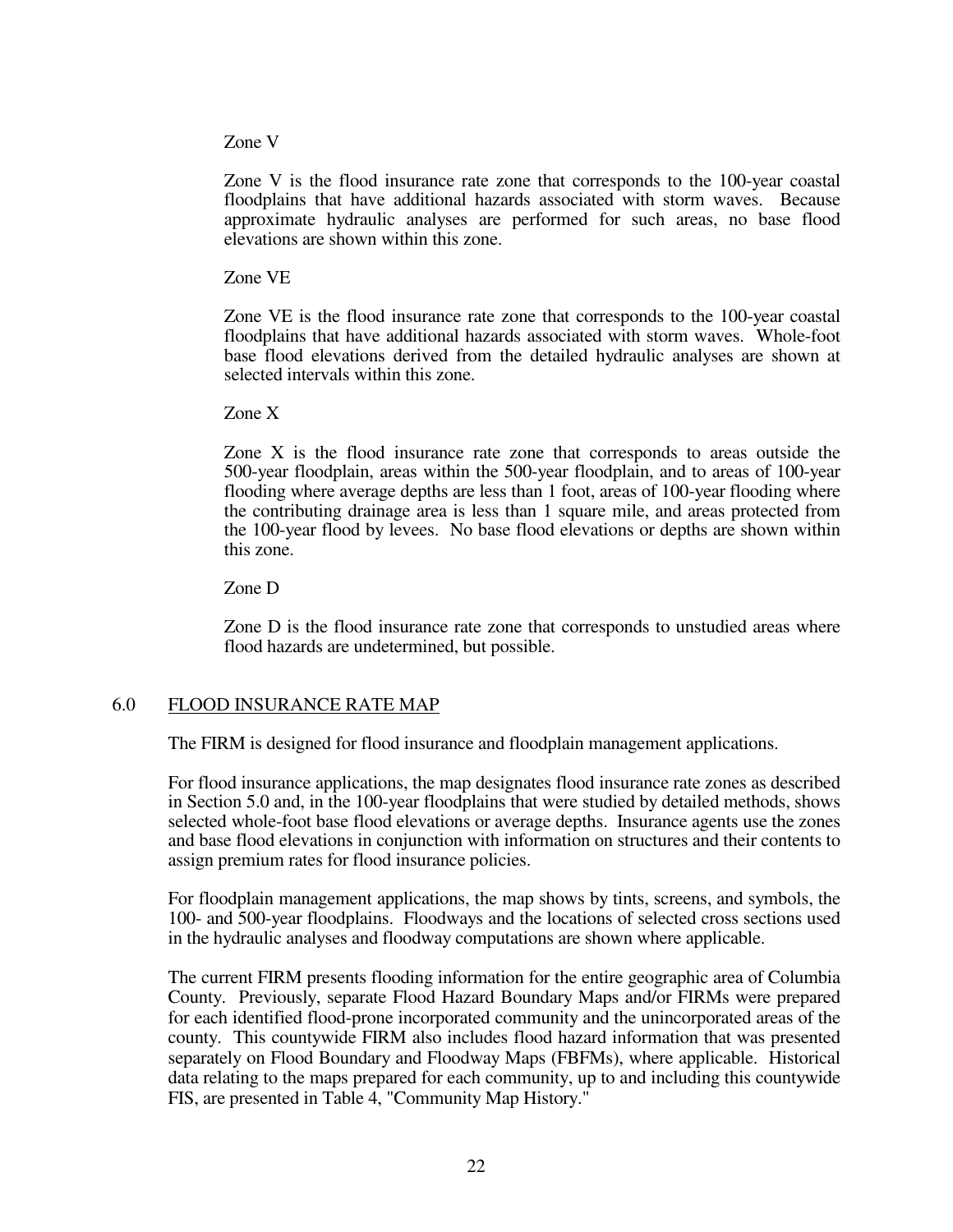| <b>COMMUNITY</b><br><b>NAME</b>                             | <b>INITIAL</b><br><b>IDENTIFICATION</b> | FLOOD HAZARD<br><b>BOUNDARY MAP</b><br><b>REVISIONS DATE</b> | <b>FIRM</b><br>EFFECTIVE DATE | <b>FIRM</b><br><b>REVISIONS DATE</b> |
|-------------------------------------------------------------|-----------------------------------------|--------------------------------------------------------------|-------------------------------|--------------------------------------|
| Columbia County<br>(Unincorporated Areas)                   | January 20, 1978                        | None                                                         | January 6, 1988               | February 4, 2009                     |
| Lake City, City of                                          | October 29, 1976                        | January 11, 1980<br>October 2, 1981                          | January 6, 1988               | February 4, 2009                     |
|                                                             |                                         |                                                              |                               |                                      |
|                                                             |                                         |                                                              |                               |                                      |
|                                                             |                                         |                                                              |                               |                                      |
|                                                             |                                         |                                                              |                               |                                      |
|                                                             |                                         |                                                              |                               |                                      |
|                                                             |                                         |                                                              |                               |                                      |
|                                                             |                                         |                                                              |                               |                                      |
| FEDERAL EMERGENCY MANAGEMENT AGENCY                         |                                         |                                                              |                               |                                      |
| <b>COLUMBIA COUNTY, FL</b><br><b>AND INCORPORATED AREAS</b> |                                         | <b>COMMUNITY MAP HISTORY</b>                                 |                               |                                      |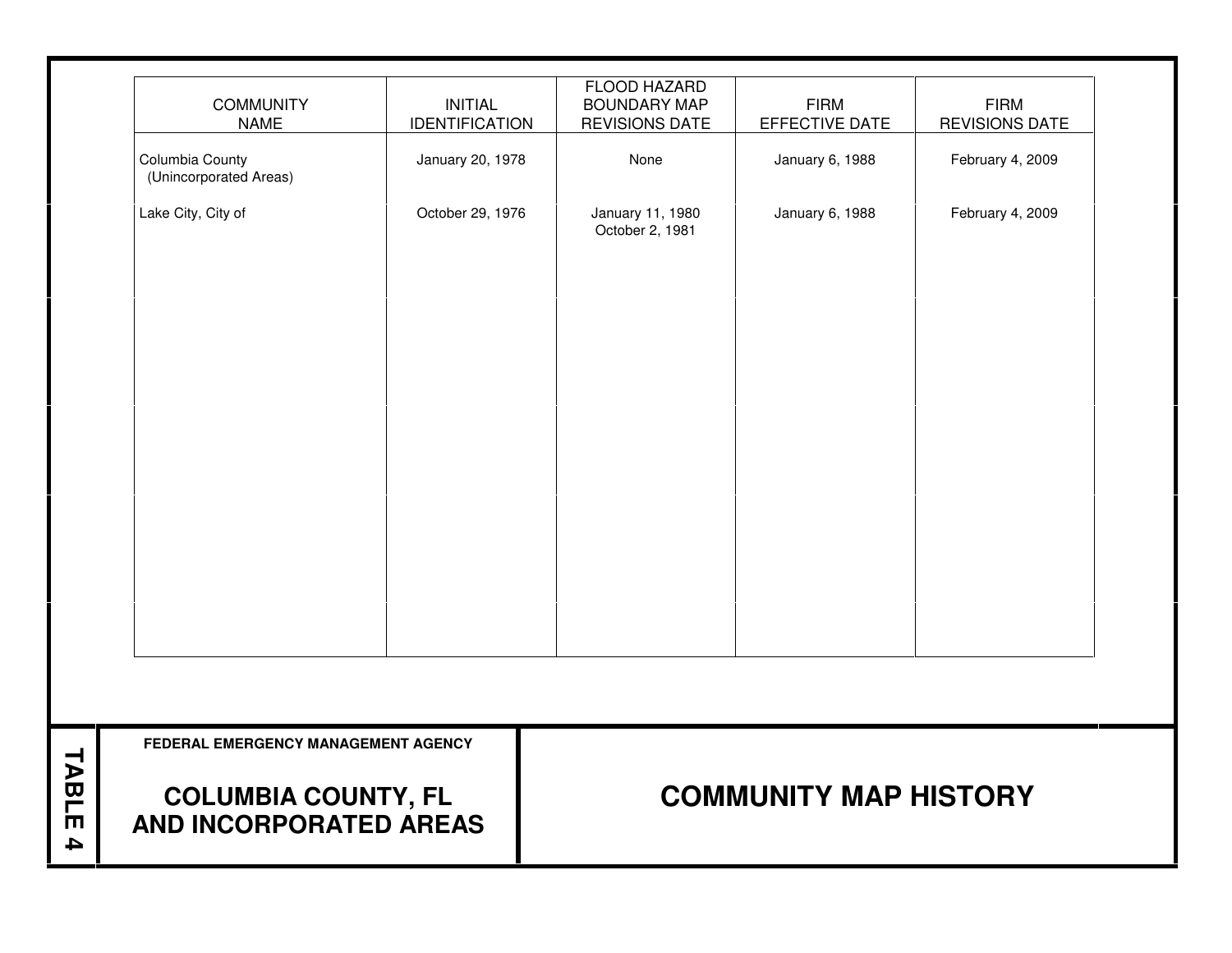#### 7.0 OTHER STUDIES

FISs have been prepared for Alachua County and incorporated areas, Gilchrist County and incorporated areas and Hamilton County and incorporated areas, as well as the unincorporated areas of Baker, Suwannee and Union Counties (FEMA, 2006, 1989, etc.)..

 Information pertaining to revised and unrevised flood hazards for each jurisdiction within Columbia County has been compiled into this FIS. Therefore, this FIS supersedes all previously printed FIS Reports, FHBMs, FBFMs, and FIRMs for all of the incorporated and unincorporated jurisdictions within Columbia County.

 This study is referenced to the new vertical datum of NAVD 88 and therefore does not match Flood Insurance Studies of adjacent counties that are referenced to NGVD 29. However, this is a datum change only, and does not affect actual levels.

#### 8.0 LOCATION OF DATA

 Information concerning the pertinent data used in the preparation of this FIS can be obtained by contacting FEMA, Federal Insurance and Mitigation Division, Koger Center - Rutgers Building, 3003 Chamblee Tucker Road, Atlanta, Georgia 30341.

#### 9.0 BIBLIOGRAPHY AND REFERENCES

Environmental Protection Agency. (July 5, 2005), Storm Water Management Model (SWMM) 5, Cincinnati, Ohio.

Federal Emergency Management Agency. (January 6, 1988). Flood Insurance Study, City of Lake City, Florida.

Federal Emergency Management Agency. (June 16, 2006). Flood Insurance Study, Alachua County, Florida and Incorporated Areas.

Federal Emergency Management Agency. (October 1981). Flood Hazard Boundary Map. Lake City, Columbia County, Florida.

Federal Emergency Management Agency. (January 6, 1988). Flood Insurance Study, Suwannee County, Florida (Unincorporated Areas).

Federal Emergency Management Agency. (June 4, 1987). Flood Insurance Study, Hamilton County, Florida and Incorporated Areas.

Federal Emergency Management Agency. (July 16, 1991). Flood Insurance Study, Baker County, Florida (Unincorporated Areas).

Federal Emergency Management Agency. (August 4, 1988). Flood Insurance Study, Union County, Florida (Unincorporated Areas).

Federal Emergency Management Agency. (September 29, 2006). Flood Insurance Study, Gilchrist County, Florida and Incorporated Areas.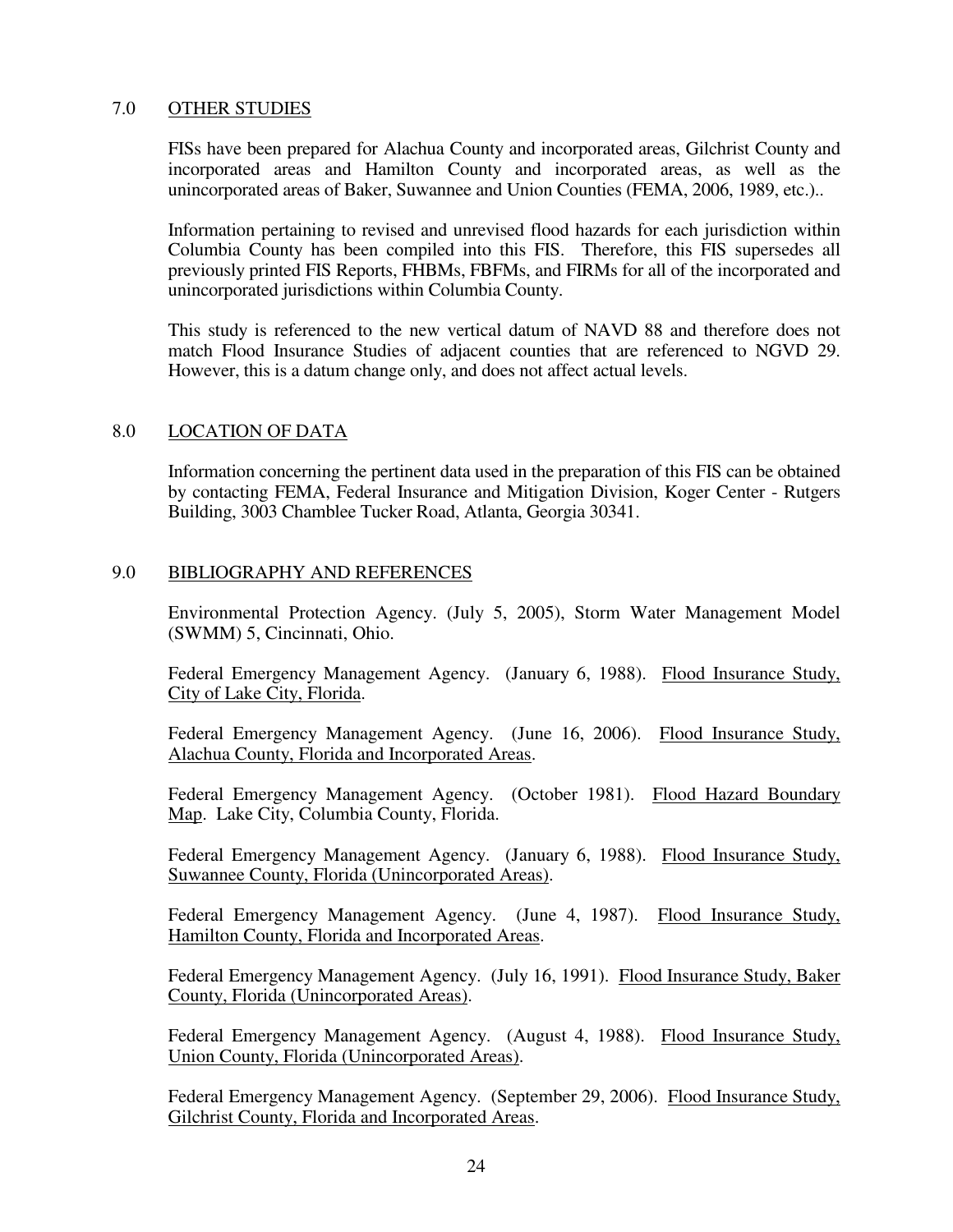Federal Emergency Management Agency. (January 6, 1988). Flood Insurance Study, Columbia County, Florida (Unincorporated Areas).

Florida Bureau of Comprehensive Planning. (July 1975). Florida General Soils Atlas.

Interagency Advisory Committee on Water Data. (1981). Bulletin No. 17B, Guidelines for Determining Flood Flow Frequency.

Southern Resource Mapping. Suwannee River Basin Surveys – Alataha, Santa Fe, and Withlacoochee Rivers. Ormond Beach, Florida.

U.S. Army Corps of Engineers, Hydrologic Engineering Center. (November 1976). HEC-2 Water-Surface Profiles Generalized Computer Program. Davis, California.

U.S. Army Corps of Engineers, Hydrologic Engineering Center. (January 1973). HEC-1 Flood Hydrograph Package, Computer Program 823-X6-L2610. Davis, California.

U.S. Army Corps of Engineers, Hydrologic Engineering Center. (May, 2005). HEC-RAS Version 3.1.3, Davis, California.

U.S. Army Corps of Engineers, Hydrologic Engineering Center. (November, 2002). HEC-RAS Users Manual, Davis, California.

U.S. Army Corps of Engineers, Hydrologic Engineering Center. (April, 2006). HEC-HMS Version 3.01, Davis, California.

U.S. Army Corps of Engineers, Jacksonville District. Stream Cross Sections, compiled by photogrammetric methods from aerial photography, Scale 1:12,000, Contour Interval 2 feet. Woolpert Consultants. Dayton, Ohio.

U.S. Department of Commerce, Bureau of the Census. (2000). 2000 Census of Population, Number of Inhabitants, Florida. Washington, D.C.

U.S. Department of Commerce, Weather Bureau. (January 1963). Technical Paper No. 40, Rainfall Frequency Atlas of the United States. Washington, D.C.

U.S. Department of Housing and Urban Development, Federal Insurance Administration. (January 1978). Flood Hazard Boundary Map. Columbia County, Florida (Unincorporated Areas).

U.S. Department of the Interior, Geological Survey. (1976). Open-File Report, Computer Program E431, Users Manual, Computer Applications for Step-Backwater and Floodway Analyses. James O. Shearman (author). Washington, D.C.

U.S. Geological Survey. (1984). Water Resources Investigations 84-4233, Magnitude and Frequency of Flood Volumes from Urban Streams in Leon County, Florida. M. A. Franklin and G. T. Losey (authors).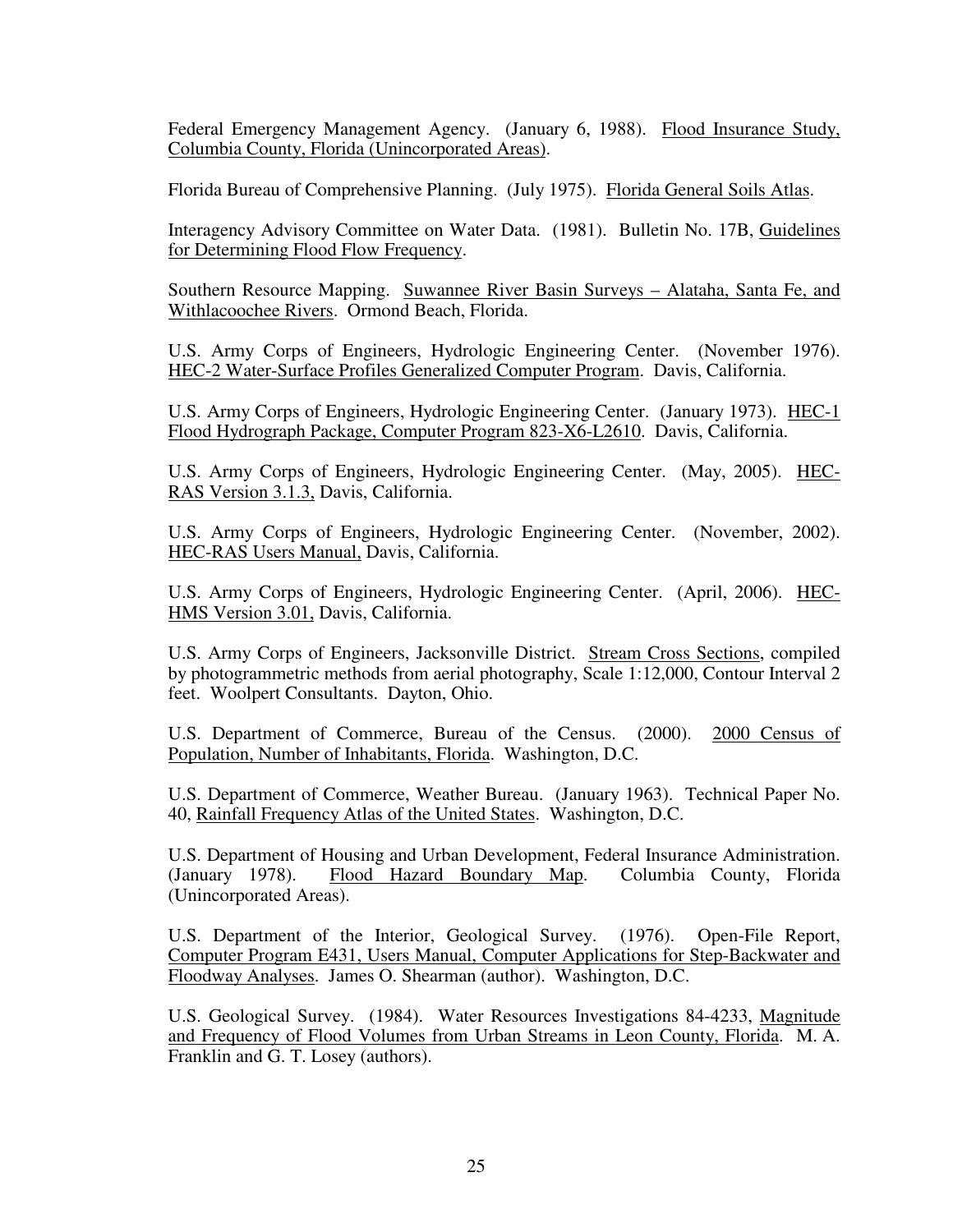U.S. Geological Survey. (1968). Techniques of Water-Resources Investigations, Book 3, Chapter A3, Measurement of Peak Discharge at Culverts by Indirect Methods. G. L. Bodhaine (author).

U.S. Geological Survey. (1967). Techniques of Water-Resources Investigations, Book 3, Chapter A5, Measurement of Peak Discharge at Dams by Indirect Methods. Harry Hulsing (author).

U.S. Geological Survey. (Lake City East, Florida, 1962; Lake City West, Florida, 1963). 7.5-Minute Series Topographic Maps, Scale 1:24,000, Contour Interval 5 feet.

U.S. Geological Survey. (February, 2004). Digital Ortho Photo Quadrangle for Columbia County.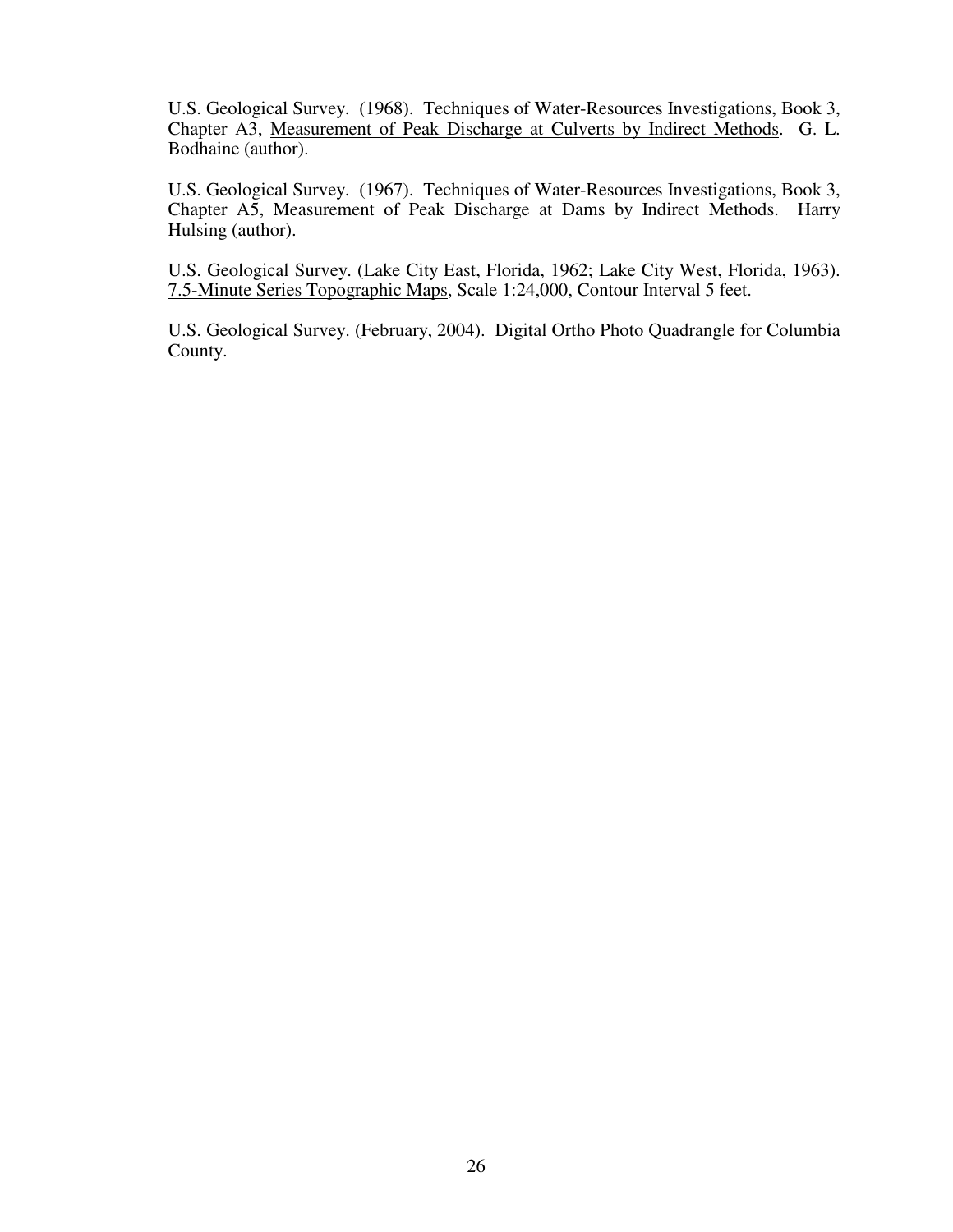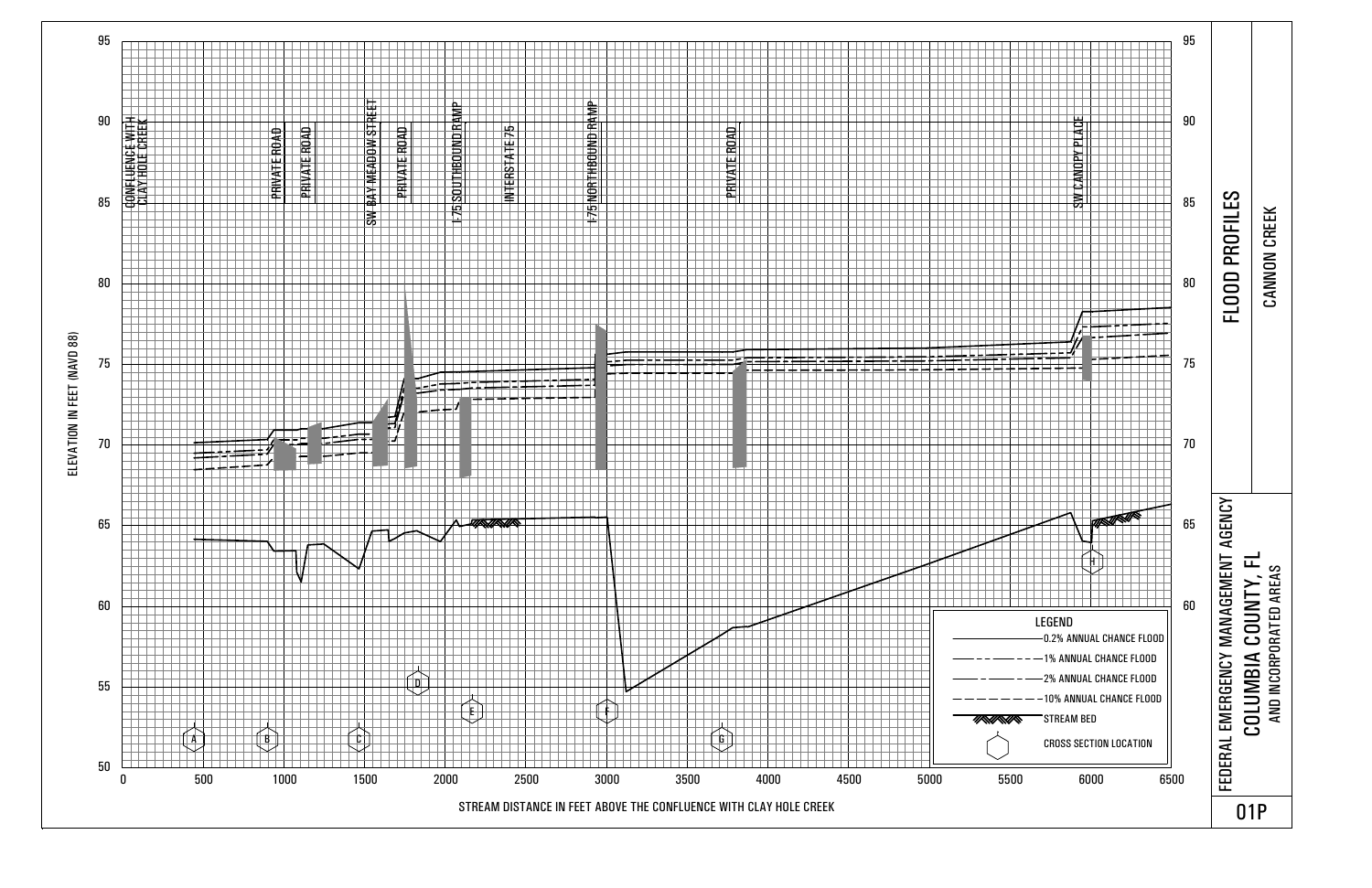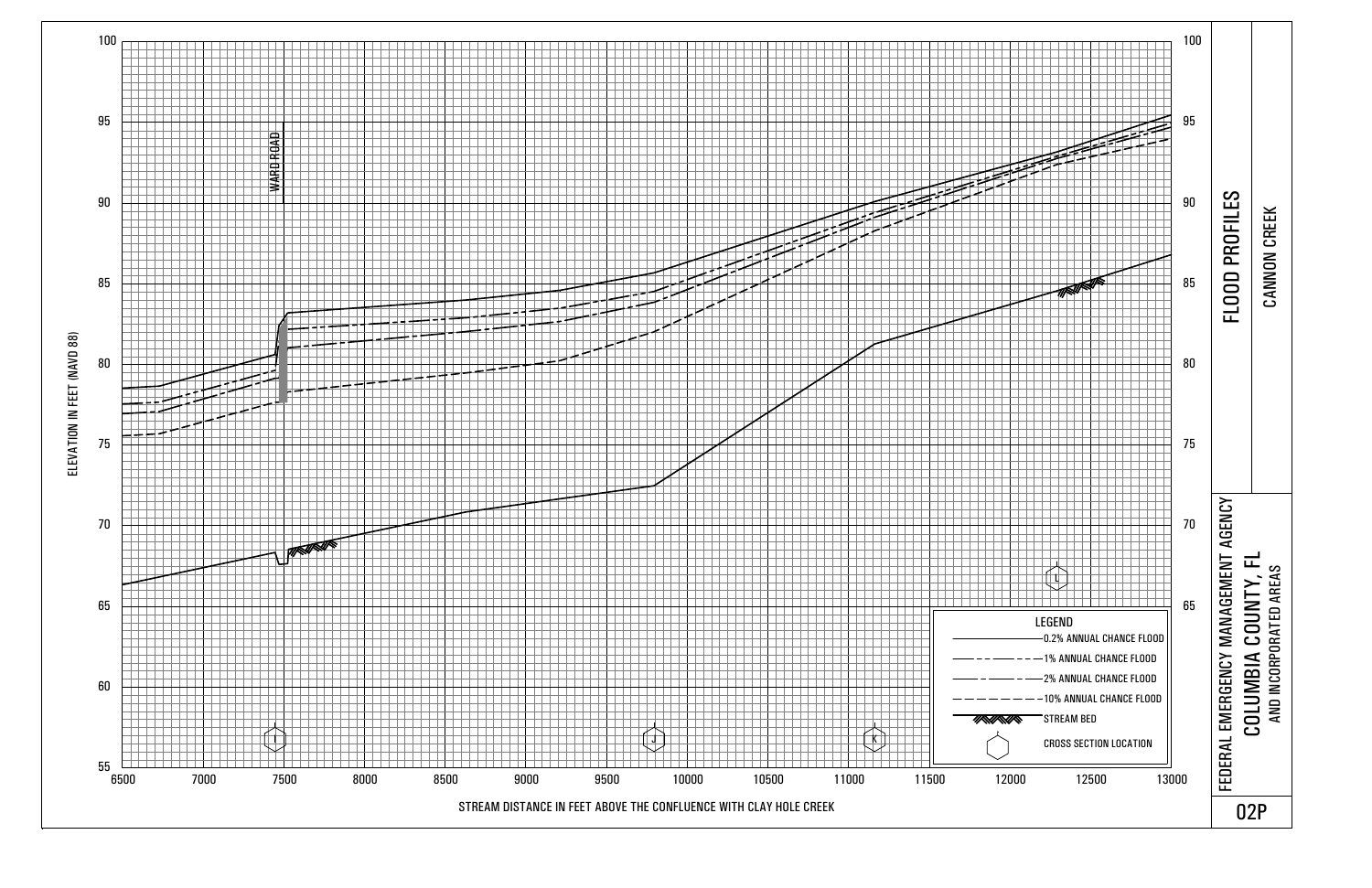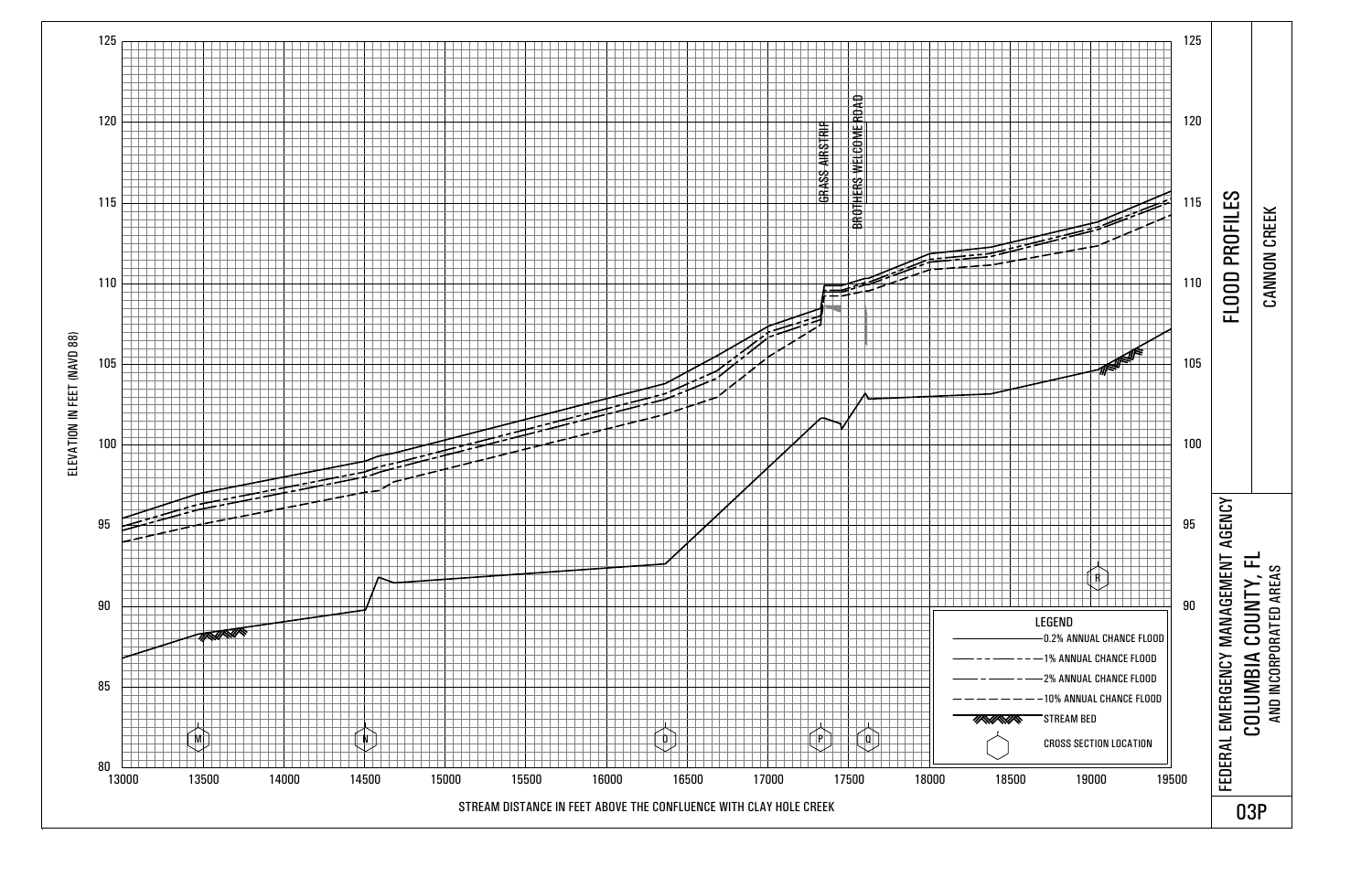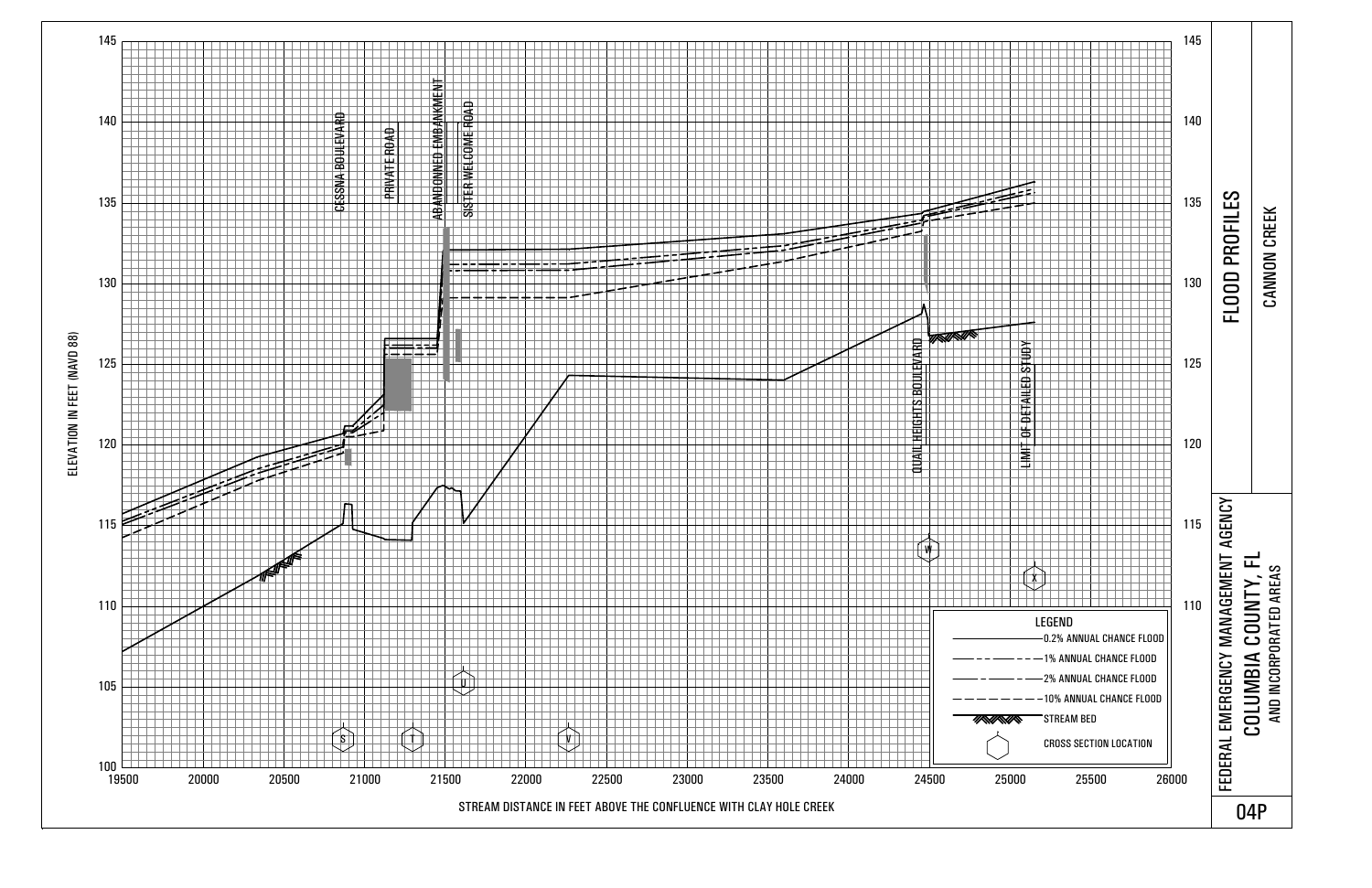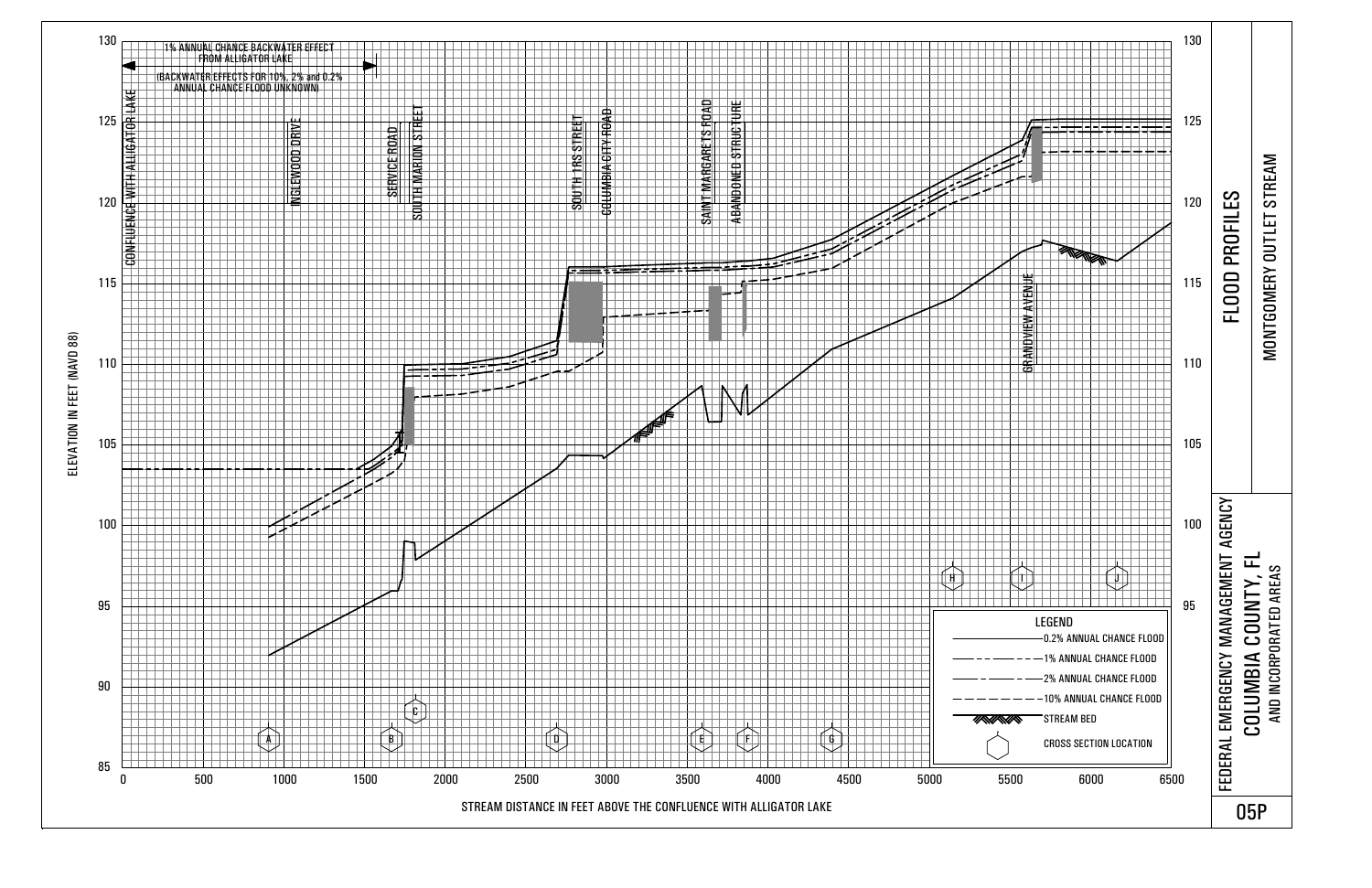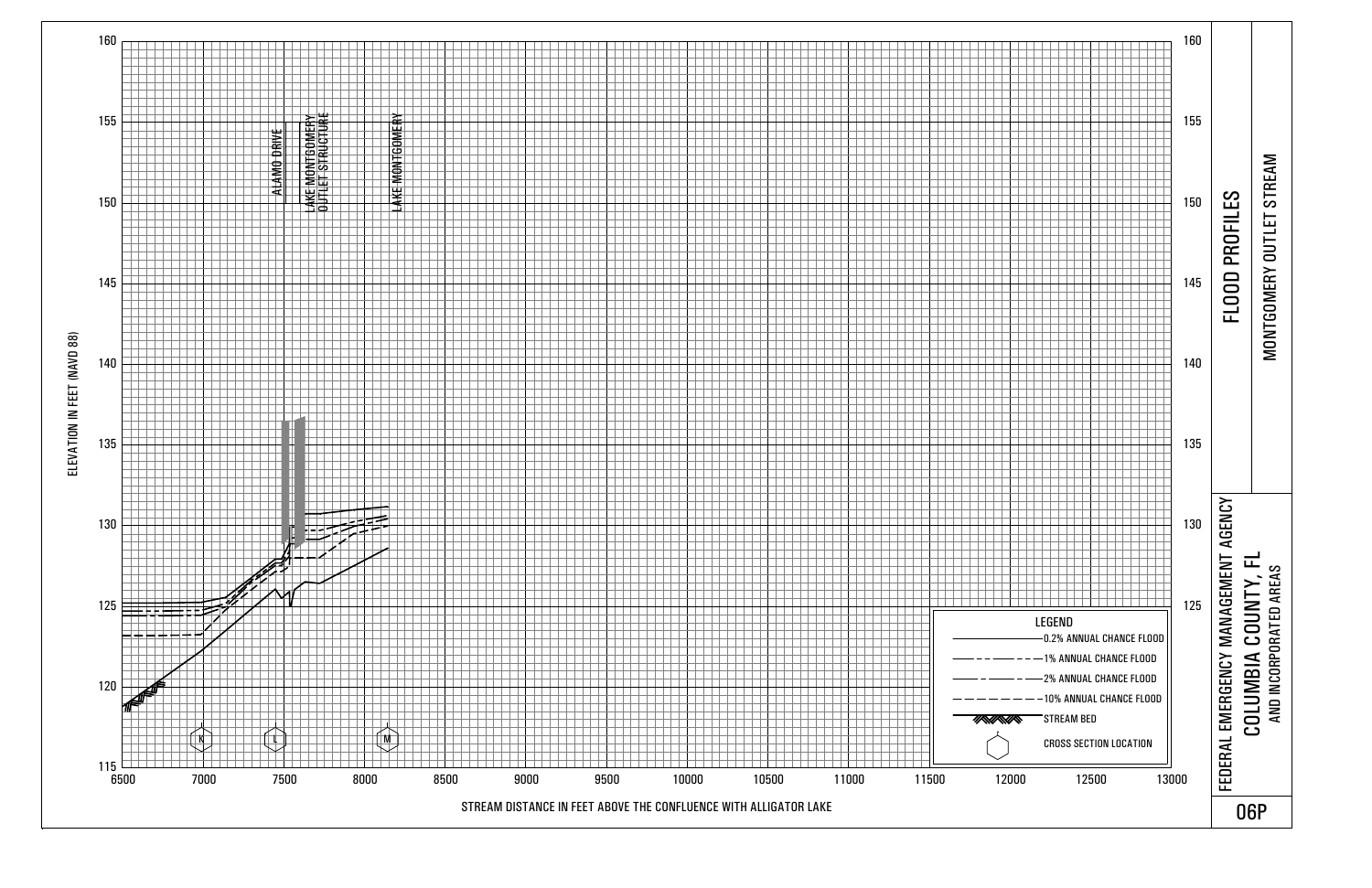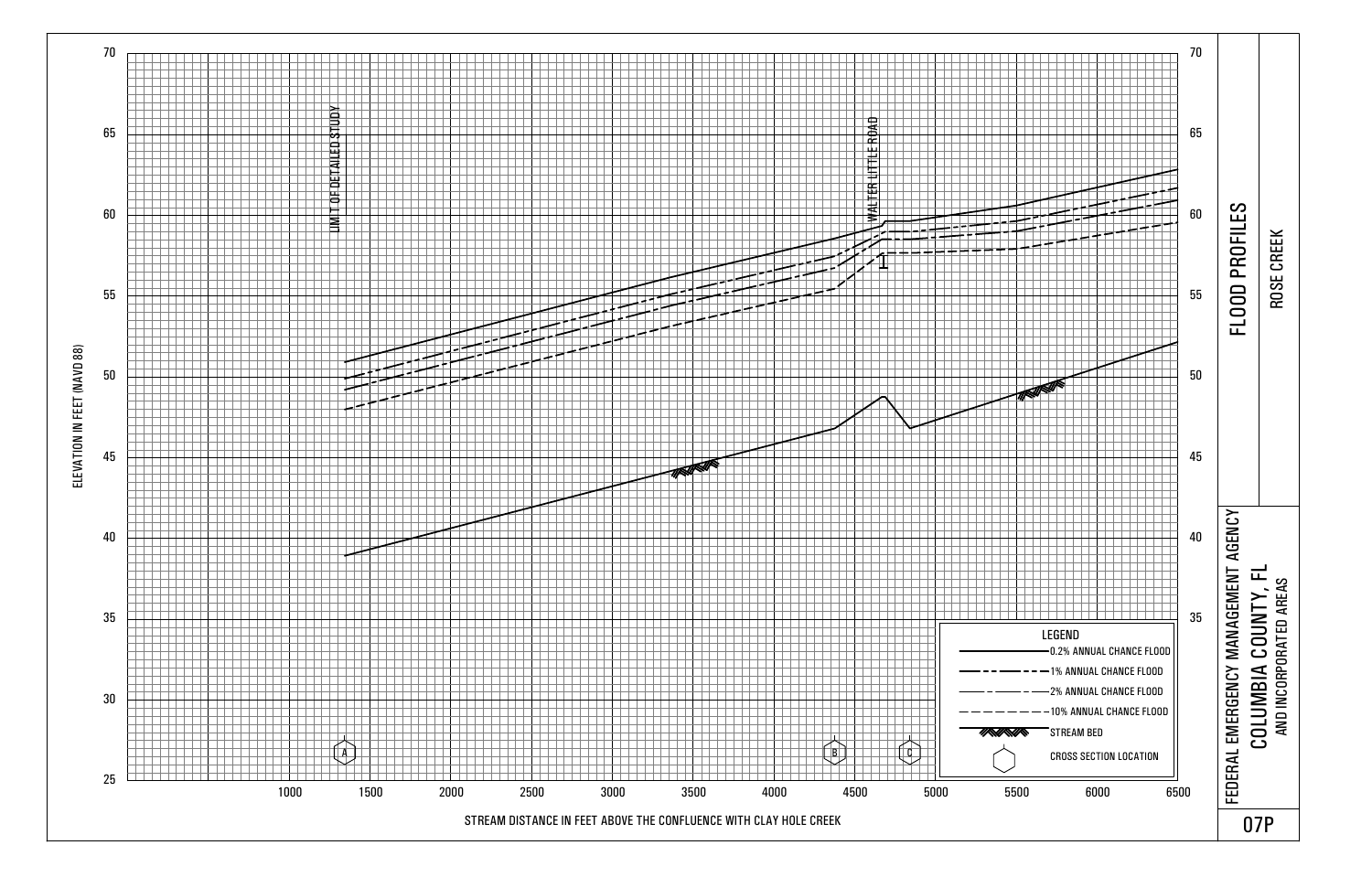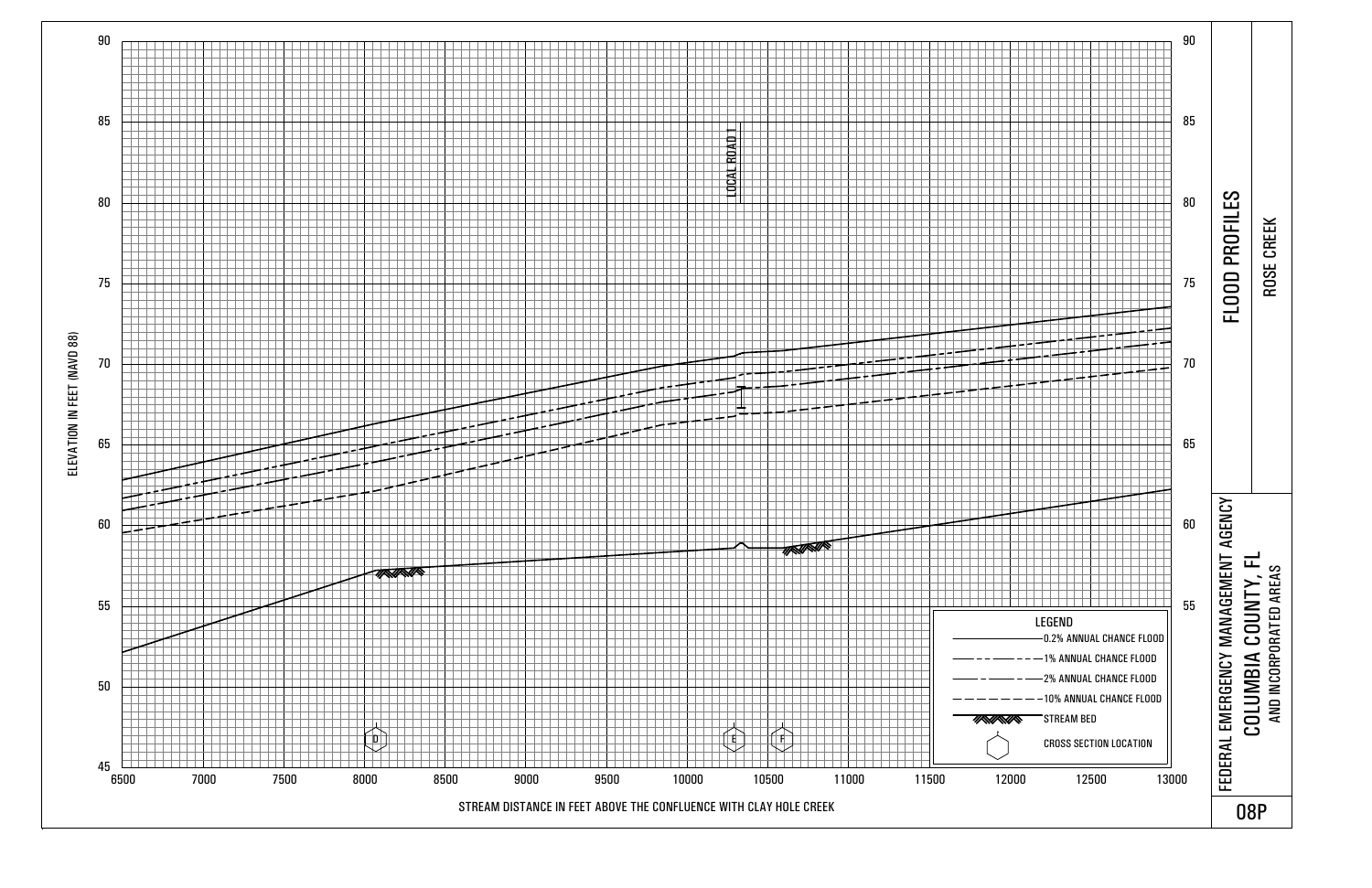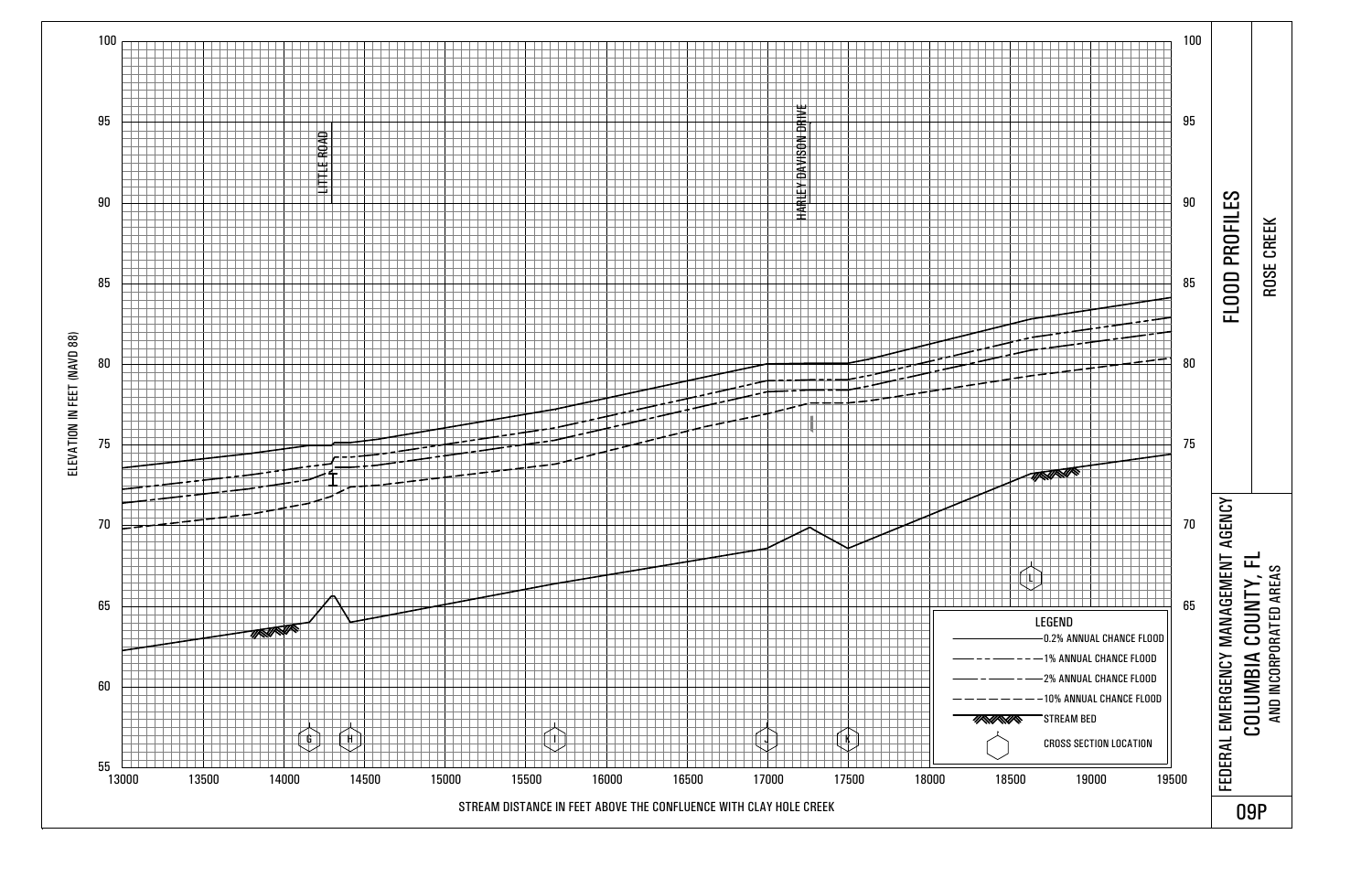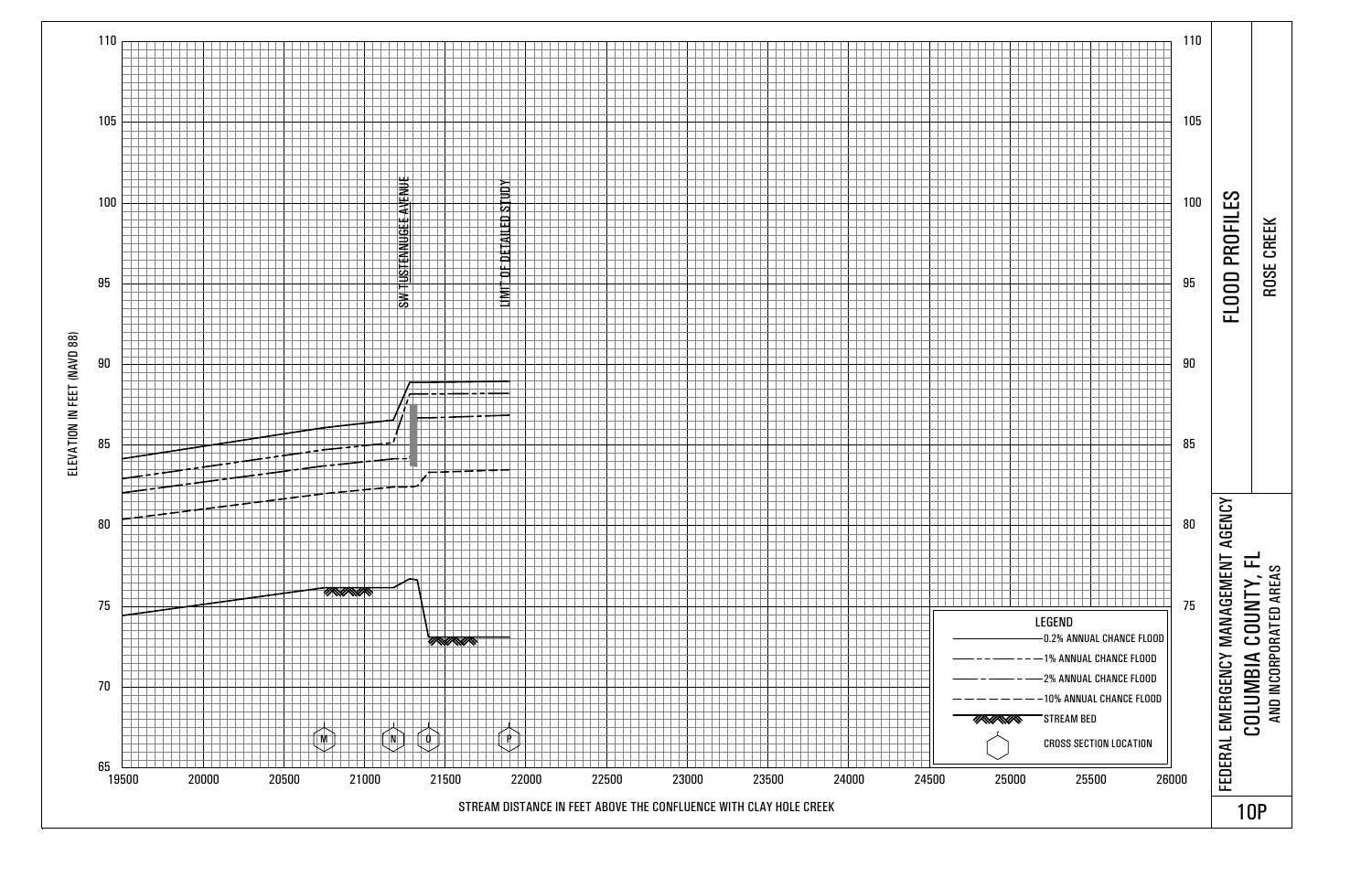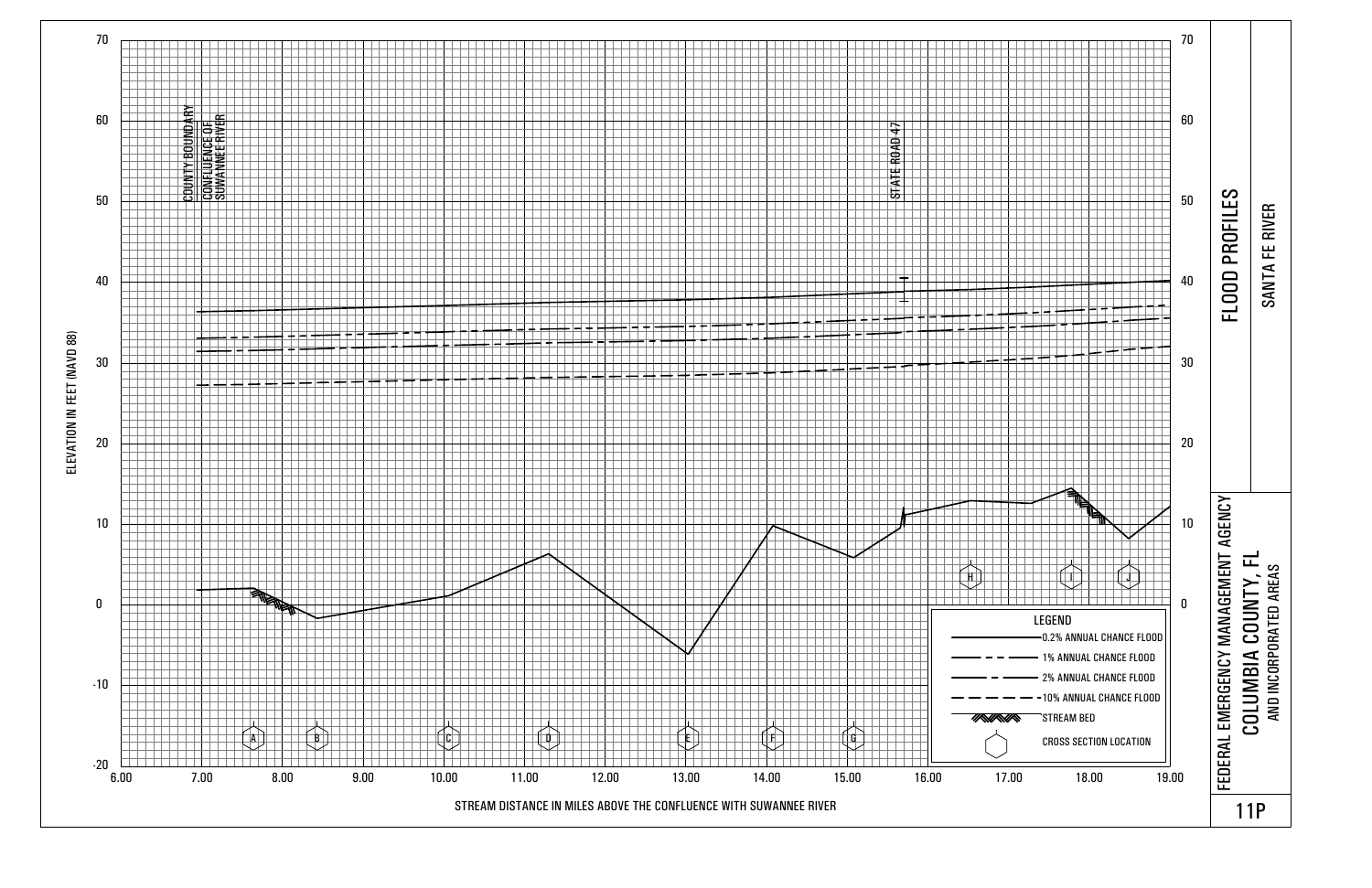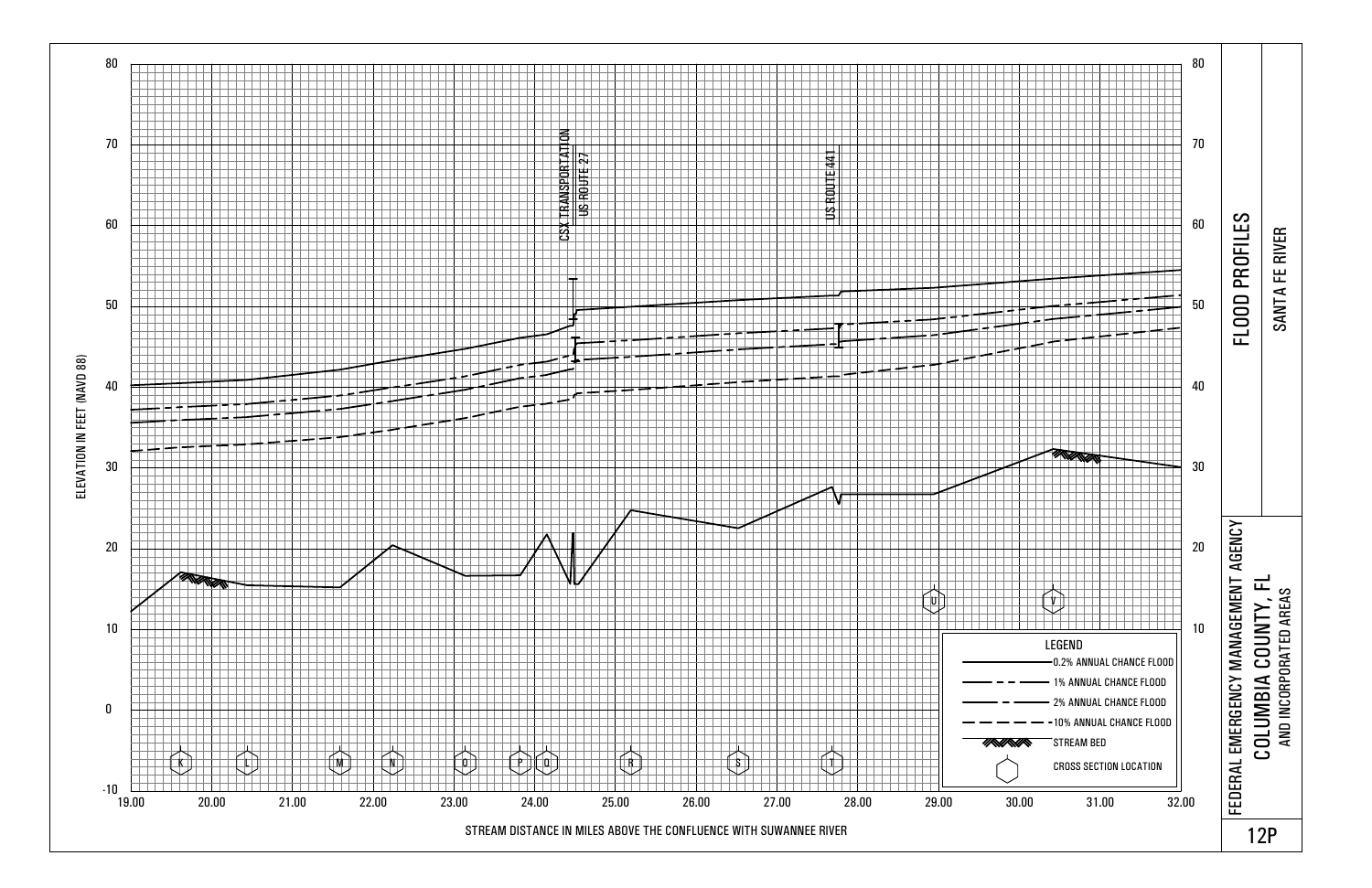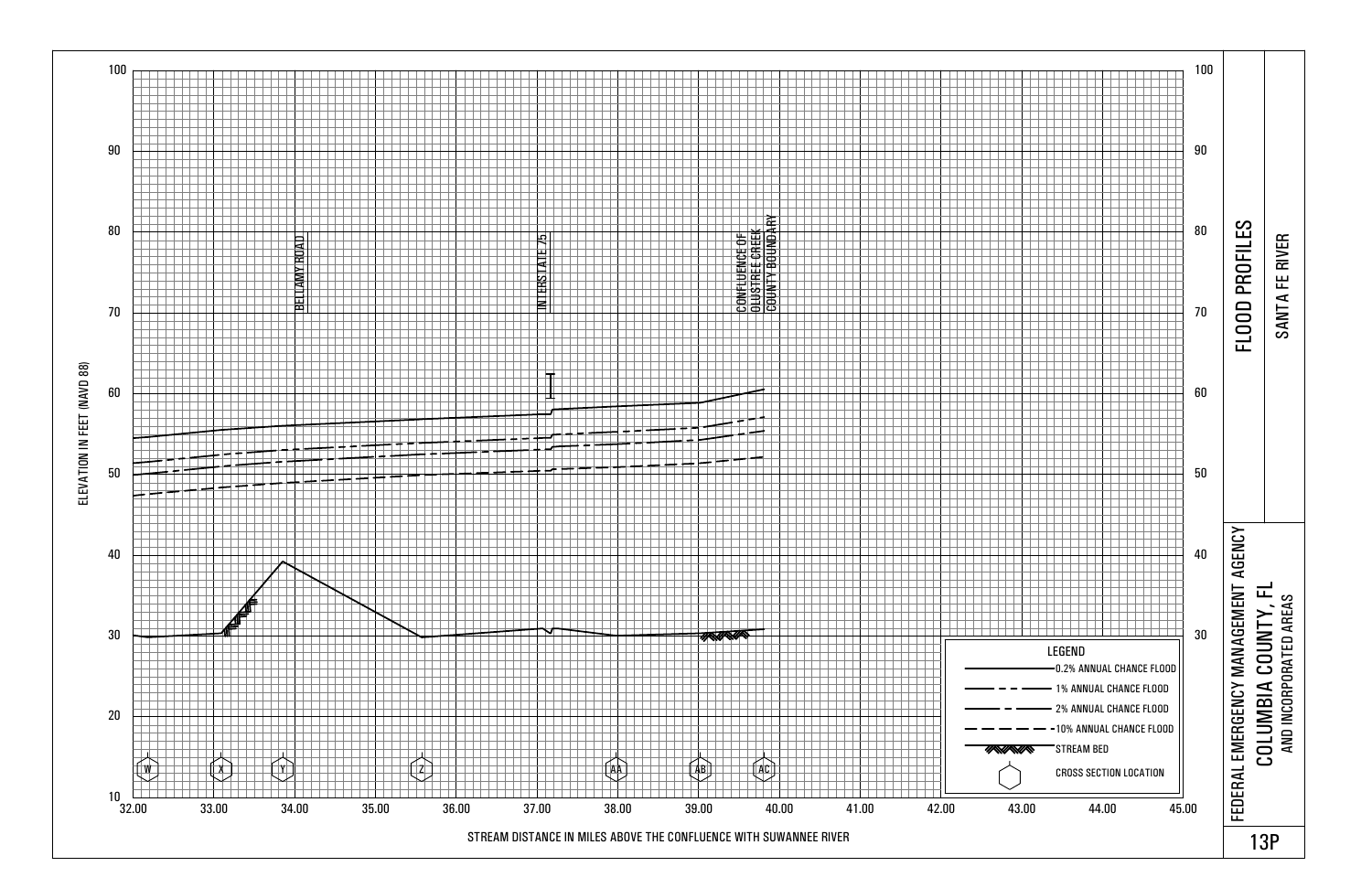